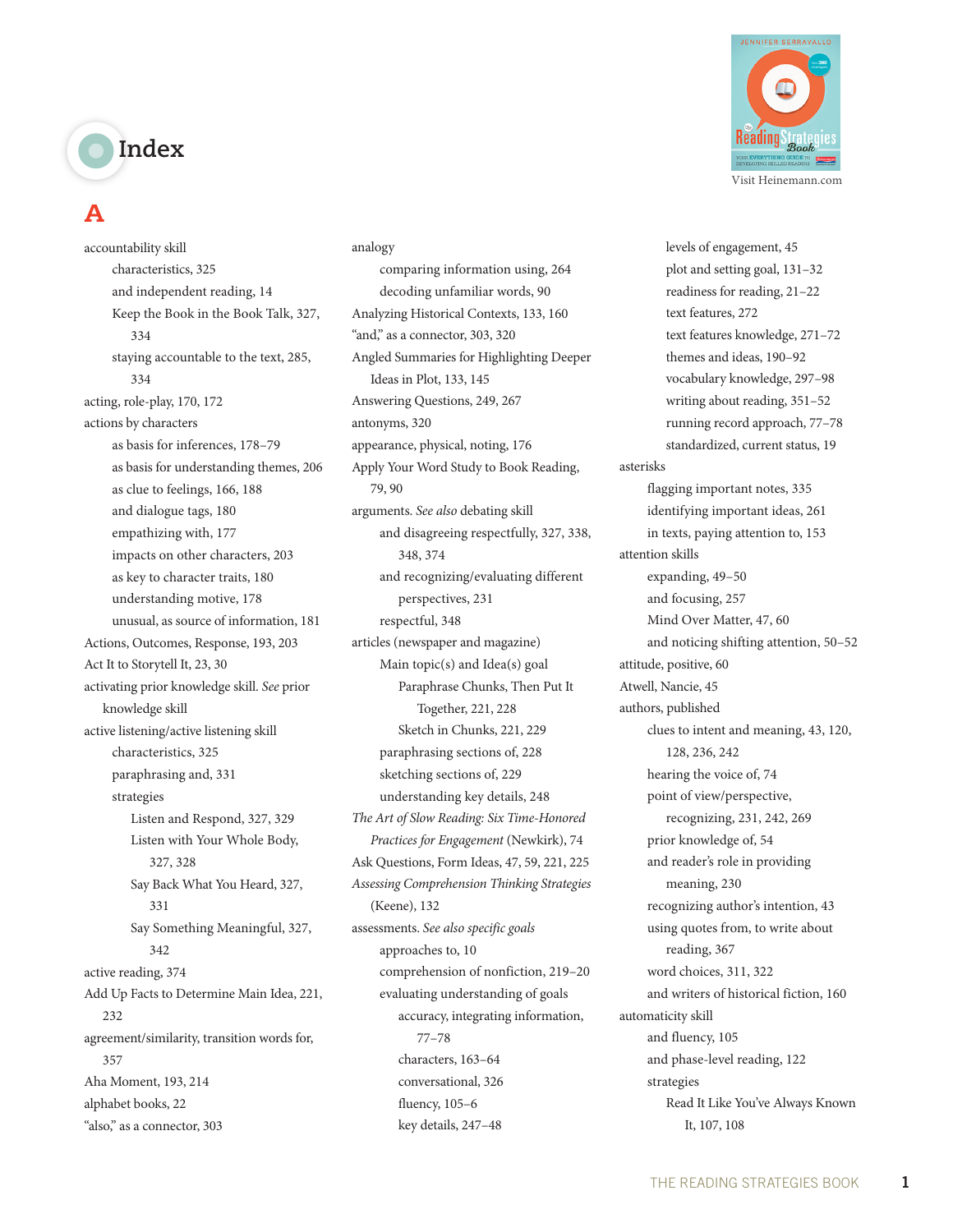automaticity skill, strategy *continued* Think, "Have I Seen It on the Word Wall?" 107, 109

#### **B**

back covers, information about text on, 143, 207 background knowledge. *See* prior knowledge backstories, 152 Back Up, Revise, 23, 32 Back Up Ideas About Characters with Evidence, 165, 171 balanced conversation skill described, 325 Invite Quieter Voices, 327, 330 balanced literacy approaches, 13 Basal Reader/Anthology literacy framework, 14 Be a Coach to Your Partner, 79, 84 Be Alert for Word Choice, 299, 322 Be an Explorer Who Finds Treasures in Books, 23, 24 Beck, Isabel, 321 "Beginners Need Some Decoding Skills to Read Words by Analogy" (Ehri and Robbins), 90 beginning-middle-end and storytelling, 33 and summarizing stories, 137 beginning readers. *See also* Supporting Pre-Emergent and Emergent Readers goals and fluency when reading aloud, 111 modified reading logs for, 65 pointing at words while, 81 recognizing vocabulary limits of, 274 behaviors, characters' changing, and lessons learned, 211 inferring meaning from, 181 repetitive, paying attention to, 194 The Best of Times, the Worst of Times, 353, 365 *For a Better World: Reading and Writing for Social Action* (Bomer and Bomer), 209–10

Be Word Conscious, 299, 315

big ideas. *See* Main Topic(s) and Idea(s) goal (nonfiction); Themes and Ideas goal (fiction) biography Character goal, Consider Character in Context, 165, 187 Key Details goal, Keying In to What's Important (Biographies), 249, 265 process of reading and understanding, 236 purpose of facts and details, 265 topics and subtopics, 235 Bittman, Mark, xii-xiii Blachowicz, Camille, 297 blended words, sounding out, 91 Blind Spots, 165, 189 blurbs, back cover as guide to themes, 207 information about the book on, 143 body language skill. *See also* expression skill demonstrating attention when listening, 328 described, 325 eye contact, 328, 332 facial expressions, 30, 36, 168 and nodding to show interest, 328–29 nonverbal indicators, 332 and showing concentration, 328 strategies Listen with Your Whole Body, 327, 328 Taking Turns Without Raising Hands, 327, 332 when reading aloud, 34 when talking like a character, 36 bolded text Bold Words Signal Importance, 273, 280 purpose, 280 for unfamiliar words, 305 book choice skill. *See also* reading materials *and specific text levels* importance for generating interest in reading, 2 strategies

Choose Books with Your Identity in Mind, 47, 63

Choose Like Books for a Best Fit, 47, 62 Does It Engage Me? 47, 73 Finding Reading Territories, 47, 66 Reflect on the Past and Plan for the Future, 47, 67 book clubs conversation game, 336 and engagement, 45 and responding to others during conversations, 329 and series books, 140 working together, guidelines for, 341 book logs favorite books, 66 tracking reading history, 45–46 book structure, 54 Book-to-Book Connections, 204 *The Book Whisperer: Awakening the Inner Reader in Every Child* (Miller), 66 Boxes and Bullets, 221, 226 *Bringing Words to Life: Robust Vocabulary Instruction,* second edition (Beck, McKeown, and Kucan), 303, 308, 314 Bring on the Debate, 327, 348 *Building a Reading Life: Stamina, Fluency, and Engagement* (Calkins and Tolan), 60, 65, 69, 354, 365 Burroway, Janet, 130 "but" as a connector, 303 using with antonyms, 320 Buying Stock in Sticky Notes, 353, 358

#### **C**

Buzz About Books, 47, 69

captions. *See also* drawings, sketches, photographs; Text Features goal adding to illustrations, 277 Caption It! 273, 277 information in, integrating with running text, 286 Categorize Context with Connectors, 299, 303, 320 cause and effect, determining. *See also* synthesizing skills strategies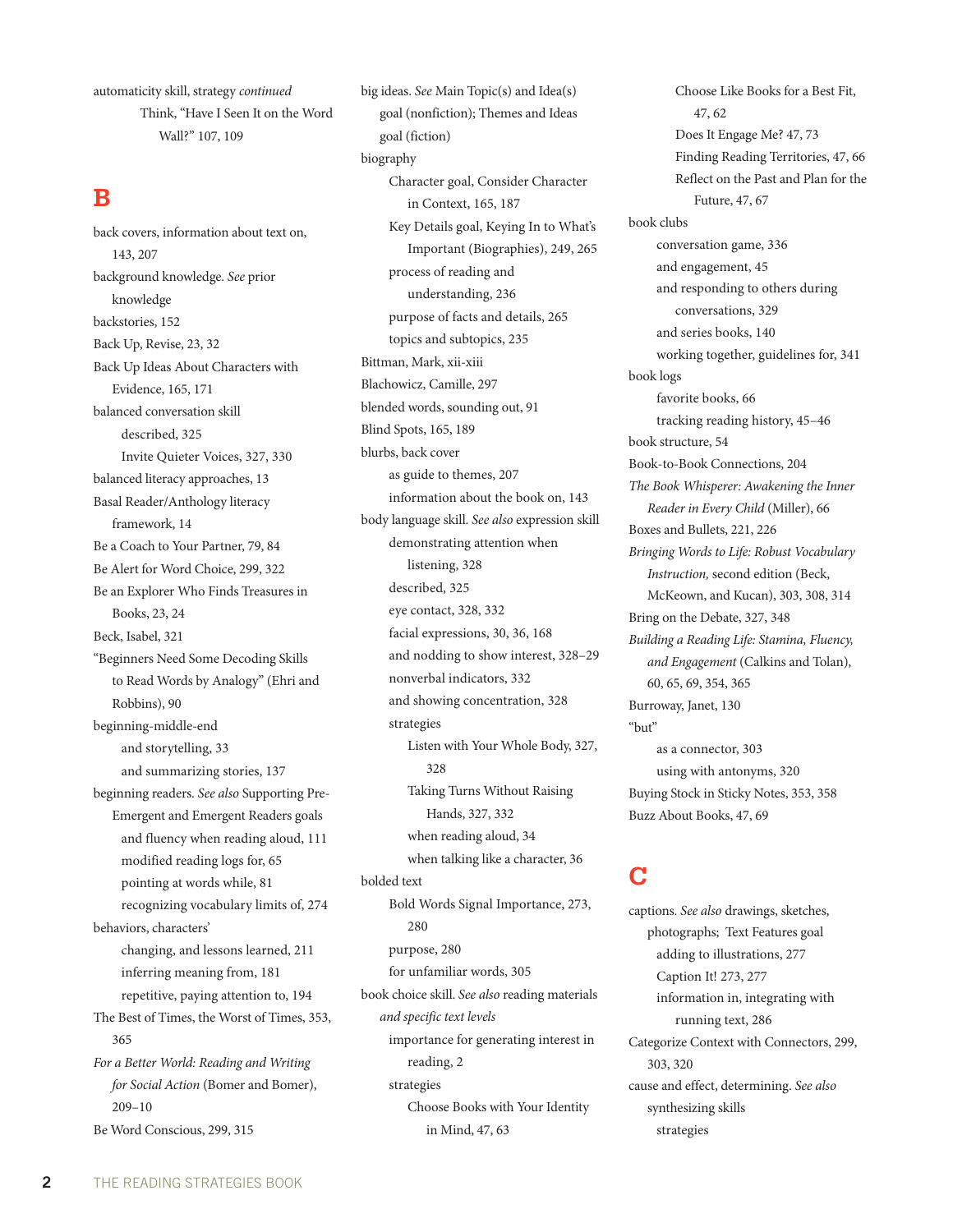Empathize to Understand, 165, 177 The Influences on Character, 165, 182 Interactions Can Lead to Inferences, 165, 179 synthesizing skill needed for, 131 cause/purpose, transition words for, 357 Challenge Questions, 327, 344 chapter books basing summaries on character's wishes and goals, 146 clues about setting, 148 sticky note questions in, 131 and strategies for reading longer sentences, 124 chapters Chapter-End Stop Signs, 133, 147 events in, identifying, 147 extracting main idea from, 222 opening words, as clue to setting, 148 preparing for reading, 54 time-based, and structure of narrative nonfiction, 235 titles of, as guide to locating information, 287 Character goal (fiction), characters asking basic questions about, 347 backstories, 152 blind spots in, 188 changing behaviors, 211 changing feelings, 169, 201 character, defined, 181 character connection webs, 370 and characters as storytellers, 175 comparing and contrasting characters, 176 complex, 183–85 context and influences on, 155, 161, 182, 187 crafting theories about, 186 emotions of, 31, 118, 120, 123 giving advice to, 194 goals and aspirations, 146 helpful and harmful traits of, 184 ideas about, tracking using sticky notes, 171 identifying the main character, 149, 175

identifying problems and solutions, 135, 137, 141, 149, 185 identifying students who would benefit from, 163–64 identifying who is speaking, 142 and identity, 215 importance, 162 and inferring skills, 174, 181 interactions/relationships among, 178, 196 last words spoken by, 199 lessons learned by, 197–98, 200, 208, 214 mapping movements/travels of, 156 memories/flashbacks, 154 in multi-story vs. single-story books, 138 names given to, 43 physical characteristics, 176 precise language associated with, 300 reactions of, as clue to plot, 139 repetitive activities, 194 responses to conflict, 185 in series books, 140, 202 strategies Back Up Ideas About Characters with Evidence, 165, 171 Blind Spots, 165, 189 Character Change Can Reveal Lessons, 193, 211 Character Comparisons, 165, 176 Character Connections Web, 353, 370 Character Name or Group Name? 23, 43 Characters Do, Characters Say, 23, 29 Complex Characters, 165, 183 Conflict Brings Complexity, 165, 185 Consider Character in Context, 165, 187 Empathize to Understand, 165, 177 Feelings Change, 165, 169 How's the Character Feeling? 165, 166 The Influences on Character, 165, 182

Interactions Can Lead to Inferences, 165, 179 Look for a Pattern, 165, 173 More Than One Side, 165, 184 Out-of-Character Character, 165, 181 Piling Together Traits to Get Theories, 165, 186 Put On the Character's Face, 165, 168 Ready, Set, Action! 165, 170 Role-Playing Characters to Understand Them Better, 165, 172 Talk and Actions as Windows, 165, 180 Text Clue/Background Knowledge Addition, 165, 174 What's in a Character's Heart? 165, 188 What's in the Bubble? 165, 167 Who's Telling the Story? 165, 175 Yes, But Why? 165, 178 subjects of biographies as, 235 talking like, 36 traits of, describing, 173, 312 understanding, skills associated with, 163, 177 understanding motives of, 178 using role-playing to understand, 172 voice and perspectives of, 123, 375 charts blends and digraphs, 91 common word relationships/groups, 316 content charts, 18 exemplar charts, 16 flow charts, 290 helpful, characteristics, 15 "How Are They Feeling" chart, 168 in nonfiction texts, 227, 283 process charts, 17 repertoire charts, 18 stamina chart, 61 symbol lists, 260 topic-, idea-charts, 205 visual tools, 16 word roots, 323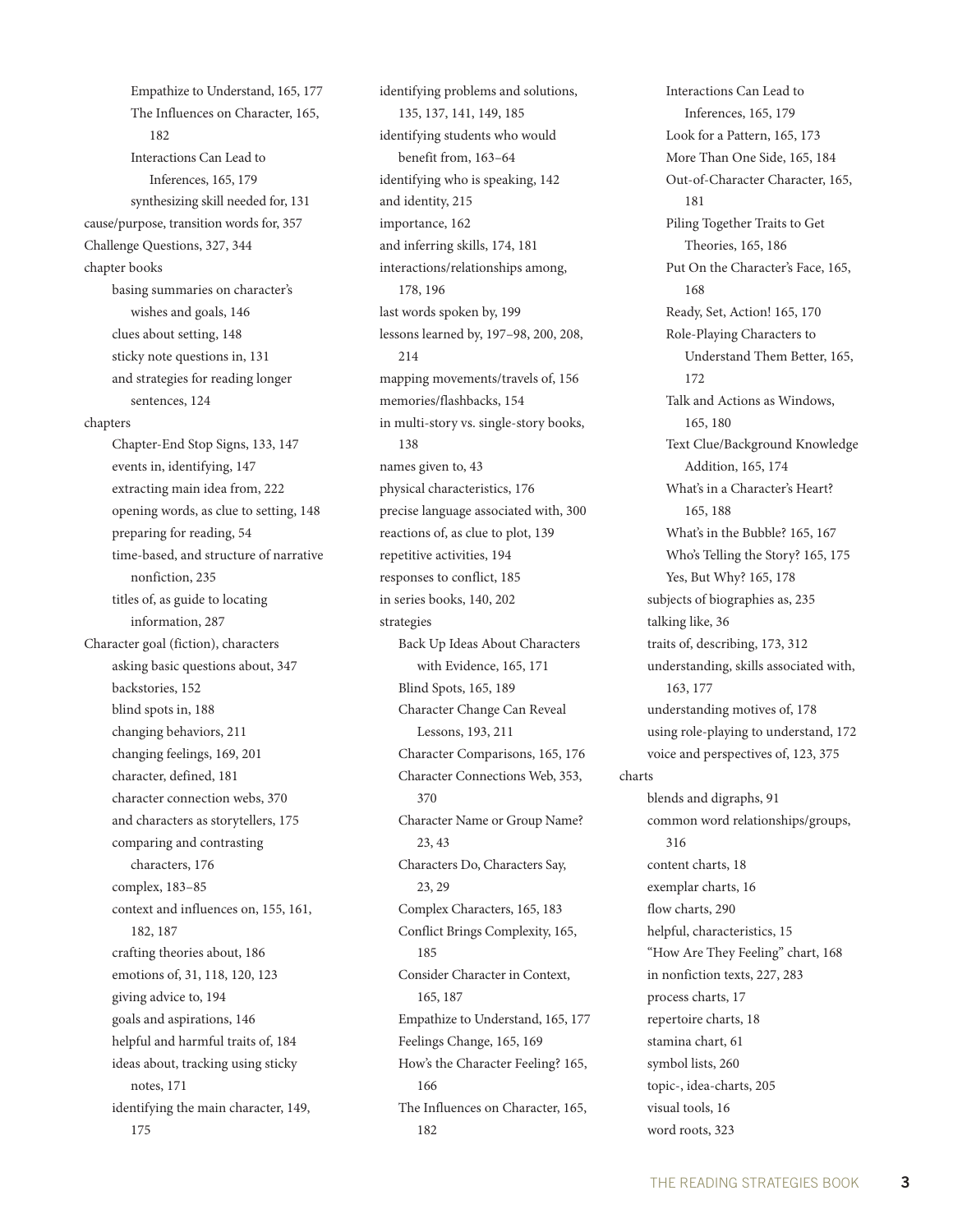charts, *continued* word walls, 109 words for character, 312 Check Beginning and End, 79, 80 Check the Picture for Help, 79, 80 Check Yourself, 249, 253 choice time making puppets during, 172 story play during, 30 Choose Books with Your Identity in Mind, 47, 63 Choose Like Books for a Best Fit, 47, 62 chunks, chunking extracting main idea from, 222 paraphrasing, 228 claims, repeating in order to persuade, 244 classroom environment allowing readers to move, 51 exploring books in, 24 reading spots, 48 Clay, Marie fostering self-sufficiency in readers, 77 oral reading records, 77 on prompts, supports, 12 Click and Clunk, 249, 256 Clue in to Topic Sentences, 221, 238 coaching and fluency partners, 125 prompts for, 7, 11 Use Story Language, 33 within partnerships, 84 Cobb, Charlene, 297 Code a Text, 249, 260, 261 cognates, 317 collaborating skill Conversation Cooperation, 327, 341 word sorting activities, 312 Collins, Kathy, 20–21 colors, use of in maps, 288 commas as clues to definitions, 318 as indicator of pauses, 115 strategies Make the Pause Match the Meaning, 127 Punctuation Inside a Sentence, 115 *The Common Core Lesson Book, K–5: Working with Increasingly Complex Literature, Informational Text, and Foundational Reading Skills* (Owocki), 172, 176 Common Core State Standards (CCSS), 19 Compare Books for New Ideas, 353, 371 "A Compare/ Contrast Theory of Mediated Word Identification" (Cunningham), 82 Compare Lessons Across Books in a Series, 193, 202 Compare New to Known, 249, 250 comparing and contrasting skill. *See also* critical thinking comparing related books, 340 sticky notes as tool for, 376 strategies Character Comparisons, 165, 176 Compare Lessons Across Books in a Series, 193, 202 Complex Characters, 165, 183 Idea Connections, 353, 376 Talk Between and Across, 327, 340 What Does the Author Say? What Do I Say? 221, 231 What's in a Character's Heart? 165, 188 for understanding facts, 264 compliments, as feedback, 11 comprehension. *See also* self-assessment/ self-reflection assessing accuracy, integrating information, 77–78 conversational skills, 326 fluency, 105–6 key details, 247–48 levels of engagement, 45 main topics, 219–20 plot and setting goal, 131–32 readiness for reading, 21–22 text features, 272 themes and ideas, 190–92 understanding of characters, 163–64 understanding themes and ideas, 191–92 vocabulary knowledge, 297–98

writing about reading, 351–52 click vs. clunk approach, 256 and engagement, 45, 73 five-sentence summaries, 362 of main events in narrative fictions, 146 and reading slowly, 86 and really "getting it," 68 and recalling what has been read, 257 rereading, 87 using FQR sheet, 157 *Comprehension from the Ground Up: Simplified, Sensible Instruction for the K–3 Reading Workshop* (Taberski), 112, 118 *Comprehension Intervention: Small- Group Lessons for the Comprehension Toolkit*  (Harvey, Goudvis, and Wallis), 260, 261 *Comprehension Through Conversation: The Power of Purposeful Talk in the Reading Workshop* (Nichols), 181–82, 208, 225, 242, 250–51, 286, 329, 338, 340, 342 *The Comprehension Toolkit: Language and Lessons for Active Literacy, Grades 3–6*  (Harvey and Goudvis), 262, 291 conclusions, transition words for, 357 conferences, one-to-one goal-setting conferences, 5 presenting strategies during, 11 Conflict Brings Complexity, 165, 185 conjunctions "and"/"but" as a connector, 303 and groupings of words in sentences, 320 using with antonyms, 320 using with synonyms, 320 connecting ideas skill. *See also* synthesizing skill connecting reader's thoughts with reading materials, 39 connecting themes, 217 connection webs, for characters, 370 Transitioning from Sentence to Sentence, 353, 356–57 within books, helping emergent readers understand, 27 connectors, 42, 303 Connect the Pages, 23, 42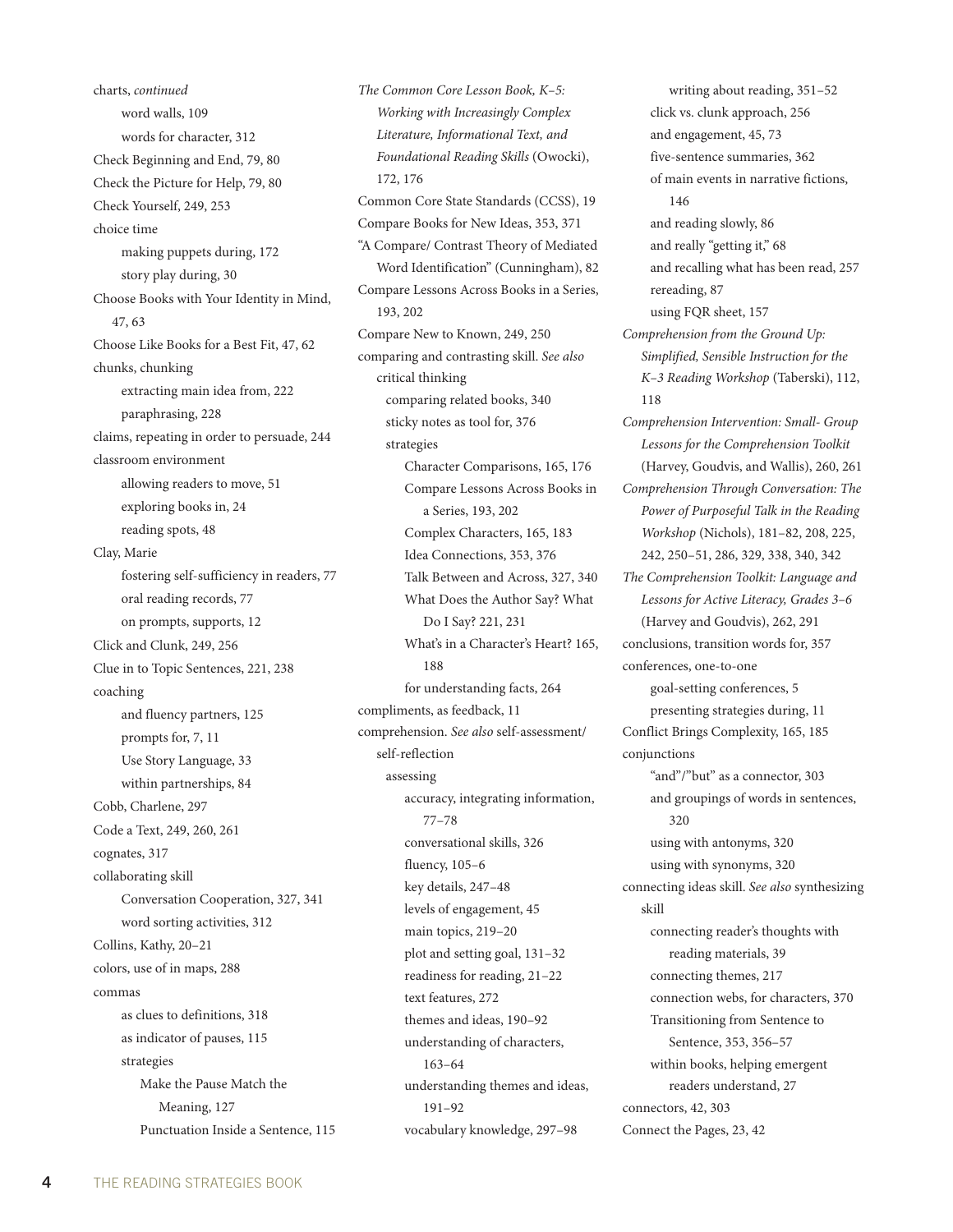connotations, 322 Consider Character in Context, 165, 187 considering new points of view skill, Write, Talk, Write, 353, 369 considering purpose for writing about reading skill, What Can I Do with a Sticky Note? 353, 360 Consider Structure, 221, 240–41, 364 Consistently Ask, "How Do I Know?" 249,  $255$ content charts, 18 context different contexts, using words in, 313 in historical fiction, importance, 187 questions associated with, 347 strategies Analyzing Historical Contexts, 133, 160 Categorize Context with Connectors, 299, 303, 320 Consider Character in Context, 165, 187  $Context + Clues = Clarity, 299, 314$ and understanding characters, 155, 161, 182, 187 and word meanings, 304, 308, 314, 315 *The Continuum of Literacy Learning, Grades PreK–8: A Guide to Teaching,* second edition (Fountas and Pinnell, 100 contrasting texts, 340, 376. *See also* comparing and contrasting skill conversations, shared. *See* Supporting Conversation goal cooperation, in book clubs, strategies for, 341 Cover and Slide, 79, 80, 97 Cover Up Then Zoom In, 273, 275 Cracking Open Headings, 273, 291 critical thinking about statistical data, 269 and evaluating different perspectives, 231 perspective, position, and power, 245 questions associated with, 347 and understanding key details, 247 critiquing skill and disagreeing respectfully, 327, 338, 347, 374

and question-asking, 374 strategies Perspective, Position, Power, 221, 245 Statistics and Stance, 249, 269 Writing to Question and Critique, 353, 374 Csikszentmihalyi, Mihaly, 45 curiosity and asking questions, 59 and identifying questions when starting a nonfiction text, 252 reading with, 251 *A Curricular Plan for the Reading Workshop, Grade K* (Calkins et al.), 24, 26, 28, 33–34, 36, 58, 355, 373 *A Curricular Plan for the Reading Workshop, Grade 1* (Calkins et al.), 84, 116, 170 *A Curricular Plan for the Reading Workshop, Grade 4* (Calkins et al.), 331

# **D**

*The Daily 5: Fostering Literacy Independence in the Elementary Grades,* second edition (Boushey and Moser), 56, 61 Daily 5TM Framework/Literacy CAFETM System, 13 dashes as indicator of pauses, 115 paying attention to, 153 and word definitions, 318 debating skill and challenging others respectfully, 348 described, 326 and offering a different perspective, 339 strategies Bring on the Debate, 327, 348 Challenge Questions, 327, 344 decoding skill, strategies Apply Your Word Study to Book Reading, 79, 90 Be a Coach to Your Partner, 79, 84 Check Beginning and End, 79, 92 Cover and Slide, 79, 80, 97 Flexible Sounds, 79, 96 Go Left to Right, 79, 95

Group Letters That Make Sounds Together, 79, 91 Make Attempts That Make Sense, 79, 88 Run into the First Part, 79, 93 Say It Out Loud, 299, 301 Slow Down the Zoom, Zoom, Zoom to Make Sense, 79, 86 Take the Ending Off, 79, 94 Take the Word Apart, Then Put It Back Together, 79, 98 Think (While You Read the Words), 79, 87 Try, Try, Try Again, 79, 85 Unpacking What It Means to "Sound Right," 79, 101 Use a Word You Know, 79, 82 Words Across a Line Break, 79, 102 definitions of unfamiliar words. *See also* Vocabulary goal punctuation as guide to, 318 resources, 313 density of information, 247 details, descriptive. *See also* elaborating skills; facts; Key Details goal; Writing About Reading goal encouraging emergent readers to recognize, 25 evaluating quantity and quality, 248 expanding and writing long, 368–69 in expository nonfiction, 226 finding in sidebars, 292 key details vs., 246 strategies, Linger Finder, 23, 26 as support for main ideas, 230, 232, 254–55 using drawings/sketches to add, 274–76 vivid, impact on plot and character, 155 Determining Author's Purpose, Point of View, 221, 242 determining cause and effect skill. *See* cause and effect, determining determining importance skill. *See* importance, determining Determining the Importance in Another's Ideas, 327, 346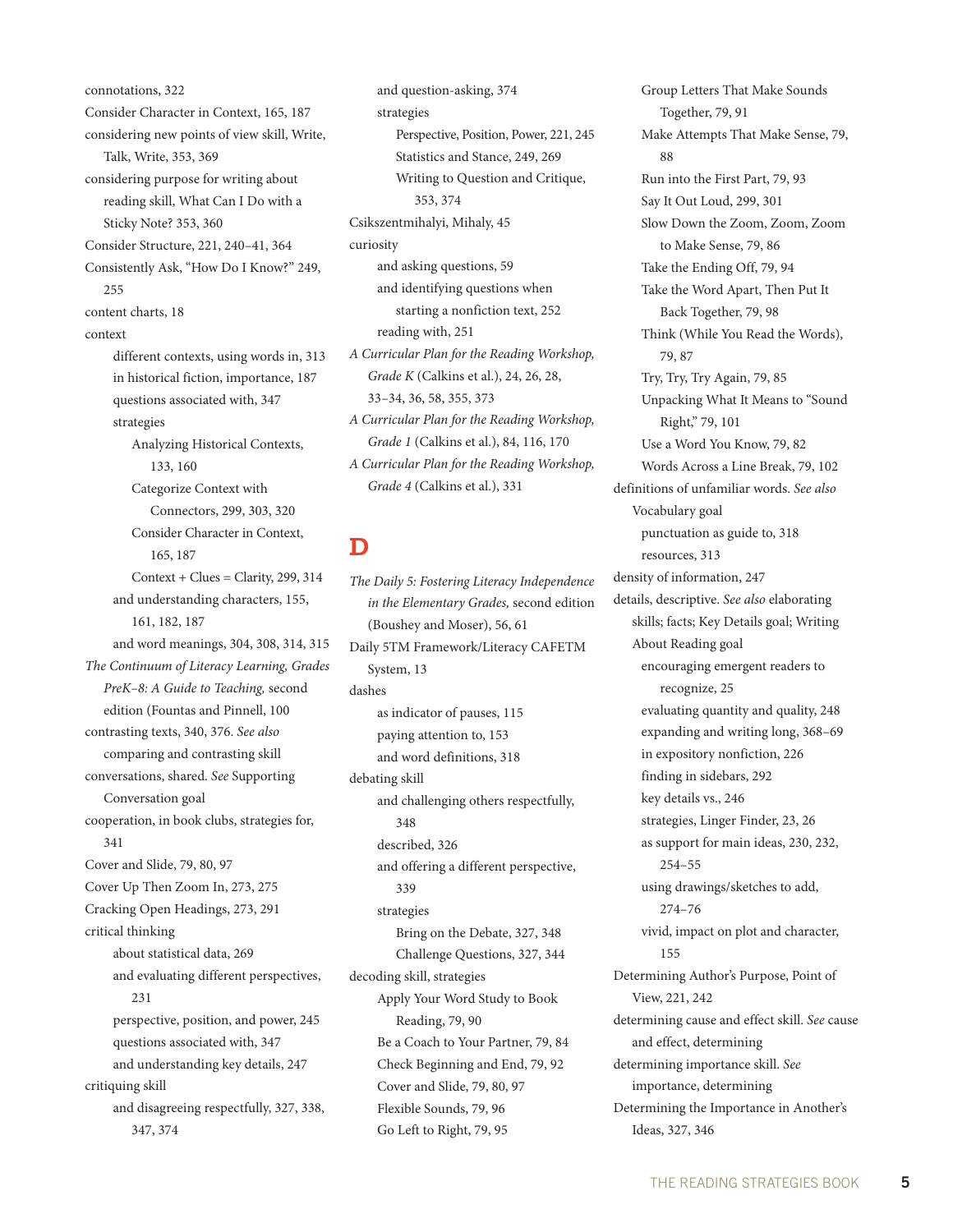Developmental Reading Assessment (DRA2) (Beaver and Carter), 77 diagrams. *See also* charts; drawings, sketches, photographs; visualizing skill for describing actions, responses, and lessons learned, 203 information in, 282 integrating with running text, 286 in nonfiction, for identifying what is learned, 283 strategies Diagrams Show and Tell, 273, 282 Make the 2-D into 3-D, 273, 286 for themes in series books, 202 for understanding unfamiliar words, 305 using to trigger imagination, 274 dialogue as clue to character's feelings, 166 dialog tags, 120, 180 and quotation marks, 117 dictionaries, 319 The Difference Between Plot and Theme, 193, 195 Dig Deeper to Find a Story's Topics, 193, 205 Digital Campus course (Martinelli and Mraz), 15 digraphs, 91 directions, following, 266 directives, as form of feedback, 11 directors/actors, and acting out character's feelings, 170 disagreeing respectfully skill. *See also* critiquing skill during conversations, 338 and reading actively, 374 strategies Bring on the Debate, 327, 348 Keep the Line Alive, 327, 338 disengagement, modeling, 56 distractions becoming aware of, 68 notebooks as, 358 and returning to a text, 50 Does It Engage Me? 47, 73 Does It Sound like a Book? 79, 83

Does the Story Have to Be Set There, and Then? 133, 151 *Do I Really Have to Teach Reading? Content Comprehension, Grades 6–12* (Tovani), 267 Dolch, E. W., 122 Don't Skip It! 273, 285 Double Plot Mountain, 133, 158 dramatic play skill and acting out character's feelings, 170 strategies Act It to Storytell It, 23, 30 Ready, Set, Action! 165, 170 drawings, sketches, photographs. *See also* charts; visualizing skill adding captions to, 277 assessing understanding of, 275 character connection webs, 370 clues from, for unfamiliar words, 311 as clue to character's feelings, 166, 168–69 for comparing two books on the same subject, 371 as context for unfamiliar words, 305 describing through storytelling, 29 and engagement, 22 expanding understanding of text using, 276, 278 inferring meaning from, 37 integrating images with text, 279 linking with words, 28 and mapping travels/movements of characters, 156 of memories about reading, 354 in nonfiction texts, 227, 229, 259, 283 plot mountains, 158 strategies Diagrams Show and Tell, 273, 282 Get More from Pictures, 273, 278 Make the 2-D into 3-D, 273, 275 Maps, 273, 288 Pictures as Stepping-Stones, 23, 27 Reread and Sketch with More Detail, 273, 276 Why a Visual? 273, 283 as support for ideas, 38 as tool for figuring out tricky words, 80 as tool for understanding plot, 134

using to trigger senses and imagination, 274 visualizing numeric facts, 263 visualizing settings, 161

#### **E**

*Eats Shoots and Leaves* (Truss), 127 effects/consequences, transition words for, 357 eighth graders, framing topics and ideas for, 205 elaborating skills. *See also* connecting ideas skill; details. descriptive; Key Details goal described, 325 and moving from sentence to sentence, 356 strategies Characters Do, Characters Say, 23, 29 Keep the Line Alive, 327, 338 Writing Long, 353, 368 emergent/pre-emergent readers. *See*  Supporting Pre-Emergent and Emergent Readers goal emotions, feelings. *See also* Character goal (fiction) acting out, 170 as changeable, 169, 201 of characters clues to, 166 as clue to problems, 139 making voice match, 118 as response to mistakes, 200 as response to problem, 150 clues to, 372 distinguishing from traits, 173, 180 drawings as clue to, 168 expressing, 31 strategies Feelings Change, 165, 169 Feelings Help Us Learn, 193, 201 understanding, as tool for empathy, 177 and writing about emotional responses to reading, 372 Empathize to Understand, 165, 177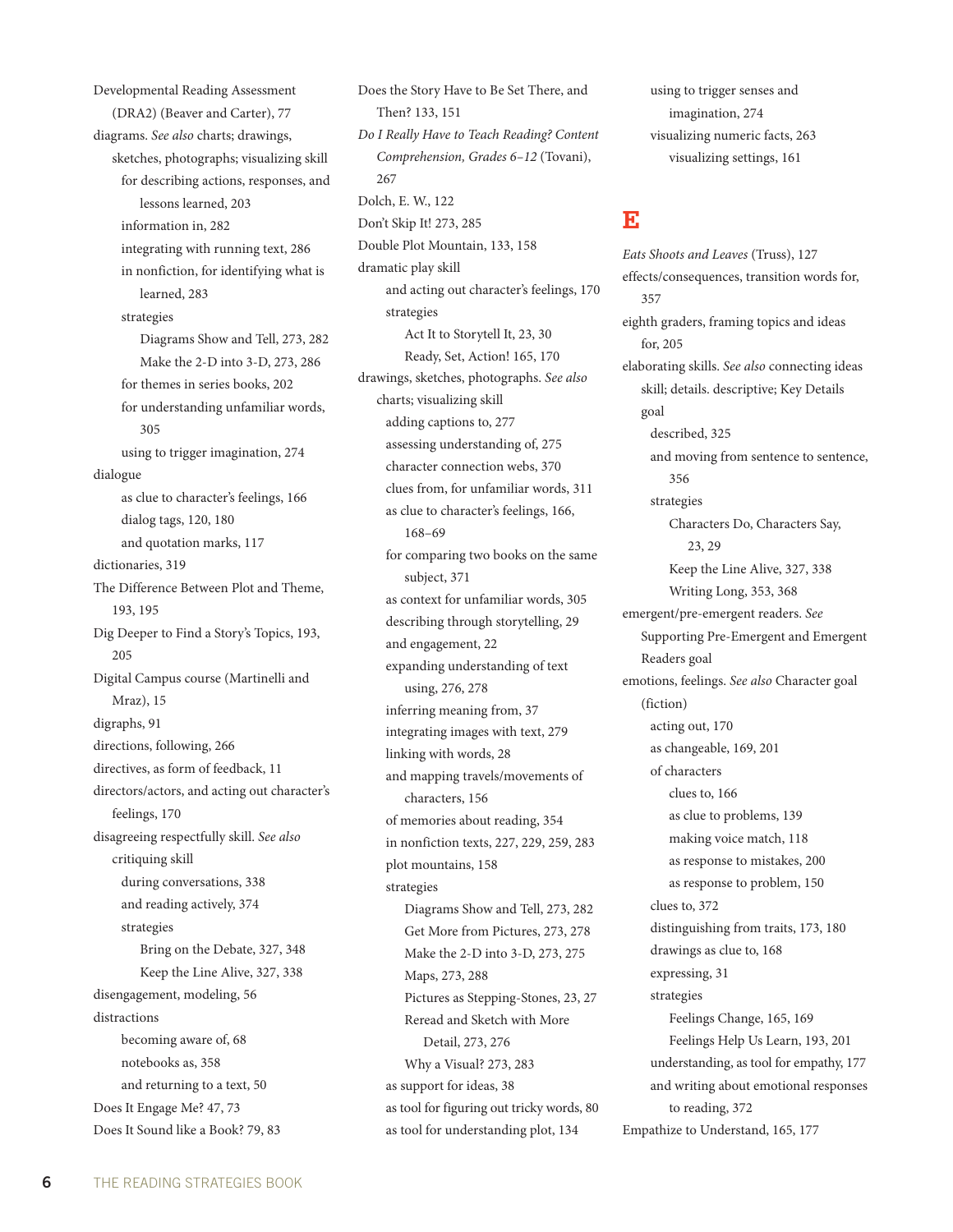empathizing skill described, 326 Try an Idea on for Size, 327, 343 and understanding characters, 177 emphasis, as a component of fluency, 105 endings of books clues to themes in, 199 finding themes in, 236 and solutions to character's problems, 149 Engagement goal engagement inventories, 46 and enhancing mental focus, 51 identifying students who would benefit from, 2, 45 importance, 44 and picture books, 22 strategies Ask Questions to Engage with the Text, 47, 59 Be an Explorer Who Finds Treasures in Books, 23, 24 Buzz About Books, 47, 69 Choose Books with Your Identity in Mind, 47, 63 Choose Like Books for a Best Fit, 47, 62 Does It Engage Me? 47, 73 Finding Reading Territories, 47, 66 Fixing the Fuzziness, 47, 53 Hear the Story, 47, 74 Keep Your Eyes and Mind in the Book, 47, 51 Mind Over Matter, 47, 60 Monitor Your Stamina and Pace, 47, 72 Most Desirable/Least Desirable, 47, 56 "Party" Ladder, 47, 57 A Perfect Reading Spot, 47, 48 Prime Yourself with Prior Knowledge, 47, 54 Purposes for Reading: Go/Stop Mat, 47, 58 Reading Log Rate Reflection, 47, 65, 67 Read with a Focus to Focus, 47, 71

Reflect on the Past and Plan for the Future, 47, 67 Reread to Get Back in Your Book, 47, 50 Retell and Jump Back In, 47, 52 Set a Timed Goal, 47, 55 Set Page Goals, 47, 70 Track Progress on a Stamina Chart, 47, 61 Vary the Length or Type of Text ("Break Reads"), 47, 49 Visualize to Focus, 47, 64 You've Got to "Get It" to Be Engaged, 47, 68 and using symbols for quick notes, 355 "Engagement with Young Adult Literature: Outcomes and Processes" (Ivey and Johnston), 59, 68 English language, cognates in other languages, 317 English language learners (ELLs) cautions using spoken cues/prompts, 83 recognizing vocabulary limits of, 274 essays, flash, 373 Event Connections, 249, 268 events, important. *See also* context; Key Details goal connecting to characters behavior, 146, 150, 178 creating timelines for, 158, 268 historical, understanding, 159 identifying using timelines, 294 impact on character's feeling, 169 evidence. *See* arguments; critical thinking; facts, supporting ideas with evidence skill; Key Details goal examples/supporting ideas, transition words for, 357 exclamation points communicating interest using, 110 as guide to voice, 113 exemplar charts, 16 expertise. *See* prior knowledge explicit instruction using picture strategies with, 80 words study/phonics, 90 expository nonfiction architecture/structure, 226

Key Details goal Consistently Ask, "How Do I Know?" 249, 255 Scan and Plan, 249, 259 Main Topic(s) and Idea(s) goal Add Up Facts to Determine Main Idea, 221, 232 Boxes and Bullets, 221, 226 Clue in to Topic Sentences, 221, 238 Most Important . . . to Whom? 221, 230 Opinion–Reasons–Evidence, 221, 234 Survey the Text, 221, 227 Topic/Subtopic/Details, 221, 224 What Does the Author Say? What Do I Say? 221, 231 role of facts and details, 265 slowing down when reading, 228 source material for, 293 Text Features goal Cracking Open Headings, 273, 291 Don't Skip It! 273, 285 Fast Facts Stats, 273, 281 Glossary Warm-Up, 273, 284 Go with the Flow (Chart), 273, 290 Graphic Graphs, 273, 295 Integrate Features and Running Text, 273, 286 Labels Teach, 273, 279 Old Information, New Look, 273, 289 Primary Sources, 273, 293 Sidebar as Section, 273, 292 expression skill. *See also* body language and fluency, 105 strategies Express the Emotions, 23, 31 Inside Quotes and Outside Quotes, 107, 117 Make Your Voice Match the Feeling, 107, 118 Punctuation at the End of a Sentence, 107, 113 Read It How the Author Tells You (Tags), 107, 128 Read Like a Storyteller, 107, 123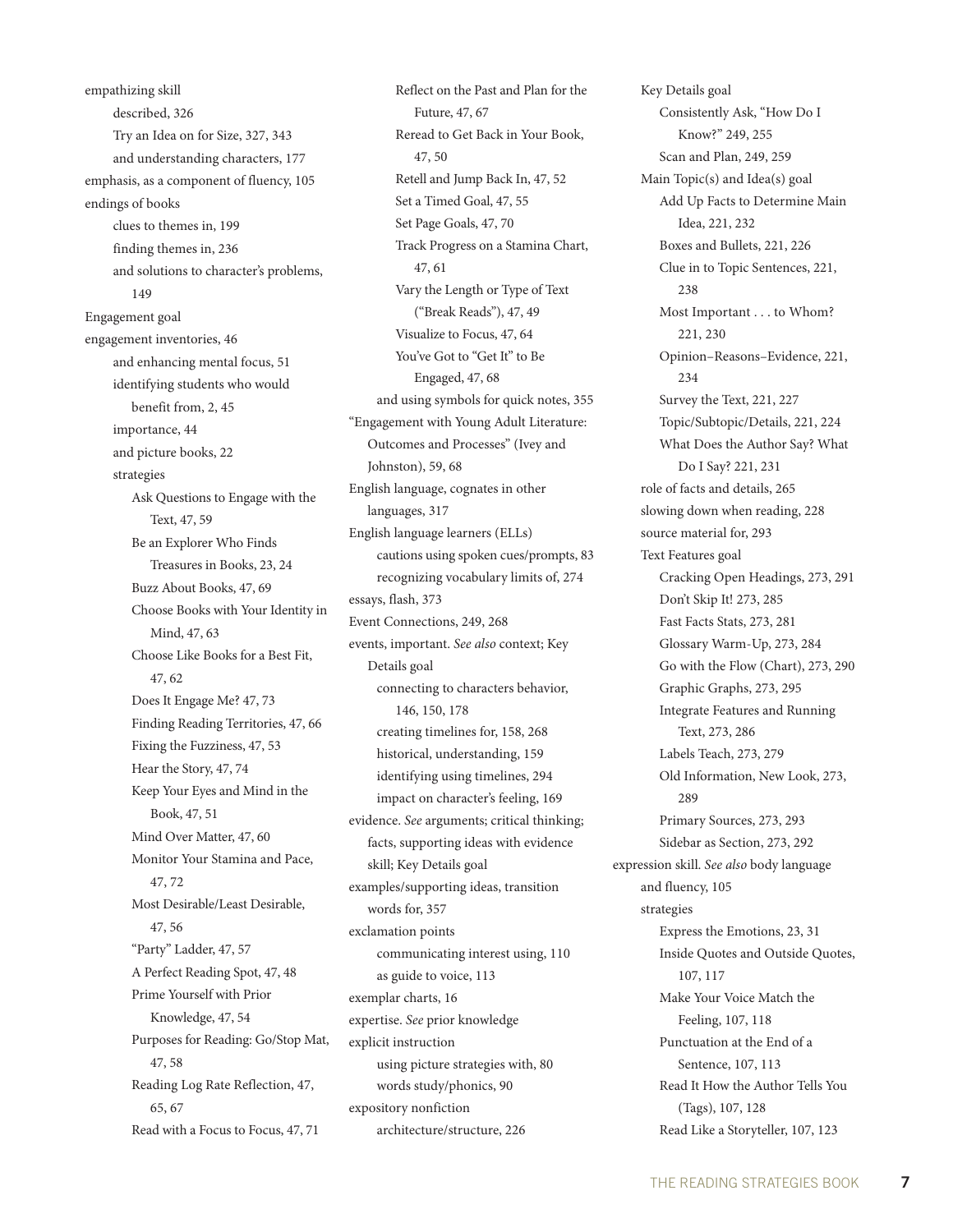eye contact. *See also* body language Talk Like the Character, 23, 36 Use a "This Is Interesting" Voice, 107, 110 during conversations, 332 when conversing, 328

# **F**

facial expressions. *See also* body language as clue to feelings, 168 when acting/talking like a character, 30, 36 facts, supporting ideas with evidence skill. *See also* critical thinking; Key Details goal; opinion, point of view asking questions about, 344, 347 as basis for opinions, 234 in diagrams, 282 efforts at persuasion vs., 244 fast facts pages, 281 in illustrations and photographs, 278 as important vs. interesting, 262 keeping track of, 171 locating, 343 main ideas vs., 218, 239 noting when reading nonfiction, 254, 255 numeric, visualizing, 263 primary sources, 293 for presenting or evaluating ideas, 343 recognizing key details, 247 rereading to understand, 253 selecting to support ideas, 242 statistical data as, 269 strategies Back Up Ideas About Characters with Evidence, 165, 171 Flash Essay, 353, 373 Opinion–Reasons–Evidence, 221, 234 Readers Explain Their Thinking, 23, 38 Try an Idea on for Size, 325, 343 for topic sentences, 238 using analogies to understand, 264 using the correct transition words to link, 356–57

using to support opinions, 38, 231–32 Facts/Questions/Response sheets, 157 *Falling in Love with Close Reading: Lessons for Analyzing Texts—and Life* (Lehman and Roberts), 154, 158, 212 familiar stories, enhancing storytelling skills using, 29 famous people, biographies of, 265 fantasy fiction, FQR (Facts/Questions/ Response) Sheets for Filling in Gaps, 133, 157 Fast Facts Stats, 273, 281 feedback. *See also* critiquing skill and fluency partners, 125 importance, 11 types of, 11 feelings. *See* emotions, feelings Feelings Change, 165, 169 Feelings Help Us Learn, 193, 201 fiction. *See also* Supporting Pre-Emergent and Emergent Readers goal *and specific goals* Character goal Back Up Ideas About Characters with Evidence, 165, 171 Blind Spots, 165, 189 Character Comparisons, 165, 176 Complex Characters, 165, 183 Conflict Brings Complexity, 165, 185 Consider Character in Context, 165, 187 Empathize to Understand, 165, 177 Feelings Change, 165, 169 How's the Character Feeling? 165, 166 identifying students who would benefit from, 163 importance, 162 The Influences on Character, 165, 182 Interactions Can Lead to Inferences, 165, 179 Look for a Pattern, 165, 173 More Than One Side, 165, 184 Out-of-Character Character, 165, 181

Piling Together Traits to Get Theories, 165, 186 Put On the Character's Face, 165, 168 Ready, Set, Action! 165, 170 Role-Playing Characters to Understand Them Better, 165, 172 skills associated with, 163 Talk and Actions as Windows, 165, 180 Text Clue/Background Knowledge Addition, 165, 174 What's in a Character's Heart? 165, 188 What's in the Bubble? 165, 167 Who's Telling the Story? 165, 175 Yes, But Why? 165, 178 comprehension strategies, 3 Engagement goal, Hear the Story, 47, 74 Fluency goal Inside Quotes and Outside Quotes, 107, 117 Make Your Voice Match the Feeling, 107, 118 Push Your Eyes, 107, 124 Read It How the Author Tells You (Tags), 107, 128 Plot and Setting goal Angled Summaries for Highlighting Deeper Ideas in Plot, 133, 145 assessing understanding of, 131 Chapter-End Stop Signs, 133, 147 Does the Story Have to Be Set There, and Then? 133, 151 Double Plot Mountain, 133, 158 FQR (Facts/Questions/Response) Sheets for Filling in Gaps, 133, 157 Historical Notes Prime Prior Knowledge, 133, 159 identifying students who would benefit from, 131 importance, 130–31 Is This a Multi-Story Book or a Single-Story Book? 133, 138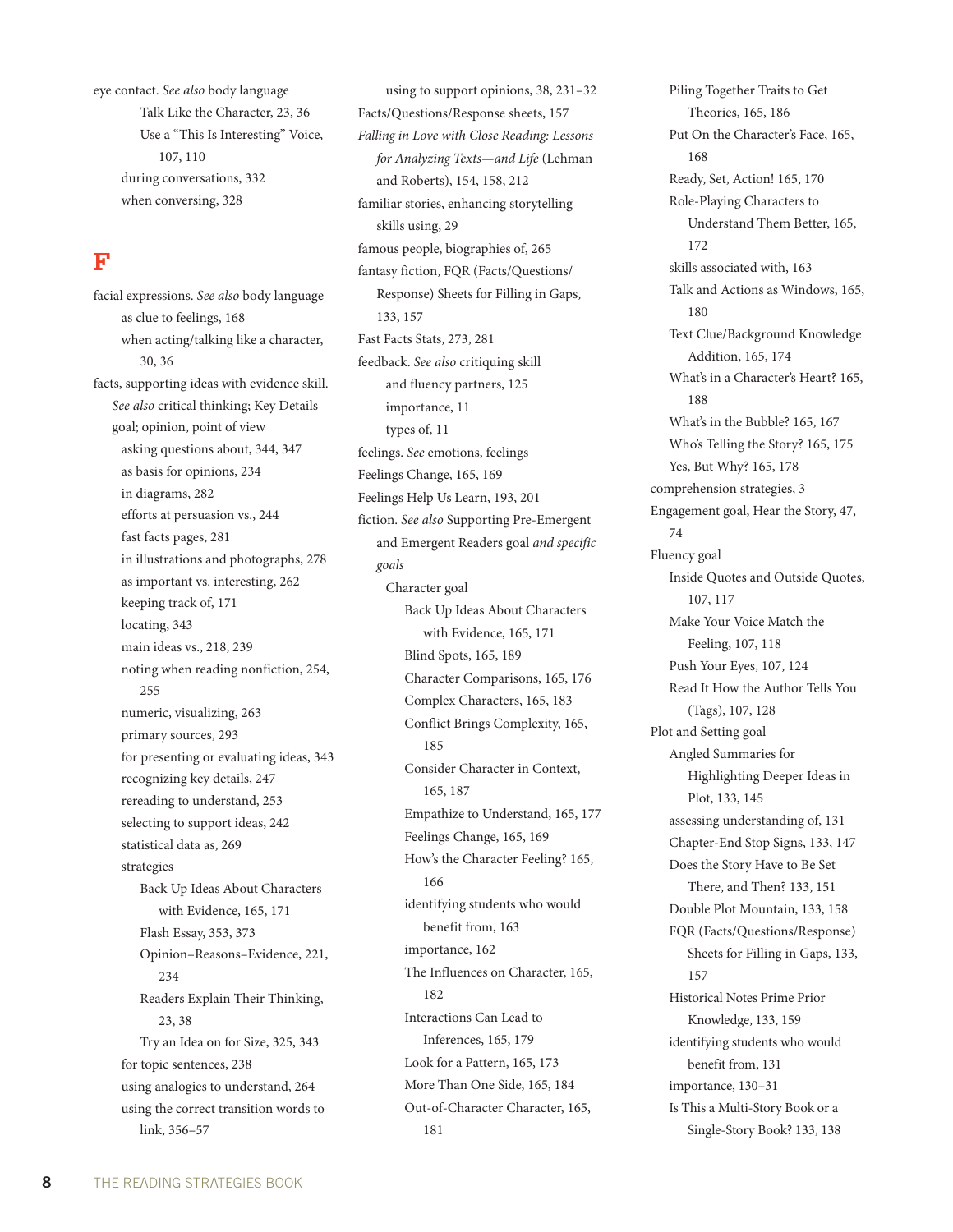Lean on the Pictures, 133, 134 Let the Blurb Help You, 133, 143 Map It, 133, 156 Micro-/Meso-/Macroenvironment Systems: Levels of Setting, 133, 161 Not Just Page Decorations, 133, 153 Plotting Flashback on a Timeline, 133, 154 Reactions Help You Find the Problem, 133, 139 Retell What's Most Important by Making Connections to the Problem, 133, 144 Series Books Have Predictable Plots, 133, 140 Summarize Based on What a Character Wants, 133, 146 Summarizing What's Most Essential, 133, 136 Summarizing with "Somebody . . . Wanted . . . But . . . So . . . ," 133, 149 Tenses as a Clue to Flashback and Backstory, 133, 152 Title Power, 133, 135 Two-Sided Problems, 133, 150 Uh-oh . . . Phew, 133, 137 Vivid Setting Description and Impact on Character, 133, 155 What's Your Problem? 133, 141 Where Am I? 133, 148 Who's Speaking? 133, 142 preparing to read, 54 reading, vs. reading nonfiction, 251 reading as storytelling, 123 Themes and Ideas goal Actions, Outcomes, Response, 193, 203 Aha Moment, 193, 214 Book-to-Book Connections, 193, 204 Character Change Can Reveal Lessons, 193, 211 Compare Lessons Across Books in a Series, 193, 202 The Difference Between Plot and Theme, 193, 195

Dig Deeper to Find a Story's Topics, 193, 205 Find Clues About Theme in the Blurb, 193, 207 Identifiers, Identity, and Ideas, 193, 215 importance, 190–91 Look Out for What Characters Teach Each Other, 193, 198 Mistakes Can Lead to Lessons, 193, 200 Readers Ask Themselves Questions, 193, 210 The Real World in My Book, 193, 208 Respond to Issues That Repeat, 193, 213 Secondary Sages, 193, 216 From Seed to Theme, 193, 206 Stories Teach Us About Life Issues, 193, 209 Symbols Repeat, 193, 212 Titles Can Be Telling, 193, 217 We Can Learn (and Give Advice) Based on How Characters Treat Each Other, 193, 196 What Are You Left With? 193, 199 What Can Characters Teach Us? 193, 197 tier 2 vocabulary, 321 use of specific vs. generic nouns, 258 Vocabulary and Language goal Be Alert for Word Choice, 299, 322 Level O, A Rubric for Evaluating Responses to Vocabulary and Figurative Language Questions in Fiction/Nonfiction, 298 Mood as a Clue to Meaning, 299, 311 Picture It, 299, 306 Stick to Your Story, 299, 308 Use the Just-Right Word (Trait Word Sort), 299 Word Relationships in a Phrase, 299, 316 Use the Just-Right Word (Trait Word Sort), 299, 312 within hierarchy of reading goals, 3

Writing About Reading goal Character Connections Web, 353, 370 Five-Sentence Summary, 353, 362 Pile It On, 353, 377 What Happened/What It Makes Me Think T-Chart, 353, 366 Write from Inside the Story, 353, 375 fifth grade, expected understanding of main topics an ideas, 220 Find Clues About Theme in the Blurb, 193, 207 Finding Reading Territories, 47, 66 Find Similarities (and Differences) Within Groups, 299 fingers, as pointers to words and phrases, 26, 50, 81, 122 Five-Sentence Summary, 353, 362 Fixing the Fuzziness, 47, 53 flashbacks clues to, 152 plotting on timelines, 154 Flash Essay, 353, 373 Flexible Sounds, 79, 80, 96 flexible thinking skill, described, 325 flow charts, 290 Fluency goal characteristics and importance, 104–5 and developing a reading life, 365 identifying students who would benefit from, 2, 105–6 and internalizing strategies, 9 and scanning ahead of the text, 121 and skipping words when reading, 99 strategies Fluency Phone for Feedback, 107, 119 Get Your Eyes Ahead of the Words, 107, 121 Inside Quotes and Outside Quotes, 107, 117 Make the Bumpy Smooth, 107, 111 Make the Pause Match the Meaning, 107, 127 Make Your Voice Match the Feeling, 107, 118 Make Your Voice Match the Meaning, 107, 120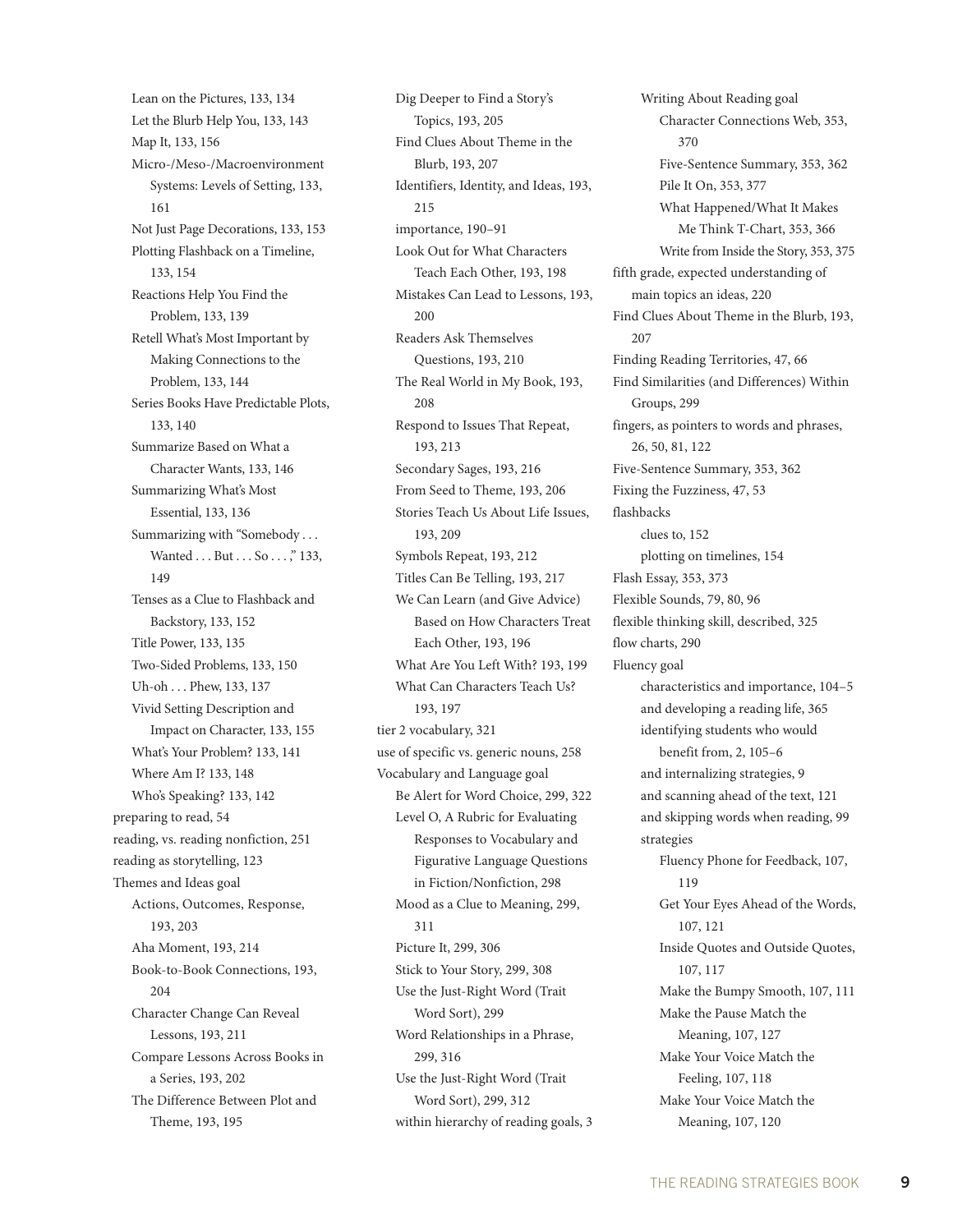Fluency goal, strategies, *continued* Partners Can Be Fluency Teachers, 107, 125 Partners Help to Smooth It Out, 107, 116 Punctuation at the End of a Sentence, 107, 113 Punctuation Inside a Sentence, 107, 115 Push Your Eyes, 107, 124 Read It How the Author Tells You (Tags), 107, 128 Read It Like You've Always Known It, 107, 108 Read Like a Storyteller, 107, 123 Say Good-Bye to Robot Reading, 107, 112 Snap to the Next Line, 107, 126 Think, "Have I Seen It on the Word Wall?" 107, 109 Use a "This Is Interesting" Voice, 107, 110 Warm-Up Phrases, 107, 122 Warm-Up and Transfer, 107, 114 Fluency Phone for Feedback, 107, 119 fluency skill strategies Express the Emotions, 23, 31 Role-Playing Characters to Understand Them Better, 165, 172 Talk Like the Character, 23, 36 Use a Teaching Voice, 23, 41 *The Fluent Reader: Oral and Silent Reading Strategies for Building Fluency, Word Recognition, and Comprehension,* second edition (Rasinski), 111, 122 focus skill reading with, importance, 2 setting short-term goals, 57 strategies Ask Questions to Engage with the Text, 47, 59 Does It Engage Me? 47, 73 Finding Reading Territories, 47, 66 Keep Your Eyes and Mind in the Book, 47, 51 Mind Over Matter, 47, 60

Most Desirable/Least Desirable, 47, 56 "Party" Ladder, 47, 57 A Perfect Reading Spot, 47, 48 Prime Yourself with Prior Knowledge, 47, 54 Read with a Focus to Focus, 47, 71 Set Page Goals, 47, 70 Track Progress on a Stamina Chart, 47, 61 Vary the Length or Type of Text ("Break Reads"), 47, 49 Visualize to Focus, 47, 64 *Following Characters into Meaning: Building Theories, Gathering Evidence* (Calkins and Tolan), 177, 183–84 Following Procedures, 249, 266, 290 Fountas, Irene, 14, 77 Fountas and Pinnell Text Level Gradient, 4 FQR (Facts/Questions/Response) Sheets for Filling in Gaps, 133, 157 *Fresh Takes on Teaching Literary Elements: How to Teach What Really Matters About Character, Setting, Point of View, and Theme* (Smith and Wilhelm), 161, 179 From Seed to Theme, 193, 205, 206 Fry's phrases, 122

# **G**

Gallagher, M. C., 12 Gather Up Facts, 249, 254 Generic, Not Specific, 249, 258 genres/text types, all strategies Apply Your Word Study to Book Reading, 79, 90 Ask Questions to Engage with the Text, 47, 59 Be a Coach to Your Partner, 79, 84 Be an Explorer Who Finds Treasures in Books, 23, 24 The Best of Times, the Worst of Times, 353, 365 Be Word Conscious, 299, 315 Bring on the Debate, 327, 348 Buying Stock in Sticky Notes, 353, 358

Buzz About Books, 47, 69 Challenge Questions, 327, 344 Check Beginning and End, 79, 92 Check the Picture for Help, 79, 80 Choose Books with Your Identity in Mind, 47, 63 Choose Like Books for a Best Fit, 47, 62 Compare Books for New Ideas, 353, 371  $Context + Clues = Clarity, 299, 314$ Conversation Cooperation, 327, 341 Conversation Playing Board, 327, 336 Cover and Slide, 79, 80, 97 Determining the Importance in Another's Ideas, 327, 346 Does It Engage Me? 47, 73 Does It Sound like a Book? 79, 83 Finding Reading Territories, 47, 66 Find Similarities (and Differences) Within Groups, 299, 320 Fixing the Fuzziness, 47, 53 Flash Essay, 353, 373 Flexible Sounds, 79, 96 Fluency Phone for Feedback, 107, 119 Get to the Root, 299, 323 Get Your Eyes Ahead of the Words, 107, 121 Go Left to Right, 79, 95 Group Letters That Make Sounds Together, 79, 91 Help from Cognates, 299, 317 Insert a Synonym, 299, 302 Invite Quieter Voices, 327, 330 Juggle All Three Balls, 79, 89 Keep the Book in the Book Talk, 327, 334 Keep the Line Alive, 327, 338 Keep Your Eyes and Mind in the Book, 47, 51 Know the Word, Use the Word, 299, 313 Level-Specific Partner Menus, 327, 333 Lifting a Line, 353, 367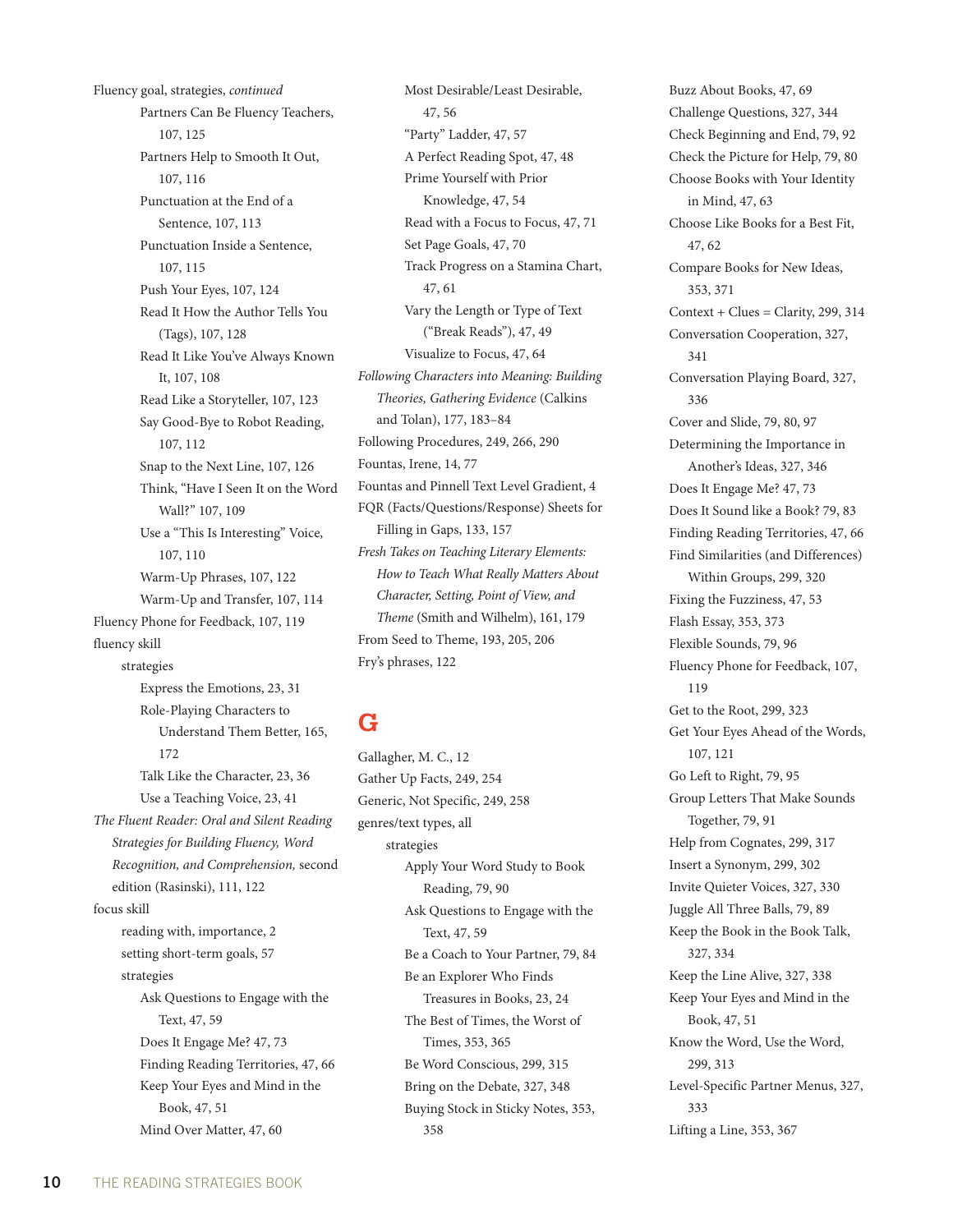Linger Finger, 23, 26 Listen and Respond, 327, 329 Listen with Your Whole Body, 327, 328 Look for Vowels That Go Together, 79, 100 Make Attempts That Make Sense, 79, 88 Make the Bumpy Smooth, 107, 111 Make the Pause Match the Meaning, 107, 127 Make Your Voice Match the Meaning, 107, 120 Mind Over Matter, 47, 60 Monitor Your Stamina and Pace, 47, 72 Most Desirable/Least Desirable, 47, 56 Moving On to a New Idea, 327, 345 My Reading Timeline, 353, 363 Partners Can Be Fluency Teachers, 107, 125 Partners Help to Smooth It Out, 107, 116 "Party" Ladder, 47, 57 A Perfect Reading Spot, 47, 48 Point and Read One for One, 79, 81 Power Questions, 327, 346 Prime Yourself with Prior Knowledge, 47, 54 Punctuation at the End of a Sentence, 107, 113 Punctuation Inside a Sentence, 107, 115 Purposes for Reading: Go/Stop Mat, 47, 58 Quick Stops Using Symbols, 353, 355 Reacting, Responding, 353, 372 Readers Explain Their Thinking, 23, 38 Reading Log Rate Reflection, 47, 65 Read It Like You've Always Known It, 107, 108 Read with a Focus to Focus, 47, 71 Reread to Get Back in Your Book, 47, 50

Reflect on the Past and Plan for the Future, 47, 67 Retell and Jump Back In, 47, 52 Retire Overworked Words, 299,  $300$ Run into the First Part, 79, 93 Say Back What You Heard, 327, 331 Say Good-Bye to Robot Reading, 107, 112 Say It Out Loud, 299, 301 Say Something Meaningful, 327, 342 Sentence Starter Sticks, 327, 337 Set Page Goals, 47, 70 Set a Timed Goal, 47, 55 Slow Down the Zoom, Zoom, Zoom to Make Sense, 79, 86 Snap to the Next Line, 107, 126 Super STARter Jots, 327, 335 Take the Ending Off, 79, 94 Take the Word Apart, Then Put It Back Together, 79, 98 Taking Risks with Gentler Language, 327, 339 Taking Turns Without Raising Hands, 327, 332 Talk Between and Across, 327, 340 Think (While You Read the Words), 79, 87 Think, "Have I Seen It on the Word Wall?" 107, 109 Track Progress on a Stamina Chart, 47, 61 Transitioning from Sentence to Sentence, 353, 356–57 Try, Try, Try Again, 79, 85 Try an Idea on for Size, 327, 343 Unpacking What It Means to "Sound Right," 79, 101 Use a Reference and Explain It, 299, 319 Use a Word You Know, 79, 82 Use Part of Speech as a Clue, 299, 309 Vary the Length or Type of Text ("Break Reads"), 47, 49 Visualize to Focus, 47, 64

Warm-Up and Transfer, 107, 114 Warm-Up Phrases, 107, 122 What Can I Do with a Sticky Note? 353, 360 What's Worth Keeping? 353, 361 Word Part Clues—Prefixes and Suffixes, 299, 307 Word Treasure Hunt, 23, 28 Words Across a Line Break, 79, 102 Write, Talk, Write, 353, 369 Writing Long, 353, 368 Writing to Question and Critique, 353, 374 You've Got to "Get It" to Be Engaged, 47, 68 gestures. *See also* body language and talking like a character, 36 when reading aloud, 34 Get More from Pictures, 273, 278 Get to the Root, 299, 323 Get Your Eyes Ahead of the Words, 107, 121 "Ghost Partner" approach, 125 *Girls, Social Class, and Literacy: What Teachers Can Do to Make a Difference*  (Jones), 245 glossaries bolded words in, 280 Glossary Warm-Up, 273, 284 and previewing words in nonfiction texts, 284 and understanding unfamiliar words, 305 Glover, Matt, 20–21 goal setting, goals beginning, choosing, 2 comprehension goals, 68 and making goals visible, 5 page goals, 70 and recognizing students as individuals, 5 short-term goals, stepped approach, 57 stamina charts, 61 timed, value of setting, 55 timeframes for teaching, 9–10 Go Left to Right, 79, 95 go/stop mat, 58 Goudvis, Anne, 190, 246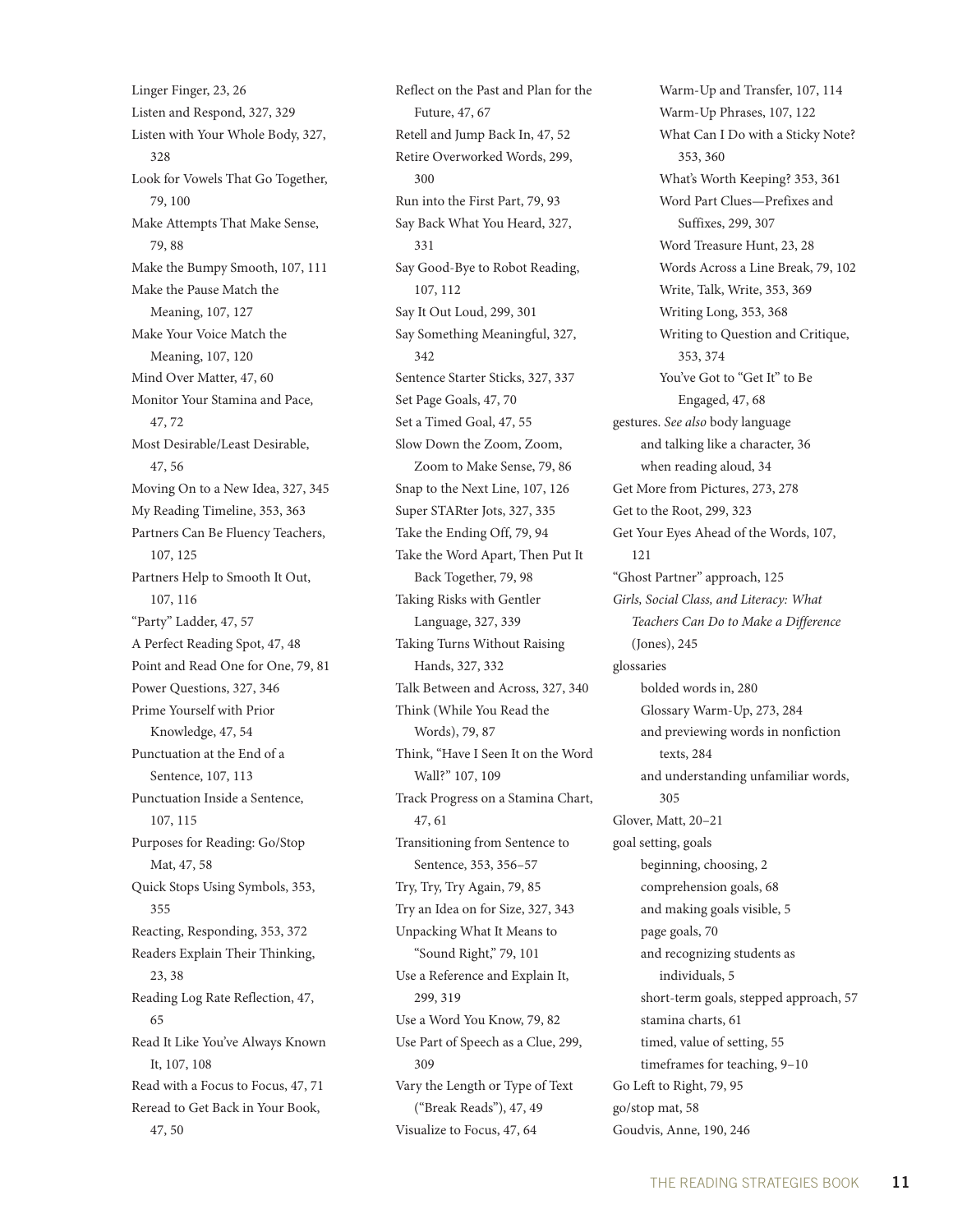Go with the Flow (Chart), 273, 290 gradual-release model (Pearson and Gallagher), 12 grammar studies, 101 Graphic Graphs, 273, 295 graphic organizers, 364 graphics. *See* drawings, sketches, photographs graphs. *See also* charts flow charts, 290 information contained in, 295 keys to, 289 in nonfiction, reflecting on what is learned from, 283 as sources of information, 289 Group Letters That Make Sounds Together, 79, 91, 100 group words vs. character names, 43 Guided Reading Programs and Literacy Centers, 14

#### **H**

hands keeping still, when listening, 328 using to cover parts of words, 97 Harvey, Stephanie, 190, 246 Hattie, John, 2, 11 hat tips, described, 6 headings as clue to subtopics, 224 information in about nonfiction texts,  $291$ heart, character's, clues to, 188 Hear the Story, 47, 74 Help from Cognates, 299, 317 historical fiction Character goal, Consider Character in Context, 165, 187 historical notes in, 159 importance of context, 160, 187 importance of temporal factors, 151 Plot and Setting goal Analyzing Historical Contexts, 133, 160 Does the Story Have to Be Set There, and Then? 133, 151

FQR (Facts/Questions/Response) Sheets for Filling in Gaps, 133, 157 tier 2 vocabulary, 321 timelines for, 268 Hop In and Out Using the Table of Contents, 273, 287 Hot Tips section, overview, 6 "How Are They Feeling" chart, 168 How's the Character Feeling? 166 *How to Cook Everything* (Bittman), xii hyperbole, defined, 316 hyphenated words, 102

# **I**

*I* Am *Reading: Nurturing Young Children's Meaning Making and Joyful Engagement with Any Book* (Collins and Glover), 27, 29, 37–38, 42–43 Idea Connections, 353, 376 ideas. *See* Main Topic(s) and Idea(s) goal (nonfiction); Themes and Ideas goal Identifiers, Identity, and Ideas, 193, 215 idioms, defined, 316 If You Don't Know, Guess, 23, 37 illustrations. *See* charts; drawings, sketches, photographs imagination, imagining. *See also* visualizing skill and acting out characters with partners, 170, 172 adding new information to what is already known, 250 asking questions based on, 347 and figurative words, 306 imaging character traits, 180 and mapping characters' travels, 156 picturing word meanings, 306 and placing stories in different settings, 151 sketching details, 229, 276 and story play, 30 and talking like the character, 36 telling stories about pictures, 29 transforming 2-D images into real-life images, 274 and vivid descriptions, 155

and writing from inside a story, 375 importance, determining Actions, Outcomes, Response, 193, 203 Add Up Facts to Determine Main Idea, 221, 232 Aha Moment, 193, 214 Analyzing Historical Contexts, 133, 160 Angled Summaries for Highlighting Deeper Ideas in Plot, 133, 145 Ask Questions, Form Ideas, 221, 225 Boxes and Bullets, 221, 226 Chapter-End Stop Signs, 133, 147 Character Change Can Reveal Lessons, 193, 211 Character Comparisons, 165, 176 Clue in to Topic Sentences, 221, 238 Compare Lessons Across Books in a Series, 193, 202 Consider Character in Context, 165, 187 Consistently Ask, "How Do I Know?" 249, 255 Cover Up Then Zoom, 273, 275 Determining Author's Purpose, Point of View, 221, 242 Determining the Importance in Another's Ideas, 327, 346 Difference Between Plot and Theme, 193, 195 Dig Deeper to Find a Story's Topics, 193, 205 Does the Story Have to Be Set There, and Then? 133, 151 Feelings Change, 165, 169 Feelings Help Us Learn, 193, 201 Find Clues About Theme in the Blurb, 193, 207 Five-Sentence Summary, 353, 362 Following Procedures, 249, 266 Hop In and Out Using the Table of Contents, 273, 287 Identifiers, Identity, and Ideas, 193, 215 Important Versus Interesting, 249, 262 Keying In to What's Important (Biographies), 249, 265 Lean on the Pictures, 133, 134 Let the Blurb Help You, 133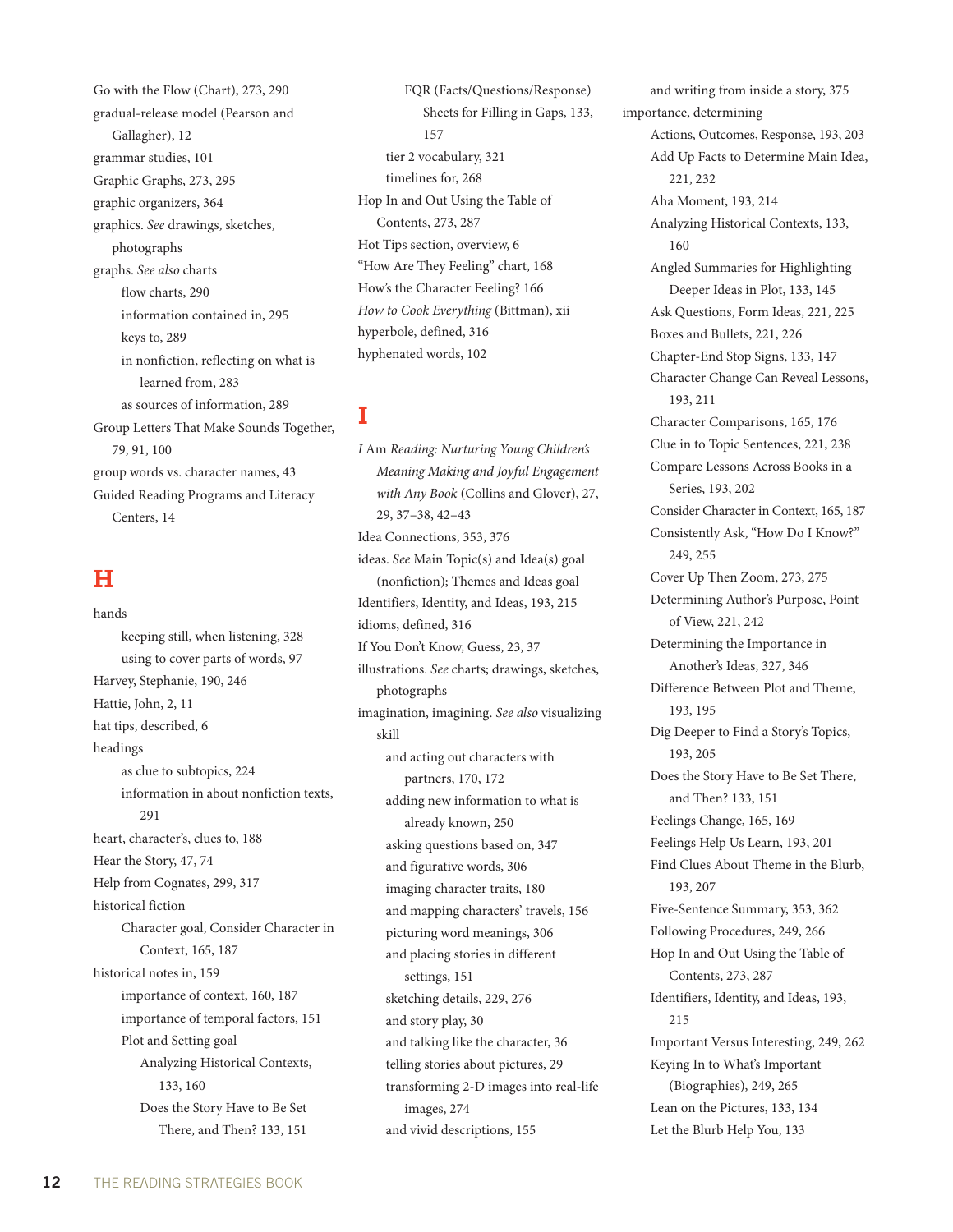Look Out for What Characters Teach Each Other, 193, 198 Make the 2-D into 3-D, 273, 274 Micro-/Meso-/Macroenvironment Systems: Levels of Setting, 133, 161 Mistakes Can Lead to Lessons, 193, 200 Most Important . . . to Whom? 221, 230 Note Taking Helps to Understand Nonfiction, 353, 364 Notice What Repeats, 221, 223 One Text, Multiple Ideas (or Topics), 221, 222 Opinion–Reasons–Evidence, 221, 234 Paraphrase Chunks, Then Put It Together, 221, 228 Perspective, Position, Power, 221, 245 Primary Sources, 273, 293 Reactions Help You Find the Problem, 133, 139 Readers Ask Themselves Questions, 193, 210 Ready, Set, Action! 165, 170 Real World in My Book, 193, 208 Respond to Issues That Repeat, 193, 213 Retell What's Most Important by Making Connections to the Problem, 133, 144 Secondary Sages, 193, 216 Series Books Have Predictable Plots, 133, 140 Shrink-a-Text with a Partner, 221, 239 Sidebar as Section, 273, 292 Sketch in Chunks, 221, 229 Statistics and Stance, 249, 269 Stories Teach Us About Life Issues, 193, 209 Summarize Based on What a Character Wants, 133, 146 Super STARter Jots, 327, 335 Survey the Text, 221, 227 Symbols Repeat, 193, 212 Time = Parts, 221, 235 Title Power, 133, 135 Titles Can Be Telling, 193, 217 Track Down Opinion Clues in Solutions, 221, 233 Translate a Text, 249, 261 Tricks of Persuasion, 221, 244

Two-Sided Problems, 133, 150 Uh-oh . . . Phew, 133, 137 Vivid Setting Description and Impact on Character, 133, 155 We Can Learn (and Give Advice) Based on How Characters Treat Each Other, 193, 196 What and So What, 221, 237 What Are You Left With? 193, 199 What Can Characters Teach Us? 193, 197 What Does the Author Say? What Do I Say? 221, 231 What Happened/What It Makes Me Think T-Chart, 353, 366 What's in a Character's Heart? 165, 188 What's the Perspective on the Topic? 221, 243 What's Worth Keeping? 353, 361 What's Your Problem? 133, 141 Why Does the Story Matter? 221, 236 Important Versus Interesting, 249, 262 improving reading rate skill, 47, 65 Independent Reading Assessment: Fiction series (Serravallo), 2, 132, 146, 186, 211, 301, 375 Independent Reading Assessment: Nonfiction series (Serravallo), 2, 231, 237, 238, 284, 287, 305 indexes, using effectively, 287 inferring skill defined, 5 role in understanding character, 163 strategies Actions, Outcomes, Response, 193, 203 Aha Moment, 193, 214 Analyzing Historical Contexts, 133, 160 Angled Summaries for Highlighting Deeper Ideas in Plot, 133, 145 Answering Questions, 249, 267 Back Up, Revise, 23, 32 Be Alert for Word Choice, 299, 322 Blind Spots, 165, 189 Book-to-Book Connections, 193, 204

Categorize Context with Connectors, 299, 303 Character Change Can Reveal Lessons, 193, 211 Character Comparisons, 165, 176 Character Connections Web, 353, 370 Compare Lessons Across Books in a Series, 193, 202 Complex Characters, 165, 183 Conflict Brings Complexity, 165, 185 Consider Character in Context, 165, 187  $Context + Clues = Clarity, 299, 314$ Cracking Open Headings, 273, 291 The Difference Between Plot and Theme, 193, 195 Empathize to Understand, 165, 177 Feelings Change, 165, 169 Feelings Help Us Learn, 193, 201 Find Clues About Theme in the Blurb, 193, 207 Find Similarities (and Differences) Within Groups, 299, 320 FQR (Facts/Questions/Response) Sheets for Filling in Gaps, 133, 157 Get More from Pictures, 273, 278 Get to the Root, 299, 323 Help from Cognates, 299, 317 How's the Character Feeling? 165, 166 Identifiers, Identity, and Ideas, 193,  $215$ If You Don't Know, Guess, 23, 37 Infer to Figure It Out, 299, 310 The Influences on Character, 165, 182 Interactions Can Lead to Inferences, 165, 179 Lifting a Line, 353, 367 Look for a Pattern, 165, 173 Look Out for What Characters Teach Each Other, 193, 198 Look to Text Features, 299, 305 Micro-/Meso-/Macroenvironment Systems: Levels of Setting, 133, 161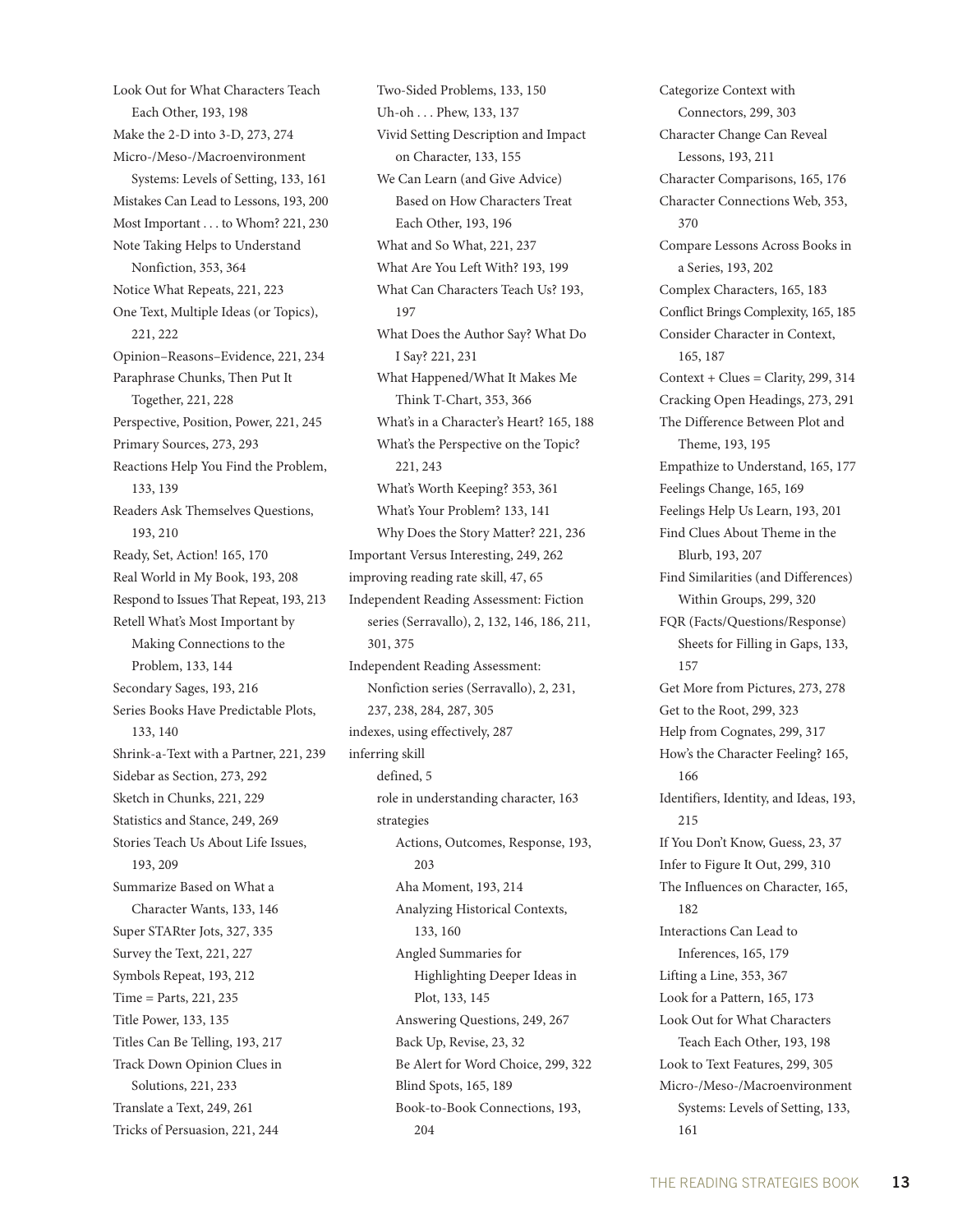inferring skill, strategy, *continued* Mistakes Can Lead to Lessons, 193, 200 Mood as a Clue to Meaning, 299, 311 More Than One Side, 165, 184 Multiple Meaning Words, 299, 304 Notice a Pattern and Give Advice, 193, 194 Out-of-Character Character, 165, 181 Perspective, Position, Power, 221, 245 Picture It, 299, 306 Pile It On, 353, 377 Piling Together Traits to Get Theories, 165, 186 Put On the Character's Face, 165, 168 Readers Ask Themselves Questions, 193, 210 Readers Explain Their Thinking, 23, 38 Read Up a Ladder, 299, 321 Ready, Set, Action! 165, 170 The Real World in My Book, 193, 208 Respond to Issues That Repeat, 193, 213 Retire Overworked Words, 299, 300 Role-Playing Characters to Understand Them Better, 165, 172 Secondary Sages, 193, 216 From Seed to Theme, 193, 206 Statistics and Stance, 249, 269 Stick to Your Story, 299, 308 Stories Teach Us About Life Issues, 193, 209 Symbols Repeat, 193, 212 Talk and Actions as Windows, 165, 180 Text Clue/Background Knowledge Addition, 165, 174 Titles Can Be Telling, 193, 217 Tricks of Persuasion, 221, 244 Use a Reference and Explain It, 299, 319 Use Part of Speech as a Clue, 299, 309

Use the Just-Right Word (Trait Word Sort), 299, 312 We Can Learn (and Give Advice) Based on How Characters Treat Each Other, 193, 196 What Are You Left With? 193, 199 What Can Characters Teach Us? 193, 197 What Does the Author Say? What Do I Say? 221, 231 What Happened/What It Makes Me Think T-Chart, 353, 366 What I See/What I Think, 39 What's in a Character's Heart? 165, 188 What's in the Bubble? 165, 167 Word Relationships in a Phrase, 299, 316 Write from Inside the Story, 353, 375 Writing Long, 353, 368 Yes, But Why? 165, 178 and summarizing ideas, 174 with unfamiliar stories, 32 Infer to Figure It Out, 299, 310 inflectional endings, 113 The Influences on Character, 165, 182 information sources (nonfiction). *See also* facts, supporting evidence; nonfiction diagrams, 282 fast facts pages, 281 graphs, 289 incorporating and integrating, 250 labels, 279 maps, 288 persuasive vs. factual, distinguishing, 244 recalling, remembering information, 257 as support for main and subtopics, 224 tables of contents/indexes, 287 three levels of, 234 Insert a Synonym, 299, 302 *Inside Information: Developing Powerful Readers and Writers of Informational Text Through Project- Based Instruction*  (Duke), 233, 234, 244, 258, 263, 275, 283, 285 Inside Quotes and Outside Quotes, 107, 117

Integrate Features and Running Text, 273, 286 integrating sources of information skill Be a Coach to Your Partner, 79, 84 Check the Picture for Help, 79, 80 Does It Sound like a Book? 79, 83 Juggle All Three Balls, 79, 89 Make Attempts That Make Sense, 79, 88 Run into the First Part, 79, 93 Try, Try, Try Again, 79, 85 Interactions Can Lead to Inferences, 165, 179, 312 interesting vs. important details, 262 interests of characters, differences among, 176 interest inventories, 45–46 interpreting skill Blind Spots, 165, 189 Compare Books for New Ideas, 353, 371 Idea Connections, 353, 376 Lifting a Line, 353, 367 Pile It On, 353, 377 Piling Together Traits to Get Theories, 165, 186 From Seed to Theme, 193, 206 Writing Long, 353, 368 intonation skill as a component of fluency, 105 strategies Get Your Eyes Ahead of the Words, 107, 121 Inside Quotes and Outside Quotes, 107, 117 Make Your Voice Match the Feeling, 107, 118 Make Your Voice Match the Meaning, 107, 120 Partners Can Be Fluency Teachers, 107, 125 Punctuation at the End of a Sentence, 107, 113 Read It How the Author Tells You (Tags), 107, 128 Read Like a Storyteller, 107, 123 Use a "This Is Interesting" Voice, 107, 110 introductions, in procedural texts, 266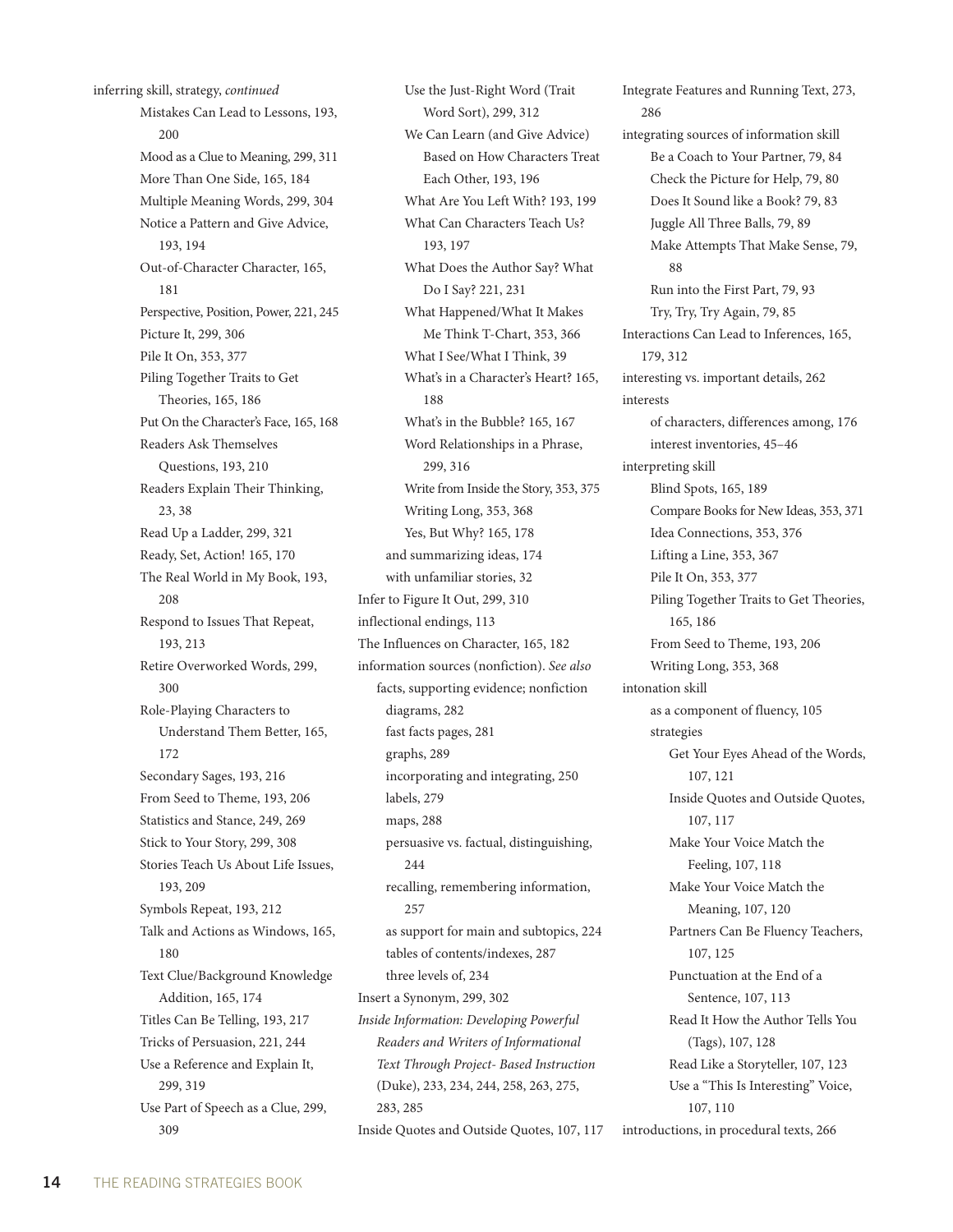*Invitations: Changing as Teachers and Learners, K–12* (Routman), 99 Invite Quieter Voices, 327, 330 inviting someone to participate in conversations, 330 "is," as a connector, 303 Is This a Multi-Story Book or a Single-Story Book? 133, 138 It's Right There in the Sentence! 299, 318

# **J**

jotted notes. *See* stop-and-jot approach Juggle All Three Balls, 79, 89 just-right books, warm ups for reading, 114

# **K**

Keene, J-W. Ellin, 132 keeping conversations moving skill. *See also* conversations, shared; Supporting Conversations goal described, 325 Moving On to a New Idea, 327, 345 Keep in Mind What Repeats, 23, 35 Keep the Book in the Book Talk, 327, 334 Keep the Line Alive, 327, 338 Keep Your Eyes and Mind in the Book, 47, 51 Key Details goal

identifying students who would benefit from, 247–48 importance, 246–47 integrating information from different sources, 247 recognizing important facts, 262 strategies Answering Questions, 249, 267 Check Yourself, 249, 253 Click and Clunk, 249, 256 Code a Text, 249, 260 Compare New to Known, 249 Consistently Ask, "How Do I Know?" 249, 255 Event Connections, 249, 268 Following Procedures, 249, 266 Gather Up Facts, 249, 254 Generic, Not Specific, 249, 258

Important Versus Interesting, 249, 262 Keying In to What's Important (Biographies), 249, 265 Read, Cover, Remember, Retell, 249, 257 Reading with a Sense of "Wow," 249, 251 Scan and Plan, 249, 259 Slow Down for Numbers, 249, 263 A Spin on KWL, 249, 252 Statistics and Stance, 249, 269 Translate a Text, 249, 261 Using Analogies, 249, 264 keys, in graphs, 289 key words and definitions of unfamiliar words, 318 hearing during conversations, 346 in indexes, 287 kindergarteners, emergent reading strategies for, 2 knowledge, prior. *See* activating prior knowledge skill, strategies for; prior knowledge skill Know the Word, Use the Word, 299, 313 know-think-wonder (KTW), 252 Kucan, Linda, 321

# **L**

labels, labelling on diagrams, 282 for graphs, 295 Labels Teach, 273, 279 on timelines, 294 as way of integrating picture with text, 279 language. *See also* Vocabulary and Language goal; word choice skill precise vs. overused word, 300 and talking like the character, 36 and talking like an expert, 40 leading statements/claims, summarizing, 145 Lean on the Pictures, 133, 134 *Learning to Learn in a Second Language*  (Gibbons), 320

left-to-right convention, 95 length of texts, 49 Lesson Language section, overview, 7 lesson language section, purpose, 7 lessons learned. *See also* Character goal; problems and solutions, characters changing behavior as clue to, 194, 201, 203, 211 hints about, on back cover blurbs, 207 interactions between characters as clue to, 196 last sentences/paragraphs as clue to, 199 from mistakes, 200 mistakes and, 200 in narrative nonfiction, 236 from one book, applying to others, 204 and real-world lessons, 208 recognition of, indicators, 214 repetitive behaviors as clues to, 191, 194 in series books, 202 through secondary characters, 198 tools for identifying, 145 using big ideas as seeds for, 206 letters, grouping, 91 Let the Blurb Help You, 133, 143 Level A/B texts, partnership menus, 333 Level A–C texts, strategies, Point and Read One for One, 79, 81 Level A–I+ texts, strategies Get More from Pictures, 273, 278 Notice What Repeats, 221, 223 Purposes for Reading: Go/Stop Mat, 47, 58 Level A–J texts main topics vs. main ideas in, 223 strategies, Generic, Not Specific, 249, 258 Level A–K texts, strategies Check the Picture for Help, 79, 80 Lean on the Pictures, 133, 134 Level A–M texts single subject nonfiction books, 222 teaching about boxes and bullets, 226 Level A–Z+ texts, strategies Be a Coach to Your Partner, 79, 84 Caption It! 273, 277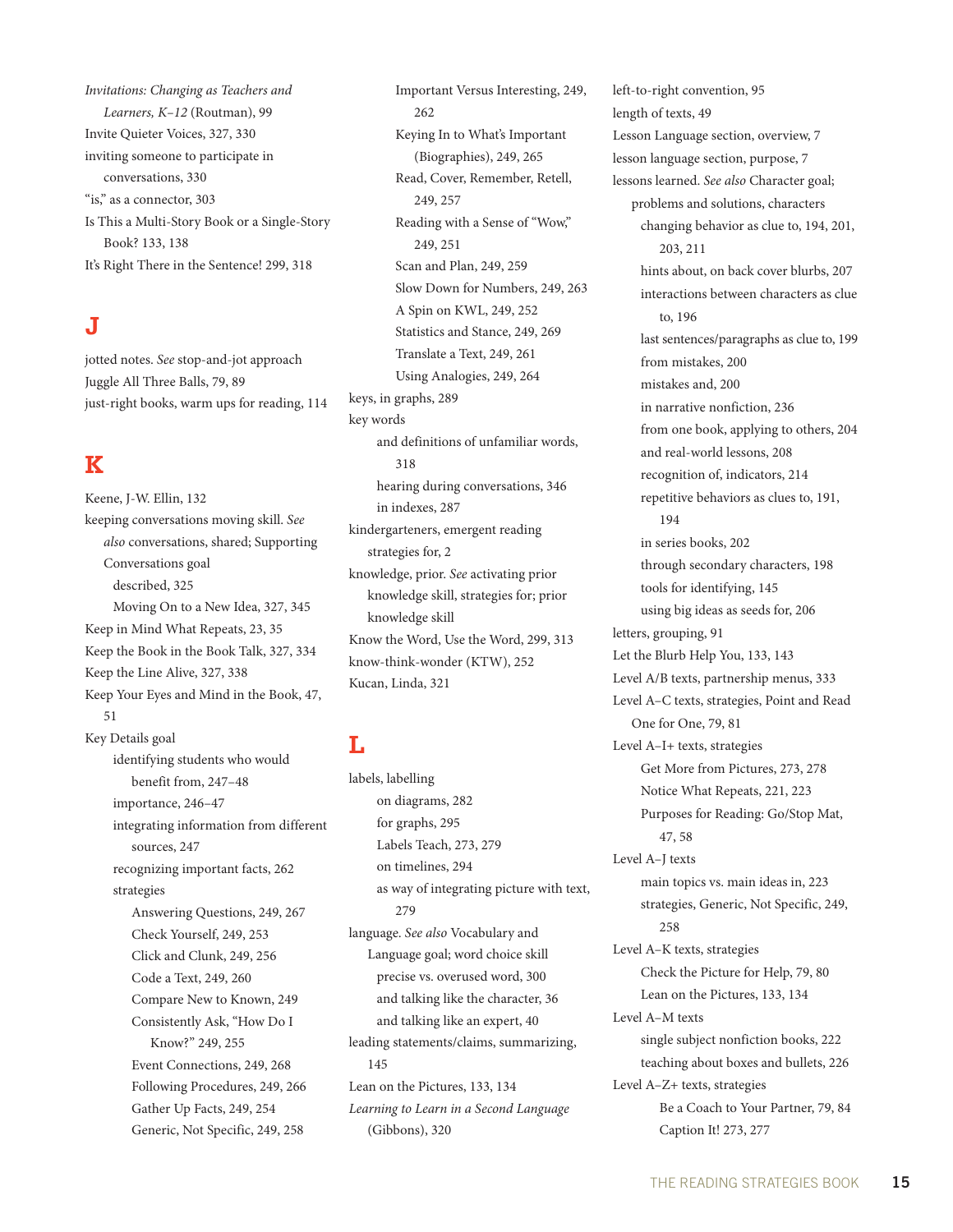Level A–Z+ texts, strategies, *continued* Check Yourself, 249, 253 Click and Clunk, 249, 256 Compare New to Known, 249, 250 Consistently Ask, "How Do I Know?" 249, 255 Cover Up Then Zoom In, 273, 275 Does It Sound like a Book? 79, 83 Fixing the Fuzziness, 47, 53 Gather Up Facts, 249, 254 Invite Quieter Voices, 327, 330 Keep Your Eyes and Mind in the Book, 47, 51 Level-Specific Partner Menus, 327, 333 Listen and Respond, 327, 329 Listen with Your Whole Body, 327, 328 Make Attempts That Make Sense, 79, 88 Make the 2-D into 3-D, 273, 274 Most Desirable/Least Desirable, 47, 56 One Text, Multiple Ideas (or Topics), 221, 222 "Party" Ladder, 47, 57 A Perfect Reading Spot, 47, 48 Prime Yourself with Prior Knowledge, 47, 54 Read, Cover, Remember, Retell, 249, 257 Reading with a Sense of "Wow," 249, 251 Read It Like You've Always Known It, 107, 108 Reread and Sketch with More Detail, 273, 276 Reread to Get Back in Your Book, 47, 50 Retell and Jump Back In, 47, 52 Say Back What You Heard, 327, 331 Set a Timed Goal, 47, 55 Slow Down the Zoom, Zoom, Zoom to Make Sense, 79, 86 A Spin on KWL, 249, 252 Taking Turns Without Raising Hands, 327, 332 Talk Between and Across, 327, 340

Think (While You Read the Words), 79, 87 Think, "Have I Seen It on the Word Wall?" 107, 109 Try, Try, Try Again, 79, 85 Use a Word You Know, 79, 82 Vary the Length or Type of Text ("Break Reads"), 47, 49 Level C–H texts, and minimizing stopping and jotting, 167 Level C–J texts, strategies, Labels Teach, 273, 279 Level C–L texts, nonfiction, topics and ideas in, 218–19 Level C–M text, strategies Put On the Character's Face, 165, 168 Title Power, 133, 135 What's in the Bubble? 165, 167 Level C–Z+ texts, strategies Apply Your Word Study to Book Reading, 79, 90 How's the Character Feeling? 165, 166 Juggle All Three Balls, 79, 89 Level D–J tests, strategies, Make the Bumpy Smooth, 107, 111 Level D–K texts, strategies, Notice a Pattern and Give Advice, 193, 194 Level D–Z+ texts, strategies Check Beginning and End, 79, 92 Group Letters That Make Sounds Together, 79, 91 Punctuation at the End of a Sentence, 107, 113 Run into the First Part, 79, 93 Say Good-Bye to Robot Reading, 107, 112 Use a "This Is Interesting" Voice, 107, 110 Warm-Up and Transfer, 107, 114 Level E–J texts characters in, 164 strategies, Partners Help to Smooth It Out, 107, 116 Level E–K texts, strategies, Summarizing What's Most Essential, 133, 136 Level E-Z+ texts, strategies Ask Questions to Engage with the Text, 47, 59

Cover and Slide, 79, 80, 97 Flexible Sounds, 79, 96 Fluency Phone for Feedback, 107, 119 Get Your Eyes Ahead of the Words, 107, 121 Go Left to Right, 79, 95 Inside Quotes and Outside Quotes, 107, 117 Make Your Voice Match the Feeling, 107, 118, 120 Mind Over Matter, 47, 60 Punctuation Inside a Sentence, 107, 115 Quick Stops Using Symbols, 353, 356 Retire Overworked Words, 299, 300 Say It Out Loud, 299, 301 Sketch a Memory, 353, 354 Skip and Return, 79, 99 Take the Ending Off, 79, 94 Take the Word Apart, Then Put It Back Together, 79, 98 Level F–L texts, strategies, Uh-oh . . . Phew, 133, 137 Level F–M texts, strategies Feelings Change, 165, 169 Ready, Set, Action! 165, 170 Level F–N texts, strategies, Role-Playing Characters to Understand Them Better, 165, 172 Level F–Z+ texts, strategies Back Up Ideas About Characters with Evidence, 165, 171 Bold Words Signal Importance, 273, 280 Choose Like Books for a Best Fit, 47, 62 Keep the Book in the Book Talk, 327, 334 Read Like a Storyteller, 107, 123 Track Progress on a Stamina Chart, 47, 61 Warm-Up Phrases, 107, 122 Level G-Z+ texts, strategies Buying Stock in Sticky Notes, 353, 358 Diagrams Show and Tell, 273, 282 The Difference Between Plot and Theme, 193, 195 Fast Facts Stats, 273, 281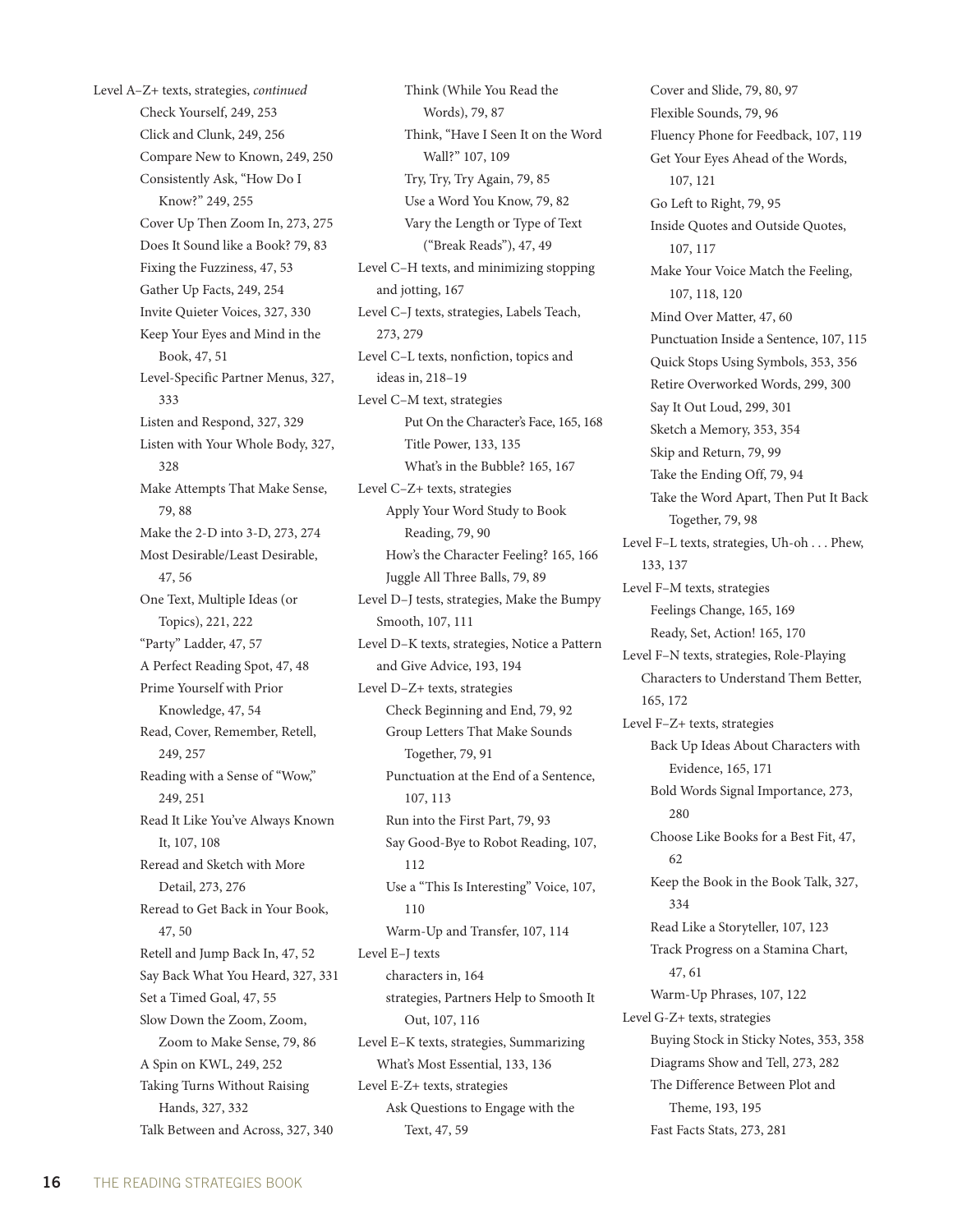Look for Vowels That Go Together, 79, 100 Transitioning from Sentence to Sentence, 353, 356–57 Why a Visual? 273, 283 Level H–M texts, strategies, Look for a Pattern, 165, 173 Level H–Z+ texts, strategies Insert a Synonym, 299, 302 Text Clue/Background Knowledge Addition, 165, 174 Who's Telling the Story? 165, 175 Level I–Z+ texts, strategies Glossary Warm-Up, 273, 284 We Can Learn (and Give Advice) Based on How Characters Treat Each Other, 193, 196 Level J/K texts characters in, 164 nonfiction, assessing understanding, 219 strategies Is This a Multi-Story Book or a Single-Story Book? 133, 138 Push Your Eyes, 107, 124 Level J–Q texts strategies, Series Books Have Predictable Plots, 133, 140 Level J–R texts, strategies, Reactions Help You Find the Problem, 133, 139 Level J–Z+ texts, strategies Actions, Outcomes, Response, 193, 203 Ask Questions, Form Ideas, 221, 225 Boxes and Bullets, 226 Categorize Context with Connectors, 299, 303 Character Comparisons, 165, 176 Choose Books with Your Identity in Mind, 47, 63 Compare Lessons Across Books in a Series, 193, 202 Conversation Playing Board, 327, 336 Don't Skip It! 273, 285 Empathize to Understand, 165, 177 Feelings Help Us Learn, 193, 201 Hop In and Out Using the Table of Contents, 273, 287

Integrate Features and Running Text, 273, 286 Keep the Line Alive, 327, 338 Let the Blurb Help You, 133, 143 Look Out for What Characters Teach Each Other, 193, 198 Look to Text Features, 299, 305 Mistakes Can Lead to Lessons, 193, 200 Multiple Meaning Words, 299, 304 Partners Can Be Fluency Teachers, 107, 125 Picture It, 299, 306 Scan and Plan, 249, 259 Sentence Starter Sticks, 327, 337 Snap to the Next Line, 107, 126 Super STARter Jots, 327, 335 Survey the Text, 221, 227 Taking Risks with Gentler Language, 327, 339 Talk Between and Across, 327, 340 Topic/Subtopic/Details, 221, 224 Unpacking What It Means to "Sound Right," 79, 101 Visualize to Focus, 47, 64 What Are You Left With? 193, 199 What Can Characters Teach Us? 193, 197 What Can I Do with a Sticky Note? 353, 360 What's Your Problem? 133, 141 Who's Speaking? 133, 142 Level K–M texts, framing topics and ideas for, 205 Level K–Z+ texts, strategies Book-to-Book Connections, 193, 204 Buzz About Books, 47, 69 Dig Deeper to Find a Story's Topics, 193, 205 Find Clues About Theme in the Blurb, 193, 207 Finding Reading Territories, 47, 66 Reading Log Rate Reflection, 47, 65 Reflect on the Past and Plan for the Future, 47, 67 Retell What's Most Important by Making Connections to the Problem, 133, 144 From Seed to Theme, 193, 206

Stick to Your Story, 299, 308 Word Part Clues—Prefixes and Suffixes, 299, 307 You've Got to "Get It" to Be Engaged, 47, 68 Level L–Z+ texts partnership cards, 333 strategies Angled Summaries for Highlighting Deeper Ideas in Plot, 133, 145 Chapter-End Stop Signs, 133, 147 Code a Text, 249, 260 Conversation Cooperation, 327, 341 Does It Engage Me? 47, 73 Hear the Story, 47, 74 Important Versus Interesting, 249, 262 Infer to Figure It Out, 299, 310 Monitor Your Stamina and Pace, 47, 72 Mood as a Clue to Meaning, 299, 311 Paraphrase Chunks, Then Put It Together, 221, 228 Read with a Focus to Focus, 47, 71 Set Page Goals, 47, 70 Sketch in Chunks, 221, 229 Summarize Based on What a Character Wants, 133, 146 Translate a Text, 249, 261 Use Part of Speech as a Clue, 299, 309 What's Worth Keeping?, 353, 361 Where Am I? 133, 148 Words Across a Line Break, 79, 102 Yes, But Why? 165, 178 Level M–P texts implicit themes in, 191 nonfiction, topics and ideas in, 219 Level M–R texts, single subject nonfiction books, 222 Level M–Z+ texts boxes and bullets, 226 strategies Add Up Facts to Determine Main Idea, 221, 232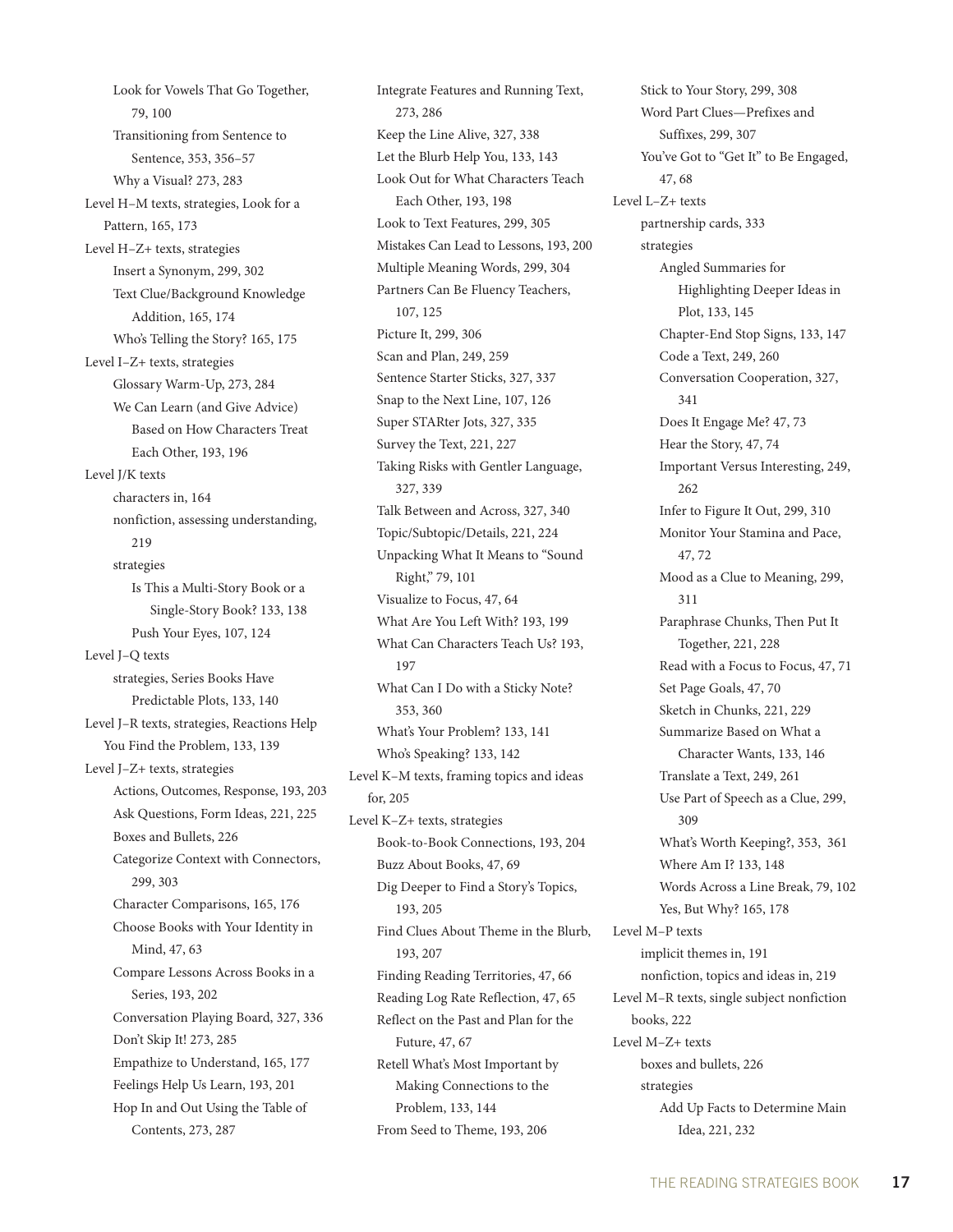Level M–Z+ texts, strategies, *continued* Answering Questions, 249, 267 The Best of Times, the Worst of Times, 353, 365 Be Word Conscious, 299, 315 Challenge Questions, 327, 344 Clue in to Topic Sentences, 221, 238 Consider Structure, 221, 240–41  $Context + Clues = Clarity, 299, 314$ Determining the Importance in Another's Ideas, 327, 346 Five-Sentence Summary, 353, 362 Following Procedures, 249, 266 Help from Cognates, 299, 317 Interactions Can Lead to Inferences, 165, 179 Keying In to What's Important (Biographies), 249, 265 Make the Pause Match the Meaning, 107, 127 Maps, 273, 288 Most Important . . . to Whom? 221, 230 Moving On to a New Idea, 327, 345 My Reading Timeline, 353, 363 Note Taking Helps to Understand Nonfiction, 353, 364 Opinion–Reasons–Evidence, 221, 234 Power Questions, 327, 347 Read It How the Author Tells You (Tags), 107, 128 Say Something Meaningful, 327, 342 Shrink-a-Text with a Partner, 221, 239 Slow Down for Numbers, 249, 263 Talk and Actions as Windows, 165, 180 Time = Parts, 221, 235 Track Down Opinion Clues in Solutions, 221, 233 Try an Idea on for Size, 327, 343 Use the Just-Right Word (Trait Word Sort), 299, 312 Using Analogies, 249, 264 What and So What, 221, 237

What Does the Author Say? What Do I Say? 221, 231 Why Does the Story Matter? 221, 236 Word Relationships in a Phrase, 299, 316 strategies, Know the Word, Use the Word, 299, 313 Level N–Z+ texts characters in, 164 strategies Aha Moment, 193, 214 Character Change Can Reveal Lessons, 193, 211 Complex Characters, 165 Conflict Brings Complexity, 165, 185 Go with the Flow (Chart), 273, 290 The Influences on Character, 165, 182 Lifting a Line, 353, 367 Old Information, New Look, 273, 289 Out-of-Character Character, 165, 181 Piling Together Traits to Get Theories, 165, 186 Readers Ask Themselves Questions, 193, 210 The Real World in My Book, 193, 208 Respond to Issues That Repeat, 193, 213 Stories Teach Us About Life Issues, 193, 209 Summarizing with "Somebody . . . Wanted . . . But . . . So . . . ," 133, 149 Symbols Repeat, 193, 212 Two-Sided Problems, 133, 150 What Happened/What It Makes Me Think T-Chart, 353, 366 Write, Talk, Write, 353, 369 Writing Long, 353, 368 Level O texts, rubrics for vocabulary expectations, 298 Level O–Z+ texts, strategies Bring on the Debate, 327, 348

Determining Author's Purpose, Point of View, 221, 242 Use a Reference and Explain It, 299, 319 What's the Perspective on the Topic? 221, 243 Level P/Q texts, and the introduction of symbolism, 191 Level P–Z+ texts, strategies Character Connections Web, 353, 370 Compare Books for New Ideas, 353, 371 Consider Character in Context, 165, 187 Cracking Open Headings, 273, 291 Does the Story Have to Be Set There, and Then? 133, 151 Event Connections, 249, 268 Find Similarities (and Differences) Within Groups, 299, 320 Flash Essay, 353, 373 Map It, 133, 156 Not Just Page Decorations, 133, 153 Perspective, Position, Power, 221, 245 Plotting Flashback on a Timeline, 133, 154 Reacting, Responding, 353, 372 Read Up a Ladder, 299, 321 Statistics and Stance, 249, 269 Tenses as a Clue to Flashback and Backstory, 133, 152 Tricks of Persuasion, 221, 244 Vivid Setting Description and Impact on Character, 133, 155 Writing to Question and Critique, 353, 374 Level Q–Z+ text nonfiction, topics and ideas in, 219 strategies FQR (Facts/Questions/Response) Sheets for Filling in Gaps, 133, 157 Identifiers, Identity, and Ideas, 193, 215 Secondary Sages, 193, 216 Sidebar as Section, 273, 292 Level R/S texts, multiple themes in, 191 Level R–Z+ texts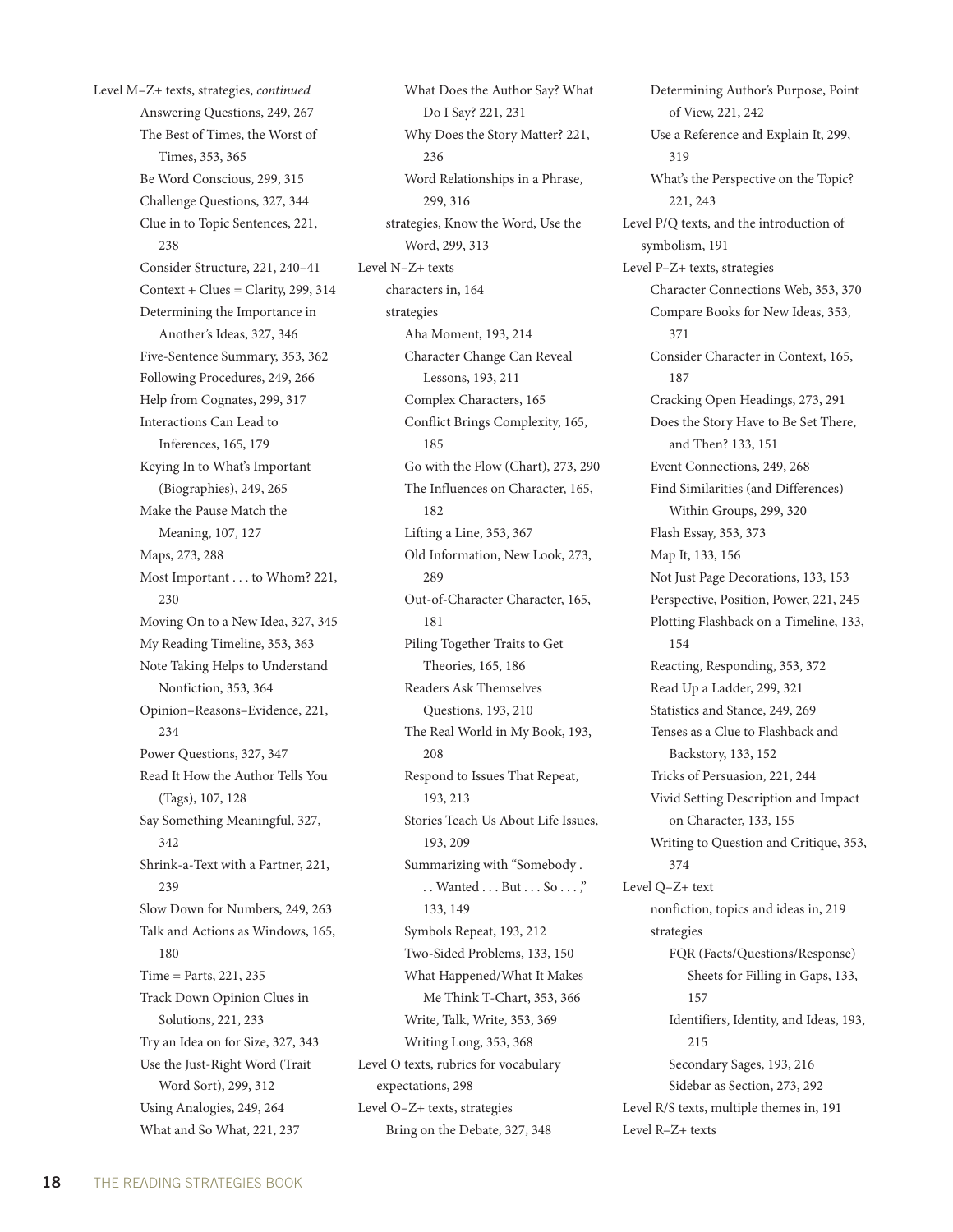multiple subject nonfiction, 222 strategies Analyzing Historical Contexts, 133, 160 Be Alert for Word Choice, 299, 322 Blind Spots, 165, 189 Double Plot Mountain, 133, 158 Get to the Root, 299, 323 Graphic Graphs, 273, 295 Historical Notes Prime Prior Knowledge, 133, 159 Idea Connections, 353, 376 Pile It On, 353, 377 Primary Sources, 273, 293 Take Your Time (Line), 273, 294 Titles Can Be Telling, 193, 217 What's in a Character's Heart? 165, 188 Write from Inside the Story, 353, 375 Level V–Z+ texts, strategies, Micro-/ Meso-/Macroenvironment Systems: Levels of Setting, 133, 161 leveling systems, matching strategies to, 4 Level-Specific Partner Menus, 327, 333 life issues and emotional connects to reading, writing about, 372 stories about, 209 Lifting a Line, 353, 367 Linger Finger, 23, 26 linking words, connectors, 303 Listen, Praise., 368 Listen and Respond, 327, 329 listening skills active listening and paraphrasing, 331 and facing the speaker, 328 and hearing unfamiliar words, 301 and hearing words that sound alike, 317 listening during conversations, 338 making sure words sound right, 83, 101 and responding to what has been said, 329 and sentence starter prompts, 337 and working with partners to smooth voice, 116

Listen with Your Whole Body, 327, 328 literacy centers, 14 literacy learning. *See also* Fluency goal and critical thinking skills, 39 during early childhood, 20–21 frameworks for, 13–14 having high expectations for, 251 and the importance of feedback, 11 Literacy Teacher's Playbook series (Serravallo), 2, 65 *The Literary Essay: Analyzing Craft and Theme* (Roberts and Wischow), 352 *Literary Essays: Writing About Reading* (Calkins and McEvoy), 352, 375 Look for a Pattern, 165, 173 Look for Vowels That Go Together, 79, 100 Look Out for What Characters Teach Each Other, 193, 198 Look to Text Features, 299, 305

#### **M**

macroenvironment systems, defined, 161 Main Topic(s) and Idea(s) goal (nonfiction) and details/facts that support details, 255, 262 experiencing different views on, 231 identifying students who would benefit from, 219–20 importance, 217 introducing emergent readers to, 25 strategies Add Up Facts to Determine Main Idea, 221, 232 Ask Questions, Form Ideas, 221, 225 Boxes and Bullets, 221, 226 Clue in to Topic Sentences, 221, 238 Consider Structure, 221, 240–41 Determining Author's Purpose, Point of View, 221, 242 Most Important . . . to Whom? 221, 230 Notice What Repeats, 221, 223 One Text, Multiple Ideas (or Topics), 221, 222

Opinion–Reasons–Evidence, 221, 234 Paraphrase Chunks, Then Put It Together, 221, 228 Perspective, Position, Power, 221, 245 Shrink-a-Text with a Partner, 221,  $239$ Sketch in Chunks, 221, 229 Survey the Text, 221, 227 Time = Parts, 221, 235 Topic/Subtopic/Details, 221, 224 Track Down Opinion Clues in Solutions, 221, 233 Tricks of Persuasion, 221, 244 What and So What, 221, 237 What Does the Author Say? What Do I Say? 221, 231 What's the Perspective on the Topic? 221, 243 Why Does the Story Matter? 221, 236 understanding, in nonfiction reading, 219 using precise language for, 300 using sidebars to identify, 292 Make Attempts That Make Sense, 79, 88 Make the 2-D into 3-D, 273, 274 Make the Bumpy Smooth, 107, 111 Make the Pause Match the Meaning, 107, 127 Make Your Voice Match the Meaning, 107, 118, 120, 123 making connections skill, Reacting, Responding, 353, 372 making a reading plan skill, Don't Skip It! 273, 285 making sense using to figure out unfamiliar words, 89 when monitoring comprehension, 86 maps strategies Map It, 133, 156 Maps, 273, 288 structures and information in, 288 margin information, described, 7 Margins section, 7 Martinelli, Marjorie, 15 materials and supplies lists in procedural texts, 266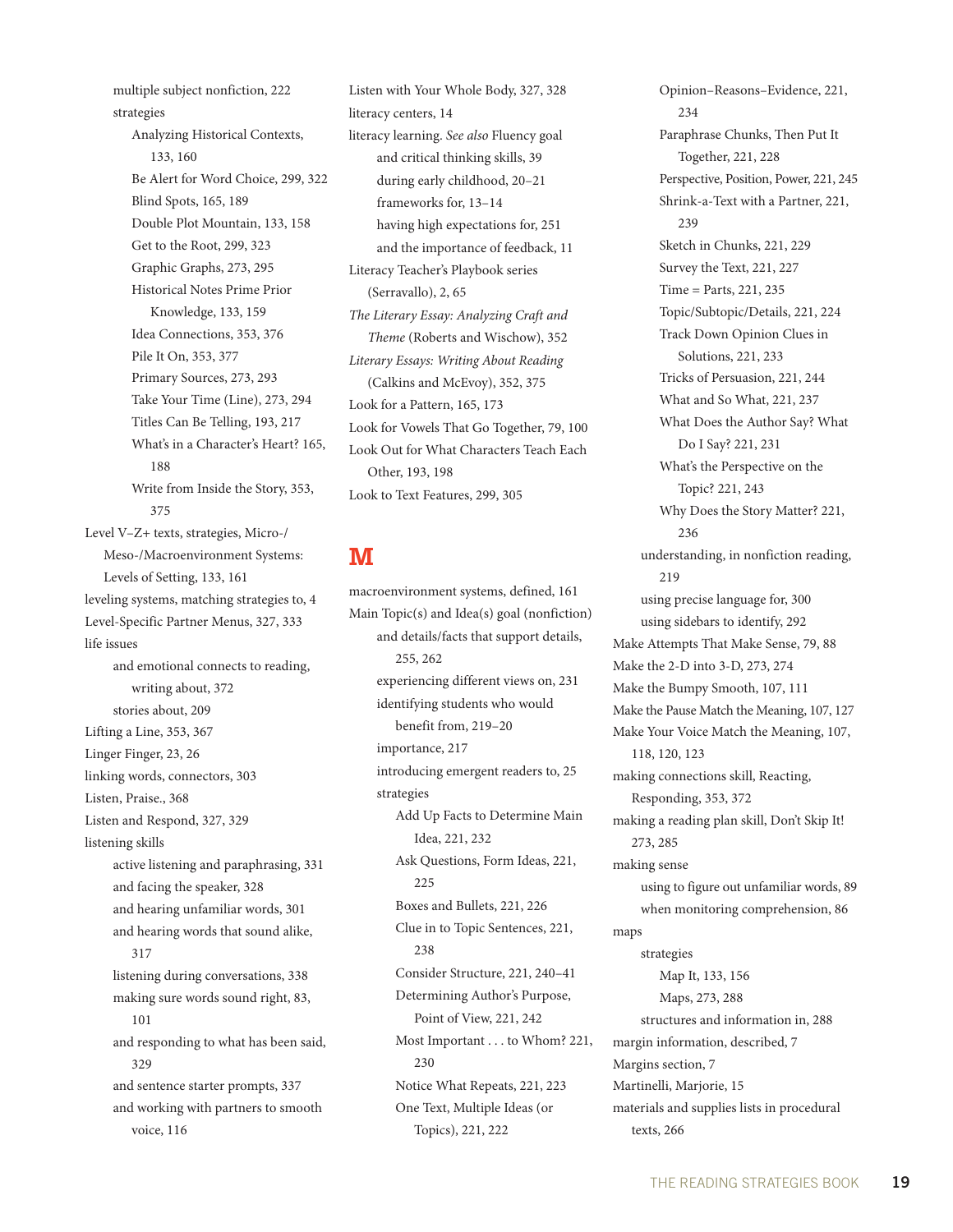math brains, switching to when reading nonfiction, 263 McKeown, Margaret G., 321 meaning. *See* monitoring for meaning skill memories about reading, sketching, 354, 365 recognizing, 154 mental attitude, positive, applying to reading, 60 mentor texts, for flash essays, 373 menus, partnership, 333 mesoenvironment systems, defined, 161 metaphors and similes, 316 microenvironment systems, defined, 161 Micro-/Meso-/Macroenvironment Systems: Levels of Setting, 133, 161 Mind Over Matter, 47, 60 *Miscue Analysis Made Easy* (Wilde), 78 Mistakes Can Lead to Lessons, 193, 200 monitoring engagement skill, strategies Reread to Get Back in Your Book, 47, 50 Set Page Goals, 47, 70 monitoring for meaning communicating clearly, importance of transition words, 356–257 defined, 76 identifying meaningful ideas, 342 reflecting using voice, 120 and responses to reading, 366 role of reader's response, 334 and understanding words as carriers of, 28 and word choice, 322 monitoring for meaning skill strategies Back Up, Revise, 23, 32 Be Word Conscious, 299, 315 Bold Words Signal Importance, 273, 280 Check Yourself, 249, 253 Click and Clunk, 249, 256 Code a Text, 249, 260 Double Plot Mountain, 133, 158 Fast Facts Stats, 273, 281 Fixing the Fuzziness, 47, 53 Following Procedures, 249, 266

FQR (Facts/Questions/Response) Sheets for Filling in Gaps, 133, 157 Gather Up Facts, 249, 254 Generic, Not Specific, 249, 258 Glossary Warm-Up, 273, 284 Graphic Graphs, 273, 295 Historical Notes Prime Prior Knowledge, 133, 159 If You Don't Know, Guess, 23, 37 Insert a Synonym, 299, 302 Is This a Multi-Story Book or a Single-Story Book? 133, 138 Keep in Mind What Repeats, 23, 35 Look to Text Features, 299, 305 Make Attempts That Make Sense, 79, 88 Map It, 133, 156 Monitor Your Stamina and Pace, 47, 72 Move Your Body, Remember the Words, 23, 34 Multiple Meaning Words, 299, 304 Not Just Page Decorations, 133, 153 Plotting Flashback on a Timeline, 133, 154 Read, Cover, Remember, Retell, 249, 257 Reading with a Sense of "Wow," 249, 251 Reread and Sketch with More Detail, 273, 276 Retell and Jump Back In, 47, 52 Slow Down for Numbers, 249, 263 Slow Down the Zoom, Zoom, Zoom to Make Sense, 79, 86 Stick to Your Story, 299, 308 Take Your Time (Line), 273, 294 Tenses as a Clue to Flashback and Backstory, 133, 152 Think (While You Read the Words), 79, 87 Using Analogies, 249, 264 What I See/What I Think, 39 Who's Speaking? 133, 142 Who's Telling the Story? 165, 175 You've Got to "Get It" to Be Engaged, 47, 68

Monitor Your Stamina and Pace, 47, 72 Mood as a Clue to Meaning, 299, 311 More Than One Side, 165, 184 Most Desirable/Least Desirable, 47, 56 Most Important . . . to Whom?, 221, 230 Move Your Body, Remember the Words, 23, 34 Moving On to a New Idea, 327, 345 Mraz, Kristine, 15 multiple line sentences, 126 Multiple Meaning Words, 299, 304 multi-story books, 138 multisyllabic words, 93 My Reading Timeline, 353, 363

# **N**

narrative nonfiction defined, 236 Key Details goal, Event Connections, 249, 268 Main topic(s) and Idea(s) goal (nonfiction) Most Important . . . to Whom? 221, 230 Time = Parts, 221, 235 What Does the Author Say? What Do I Say? 221, 231 Why Does the Story Matter? 221, 236 Vocabulary goal, Picture It, 299, 306 writing about reading goal, Five-Sentence Summary, 353, 362 narrative texts, strategies Act It to Storytell It, 23, 30 Back Up, Revise, 23, 32 Character Name or Group Name?, 23, 43 Characters Do, Characters Say, 23, 29 Connect the Pages, 23, 42 Express the Emotions, 23, 31 If You Don't Know, Guess, 23, 37 Move Your Body, Remember the Words, 23 Pictures as Stepping-Stones, 23, 27 Read Like a Storyteller, 107, 123 Talk Like the Character, 23, 36 Use Story Language, 23, 33 What I See/What I Think, 23, 39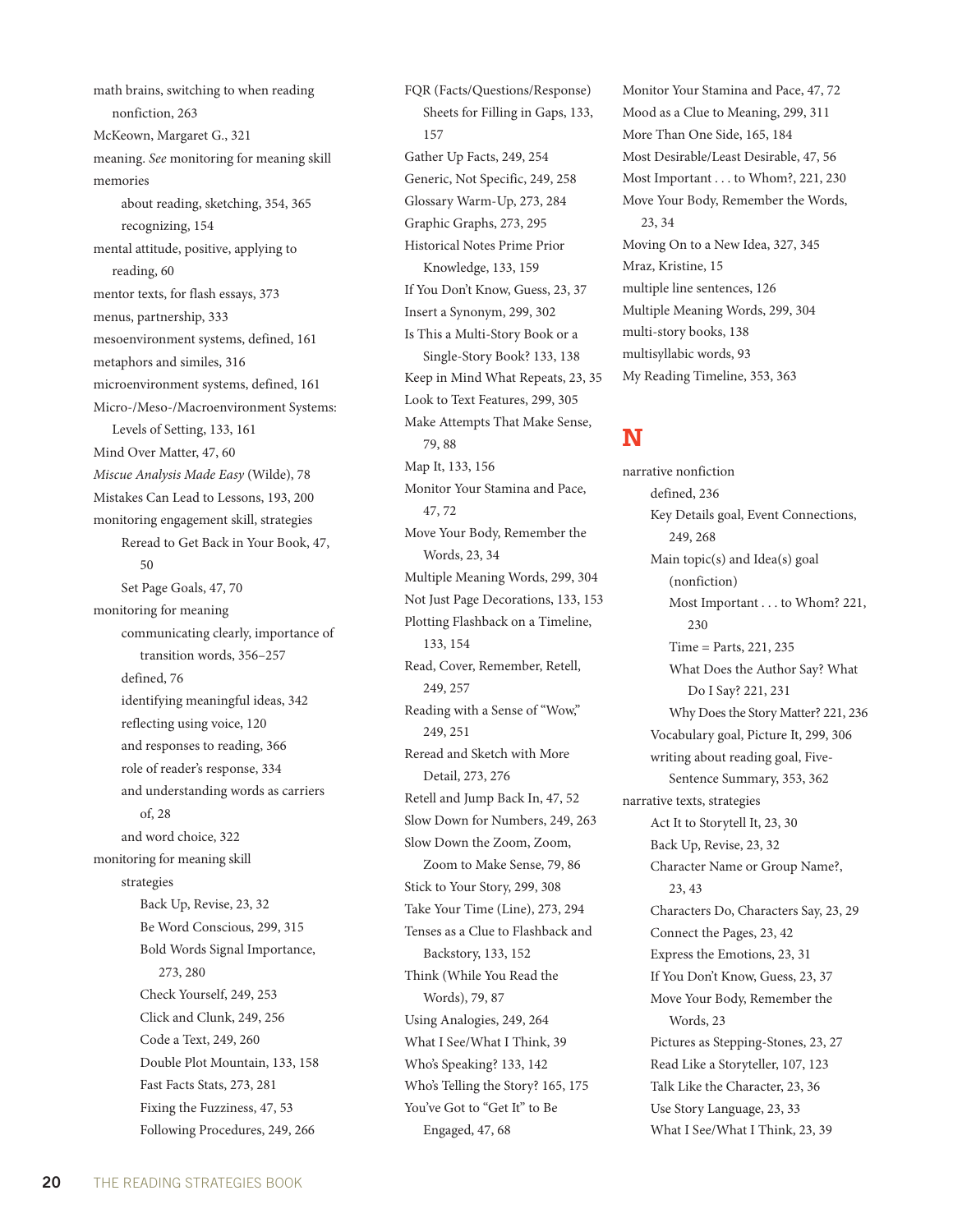and character's blind spots, 188 as main story tellers, clues to, 175 narrator voice, 123 as storytellers, words associated with, 175 themes revealed by, 367 *Navigating Nonfiction in Expository Text: Determining Importance and Synthesizing* (Calkins and Tolan), 222, 226, 364 *Navigating Nonfiction, Grade 3* (Boynton and Blevins*)*, 34, 282, 288, 290, 295 *Navigating Nonfiction in Narrative and Hybrid Text* (Calkins and Tolan), 364 new perspectives skill, Taking Risks with Gentler Language, 327, 339 Next Step Guided Reading Assessment (Richardson and Walther), 77 *No More "Look Up the List" Vocabulary Instruction* (Cobb and Blachowicz), 300, 312, 315, 316, 317 nonfiction. *See also* Supporting Pre-Emergent and Emergent Readers goal accumulating fact vs understanding ideas, 250 applying stop-and-jot approach to note taking for, 359 basic questions about subjects of texts, 347 comprehension strategies, 3 creating lists of facts, 254 definitions of words within sentences, 318 fiction reading vs., 251 Fluency goal, Use a "This Is Interesting" Voice, 107, 110 generic vs. specific nouns in, 258 group words in, 43 and information about the book on

narrators

the back cover, 143 and internalizing basic structure of, 25 Key Details goal Answering Questions, 249, 267 Check Yourself, 249, 253 Click and Clunk, 249, 256 Code a Text, 249, 260 Compare New to Known, 249, 250

Consistently Ask, "How Do I Know?" 249, 255 Event Connections, 249, 268 Following Procedures, 249, 266 Gather Up Facts, 249, 254 Generic, Not Specific, 249, 258 identifying students who would benefit from, 247–48 importance, 246–47 Important Versus Interesting, 249, 262 Keying In to What's Important (Biographies), 249, 265 Read, Cover, Remember, Retell, 249, 257 Reading with a Sense of "Wow," 249, 251 Scan and Plan, 249, 259 Slow Down for Numbers, 249, 263 A Spin on KWL, 249, 252 Statistics and Stance, 249, 269 Translate a Text, 249, 261 Using Analogies, 249, 264 Level O, A Rubric for Evaluating Responses to Vocabulary and Figurative Language Questions in Fiction/Nonfiction, 298 Main topic(s) and Idea(s) goal Add Up Facts to Determine Main Idea, 221, 232 Ask Questions, Form Ideas, 221, 225 Boxes and Bullets, 221, 226 Clue in to Topic Sentences, 221, 238 Consider Structure, 221, 240–41 Determining Author's Purpose, Point of View, 221, 242 Dig Deeper to Find a Story's Topics, 193, 205 importance, 218 Most Important . . . to Whom? 221, 230 Notice What Repeats, 221, 223 One Text, Multiple Ideas (or Topics), 221, 222 Opinion–Reasons–Evidence, 221, 234 Paraphrase Chunks, Then Put It Together, 221, 228

Perspective, Position, Power, 221, 245 Shrink-a-Text with a Partner, 221, 239 Sketch in Chunks, 221, 229 Survey the Text, 221, 227 Time = Parts, 221, 235 Topic/Subtopic/Details, 221, 224 Track Down Opinion Clues in Solutions, 221, 233 Tricks of Persuasion, 221, 244 What and So What, 221, 237 What Does the Author Say? What Do I Say? 221, 231 What's the Perspective on the Topic? 221, 243 Why Does the Story Matter? 221, 236 matching tone and intonation to sense of discovery, 120 page structure, and deciding where to start, 259 prior knowledge, accessing, 54, 252 reading all parts of pages in, 285 reading as if teaching, 41 scanning prior to reading, 259 slowing down when reading numbers, 263 Supporting Pre-Emergent and Emergent Readers goal, Use a Teaching Voice, 23, 41 Text Features goal Bold Words Signal Importance, 273, 280 Caption It! 273, 277 Cover Up Then Zoom In, 273, 275 Cracking Open Headings, 273, 291 Diagrams Show and Tell, 273, 282 Don't Skip It! 273, 285 Fast Facts Stats, 273, 281 Get More from Pictures, 273, 278 Glossary Warm-Up, 273, 284 Go with the Flow (Chart), 273, 290 Graphic Graphs, 273, 295 Hop In and Out Using the Table of Contents, 273, 287 identifying students who would benefit from, 271–72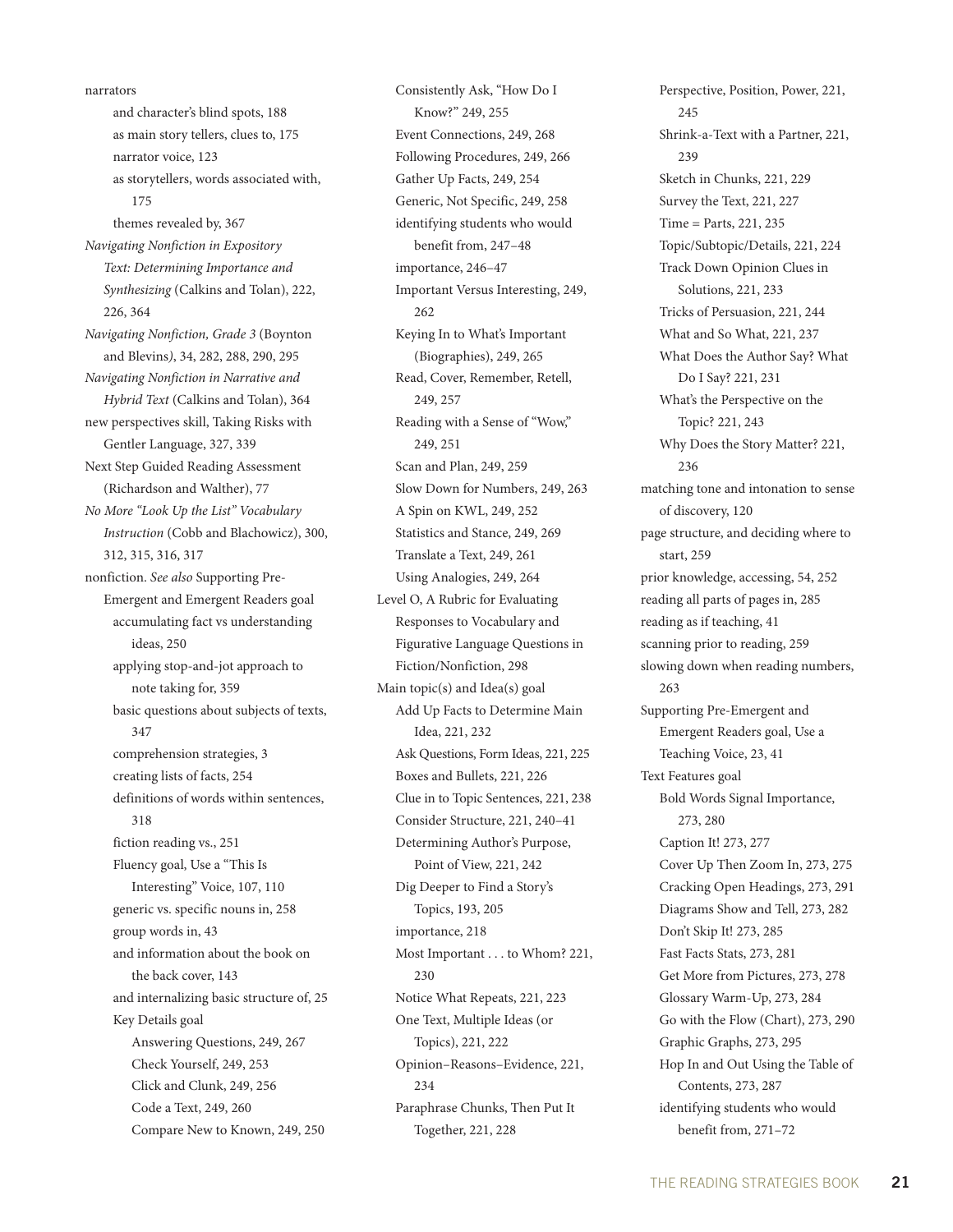Text Features goal, *continued* importance, 270 Integrate Features and Running Text, 273, 286 Labels Teach, 273, 279 Make the 2-D into 3-D, 273, 274 Maps, 273, 288 Old Information, New Look, 273, 289 Primary Sources, 273, 293 Reread and Sketch with More Detail, 273, 276 Sidebar as Section, 273, 292 Take Your Time (Line), 273, 294 and using text features effectively, 271 Why a Visual? 273, 283 Vocabulary and Language goal It's Right There in the Sentence! 299, 318 Look to Text Features, 299, 305 Read Up a Ladder, 299, 321 Writing about Reading goal Five-Sentence Summary, 353, 362 Nonfiction Readers Stop and Jot, 353, 359 Note Taking Helps to Understand Nonfiction, 353, 364 *The Nonfiction Now Lesson Bank, Grades 4–8: Strategies and Routines for Higher-Level Comprehension in the Content Areas* (Akhavan), 227, 239 Nonfiction Readers Stop and Jot, 353, 359 nonverbal cues, during conversations, 332. *See also* body language skill "not" as a connector, 303 word part clues, 307 *Notebook Connections: Strategies for the Reader's Notebook* (Buckner), 362–63, 367, 370 note-taking. *See also* sticky notes; stop-andjot approach about important events, 147 for assessing conversational skills, 326 coding text, 260 double-entry T-charts, 366 for nonfiction texts, 364

Note Taking Helps to Understand Nonfiction, 353, 364 questions about nonfiction, 59 stop-and-jot approach, 56 tracking chanter events, 147 using symbols for, 355 *Notice and Note: Strategies for Close Reading*  (Beers and Probst), 214, 216 Notice a Pattern and Give Advice, 193, 194 Notice What Repeats, 221, 223 noticing details skill. *See* details, descriptive; Key Details goal Not Just Page Decorations, 133, 153 nouns, generic vs. specific, 258 numbers in nonfiction texts, paying attention to, 263 numbers books, 22

**O**

objects, meaningful, recognizing, 212 obstacles. *See* Character goal; lessons learned; problems and solutions, characters' Old Information, New Look, 289 One Text, Multiple Ideas (or Topics), 221, 222 one-to-one matching skill, Point and Read One for One, 79, 81 opinion, point of view. *See also* critical thinking; facts, supporting evidence authors,' recognizing, 242, 269 in flash essays, 373 identifying author's point of view, 242 recognizing opinion words, 242 strategies Determining Author's Purpose, Point of View, 221, 242 Opinion–Reasons–Evidence, 221, 234 supporting with evidence, 171, 231, 234, 343, 358. and writing long, 356 opposition/contradiction, transition words for, 357 oral reading records, assessments using, 77 or," as a connector, 303

"Orthographic Analogy Training with Kindergarten Children" (Peterson and Haines), 90 Out-of-Character Character, 165, 181 outside-of-the-text connections and meaningful conversations, 342 real-world issues, 208 value of, 334 oxymoron, defined, 316

#### **P**

pacing, reading pace adjusting to promote comprehension, 68 and fluency, 105 and hearing the voice of the author, 74 improving using reading logs, 65 monitoring for meaning skill, 72 reading ahead of the text, 121 reading nonfiction, 228 reading quickly, 86 reading slowly, 86 strategies Monitor Your Stamina and Pace, 47, 72 Reading Log Rate Reflection, 47, 65 pages connecting, 32, 42 goals for reading, and building stamina, 70 in nonfiction texts, reading all parts of, 285 staying on, 24 whole, viewing, 25 paragraphs first and last, information in, 243 mood of, as clue to unfamiliar words, 311 remembering and retelling content of, 257 paraphrasing skill and active listening, 331 strategies Paraphrase Chunks, Then Put It Together, 221, 228 Say Back What You Heard, 225, 331 parsing, as a component of fluency, 105 participating in conversations, 330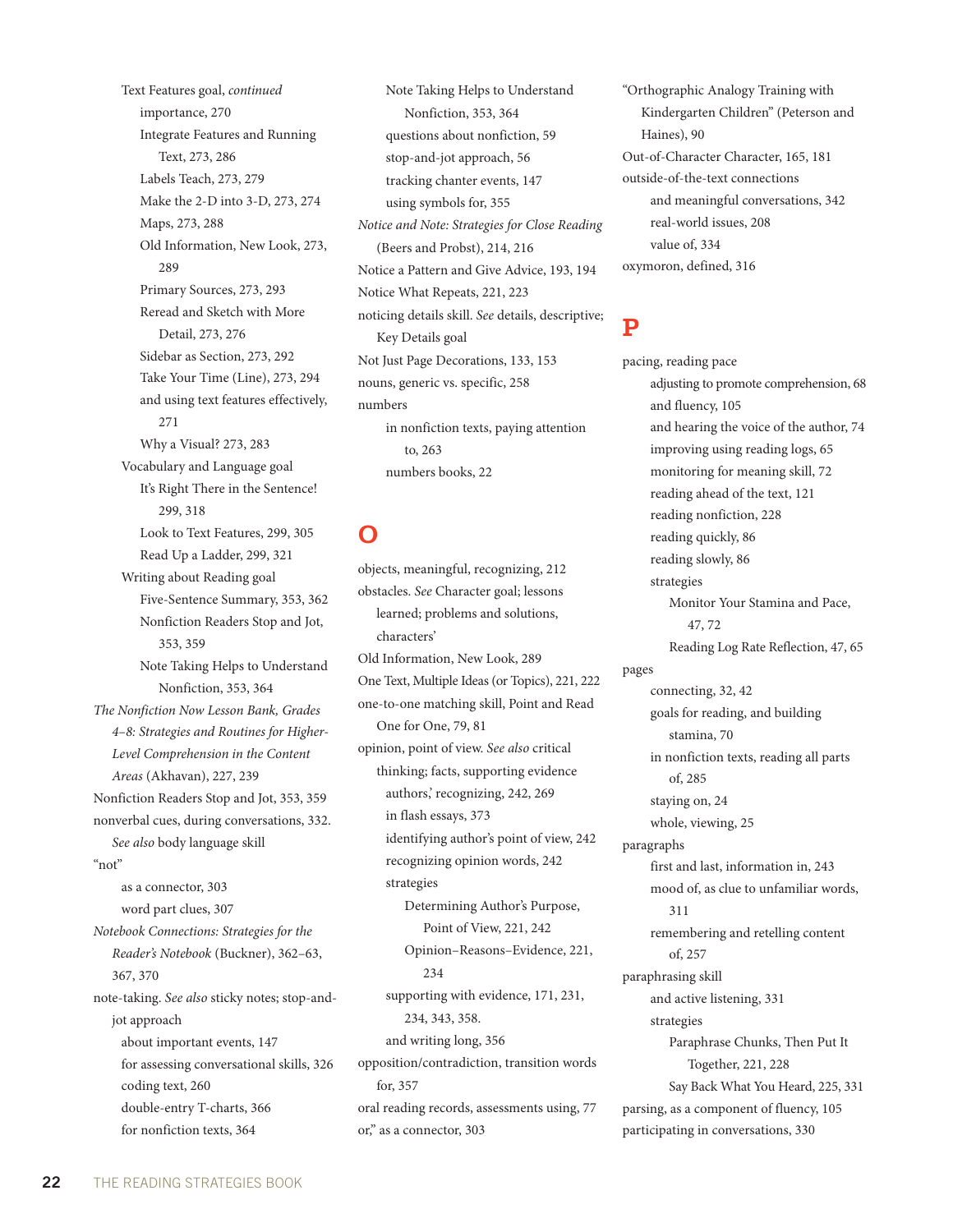Partnership for Assessment of Readiness for College and Careers (PARCC) standardized assessments, 19 partnerships. *See also* conversations, shared and acting as a reading coach, 84 conversations within, 333 and engagement, 45 as fluency teachers, 125 and helping smooth voice, 116 and imagining/acting out feelings, 170 partnership menus, 333 partnership time, 30 and responding during conversations, 329 shrinking text down to main idea with, 239 strategies Be a Coach to Your Partner, 79, 84 Partners Can Be Fluency Teachers, 107, 125 Partners Help to It Out, 107, 116 and taking notes about nonfiction, 364 parts of speech using to identify unfamiliar word, 314 value of understanding, 309 "Party" Ladder, 47, 57 patterns as clue for understanding characters, 173, 194 Notice a Pattern and Give Advice, 193, 194 predictable, in series books, 140 and repetition in nonfiction, 223 and the use of statistics, 269 pauses, in texts matching to meaning, 127 rhythmic, when reading aloud, 111 Pearson, P. D., 12 A Perfect Reading Spot, 47, 48 periods at ends of sentences, 126 as indicator of voice, 110, 113 perspectives, different author's, tools for identifying, 243 and critical thinking about nonfiction writing, 245 on the same topic, 231

shifting, for viewing characters, 158, 179, 182 strategies Bring on the Debate, 327, 348 Perspective, Position, Power, 221, 245 Primary Sources, 273, 293 Taking Risks with Gentler Language, 327, 339 Talk Between and Across, 327, 340 and writing from inside a story, 375 phonics instruction applying to book reading, 90 using reading strategies in conjunction with, 77 photos. *See* drawings, sketches, photographs phrases longer, role of punctuation, 115 and reading ahead of the text, 121 reading in, rather than word-by-word, 112 warm-up phrases, 122 phrasing skill as a component of fluency, 105 punctuation and, 115 and relationships among words, 316 strategies Fluency Phone for Feedback, 107, 119 Get Your Eyes Ahead of the Words, 107, 121 Make the Bumpy Smooth, 107, 111 Make the Pause Match the Meaning, 107, 127 Make Your Voice Match the Meaning, 107, 120 Partners Can Be Fluency Teachers, 107, 125 Partners Help to Smooth It Out, 107, 116 Punctuation Inside a Sentence, 107, 115 Push Your Eyes, 107, 124 Say Good-Bye to Robot Reading, 107, 112 Snap to the Next Line, 107, 126 Warm-Up and Transfer, 107, 114 Warm-Up Phrases, 107, 122

physical activity, taking a break, 55 picture books and engagement among beginning readers, 22. *see also* drawings, sketches, photographs strategies Be an Explorer Who Finds Treasures in Books, 23, 24 Characters Do, Characters Say, 23 Express the Emotions, 23 Picture It, 299, 306 pictures. *See* drawings, sketches, photographs Pictures as Stepping-Stones, 23, 27 Pile It On, 353, 377 Piling Together Traits to Get Theories, 165, 186 Pinnell, Gay Su, 14, 77 planning for reading nonfiction texts, 259, 285, 290 Scan and Plan, 249, 259 Plot and Setting goal (fiction) angled summaries, 145 historical time periods, 151 identifying background vs. central plot points, 151 identifying connection of problems to, 141 identifying students who would benefit from, 131 importance, 130–31 and mapping movements of characters, 156 micro-/meso-/macroenvironments, 161 opening words as clues to, 148 plot, defined, 137, 195 plot mountains, 158 skills associated with, 130 strategies Analyzing Historical Contexts, 133, 160 Angled Summaries for Highlighting Deeper Ideas in Plot, 133, 145 Chapter-End Stop Signs, 133, 147 Does the Story Have to Be Set There, and Then? 133, 151 Double Plot Mountain, 133, 158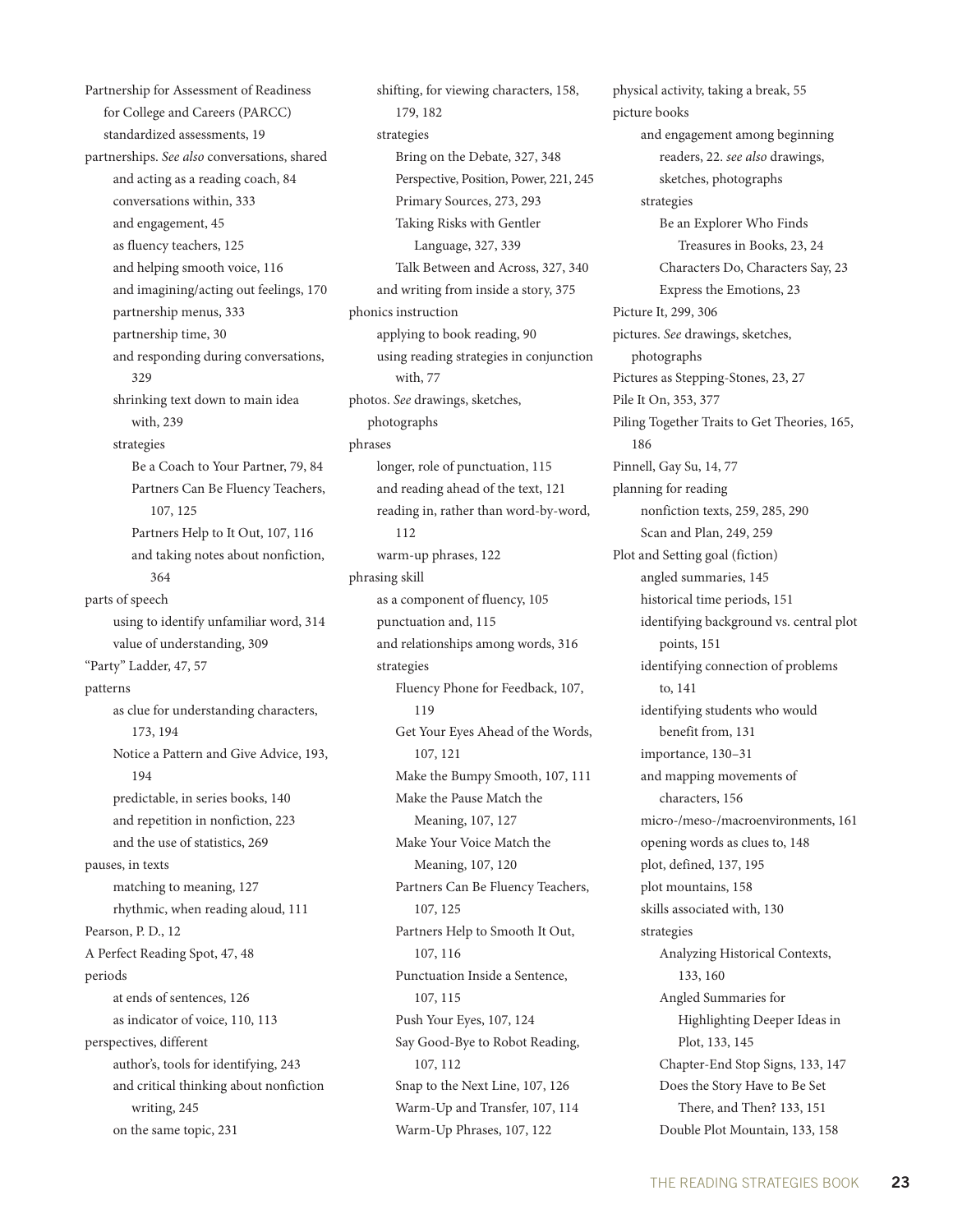Plot and Setting goal (fiction), strategies, *continued* FQR (Facts/Questions/Response) Sheets for Filling in Gaps, 133, 157 Historical Notes Prime Prior Knowledge, 133, 159 Is This a Multi-Story Book or a Single-Story Book? 133, 138 Lean on the Pictures, 133, 134 Let the Blurb Help You, 133, 143 Map It, 133, 156 Micro-/Meso-/Macroenvironment Systems: Levels of Setting, 133, 161 Not Just Page Decorations, 133, 153 Plotting Flashback on a Timeline, 133, 154 Reactions Help You Find the Problem, 133, 139 Retell What's Most Important by Making Connections to the Problem, 133, 144 Series Books Have Predictable Plots, 133, 140 Summarize Based on What a Character Wants, 133, 146 Summarizing What's Most Essential, 133, 136 Summarizing with "Somebody . . . Wanted . . . But . . . So . . . ," 133, 149 Tenses as a Clue to Flashback and Backstory, 133, 152 Title Power, 133, 135 Two-Sided Problems, 133, 150 Uh-oh . . . Phew, 133, 137 Vivid Setting Description and Impact on Character, 133, 155 What's Your Problem? 133, 141 Where Am I? 133, 148 Who's Speaking? 133, 142 unfamiliar, using FQR sheets to help clarify, 157 vivid descriptions of, impact on plot and character, 155 Plotting Flashback on a Timeline, 133, 154 poetry, poetic language

Be Alert for Word Choice, 299, 322 Picture It, 299, 306 Word Relationships in a Phrase, 299, 316 Point and Read One for One, 79, 81 Power Questions, 327, 347 practice time, importance, 2 precision, in word choice, 300 predicting skill, strategies Let the Blurb Help You, 133, 143 Series Books Have Predictable Plots, 133, 140 prefixes, 90, 108, 307, 323 prekindergartners, emergent reading strategies for, 2, 22. *See also* Supporting Pre-Emergent and Emergent Readers goal previewing text and identifying unfamiliar words, 284, 310 and reading smoothly, 121 Primary Sources, 273, 293 Prime Yourself with Prior Knowledge, 47, 54 Print goal identifying students who would benefit from, 2, 77 and information on back covers, 143 importance, 76–77 strategies Apply Your Word Study to Book Reading, 79, 90 Be a Coach to Your Partner, 79, 84 Check Beginning and End, 79, 92 Check the Picture for Help, 79, 80 Cover and Slide, 79, 80, 97 Does It Sound like a Book? 79, 83 Flexible Sounds, 79, 96 Go Left to Right, 79, 95 Group Letters That Make Sounds Together, 79, 91 Juggle All Three Balls, 79, 89 Look for Vowels That Go Together, 79, 100 Make Attempts That Make Sense, 79, 88 Point and Read One for One, 79, 81 Run into the First Part, 79, 93 Skip and Return, 79, 99 Slow Down the Zoom, Zoom, Zoom to Make Sense, 79, 86

Take the Ending Off, 79, 94 Take the Word Apart, Then Put It Back Together, 79, 98 Think (While You Read the Words), 79, 87 Try, Try, Try Again, 79, 85 Unpacking What It Means to "Sound Right," 79, 101 Use a Word You Know, 79, 82 Words Across a Line Break, 79, 102 prior knowledge about an author's background, other books, 54, 242 and anticipating the reading process, 4 of book structures, 54 and demonstrating expertise, 40 for explaining words and meanings, 319 of historical events, 159 integrating with new information, 250 and making inferences, 174 and reading fiction, 174 and reading historical fiction, 159 and reading nonfiction, 54, 252 strategies Compare New to Known, 249, 250 Insert a Synonym, 299, 302 Prime Yourself with Prior Knowledge, 47, 54 A Spin on KWL, 249, 252 using during conversations, 334 for writing flash essays, 373 problems and solutions, characters.' *See also* Character goal; lessons learned and conflict situations, 130 describing when retelling, 137 different characters' approaches to, 176 as focus in biographies, 265 identifying problems and solutions,130, 138–39, 141, 149, 199, 233 linking, 144 in multi-story vs. single-story books, 138 noting impacts of, 182 overcoming, in biographies, 265 predictable, in series books, 140 signal words for, 233 using titles to help recognize, 135 worsening, retelling, 137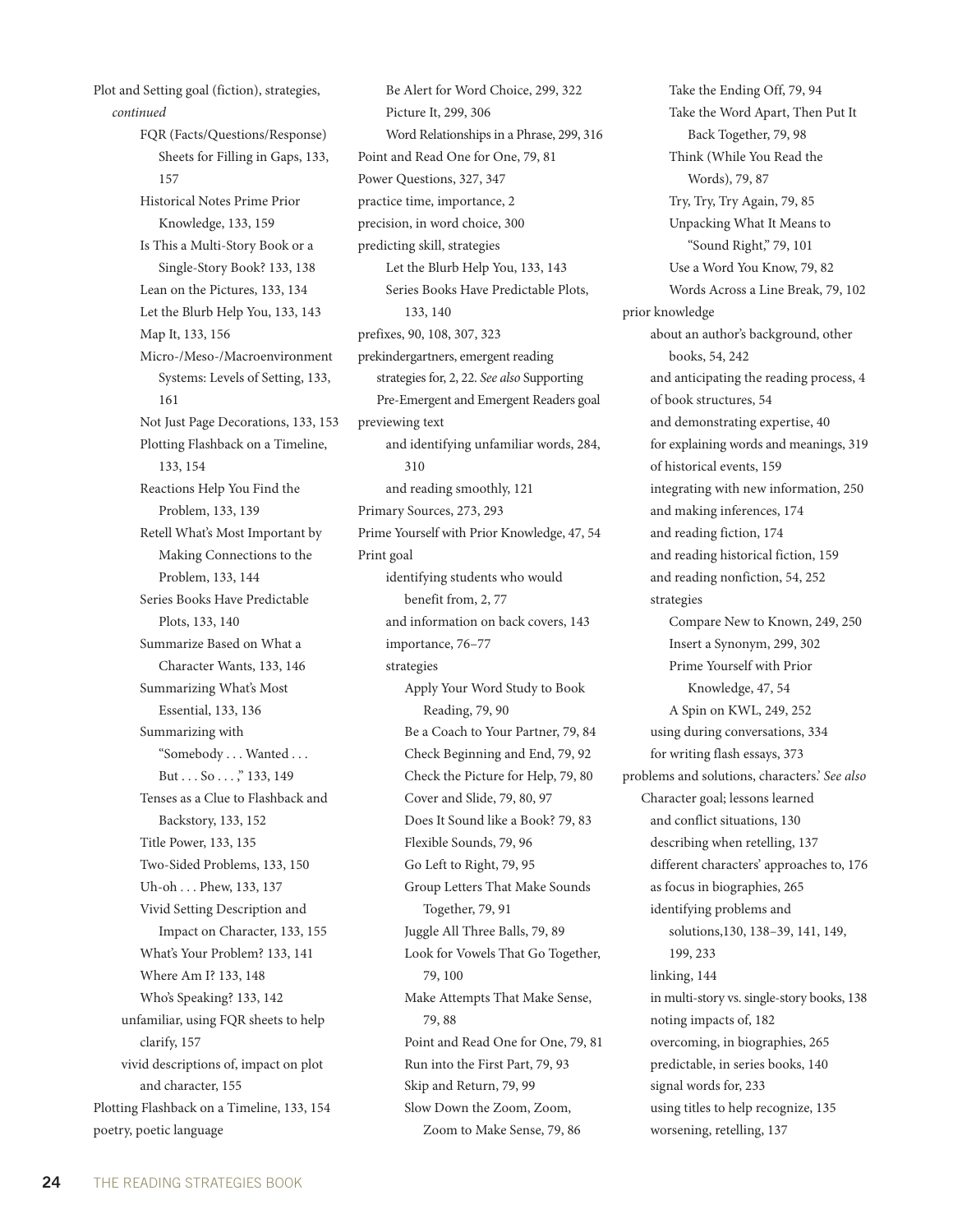procedural nonfiction following procedures, questions to answer, 266 Key Details goal, Following Procedures, 249, 266 using flow charts to help clarify, 290 process charts, 17 Prompts section phrasing, language used for, 11–12 purpose, using, 7 pronouns, as clue to narrator, 175 prosody, as a component of fluency, 105 punctuation. *See also specific punctuation marks* attending to, when reading nonfiction, 110 end of sentence, using to guide voice and inflection, 113 at the end of sentences, 125 as a guide to voice when storytelling, 123 importance for understanding meaning, 127 strategies Punctuation at the End of a Sentence, 107, 113 Punctuation Inside a Sentence, 107, 115 and understanding unfamiliar words, 318 puns, 316 puppets, role-playing using, 172 Purposes for Reading: Go/Stop Mat, 47, 58 Push Your Eyes, 107, 124 Put On the Character's Face, 165, 168

# **Q**

questioning skill, asking questions as an approach to writing, 374 and collecting questions when reading nonfiction, 225 and engagement, 59 as feedback, 11 and following procedures, 266 improving conversations using, 344 keeping track of when reading nonfiction, 267 as part of conversation, 325

question-askers, types of, 347 question stems, 347 question voice, 110 and self-reflection, 210 strategies Answering Questions, 249, 267 Ask Questions to Engage with the Text, 47, 59 Ask Questions, Form Ideas, 221, 225 Challenge Questions, 327, 344 Cover Up Then Zoom In, 273, 275 FQR (Facts/Questions/Response) Sheets for Filling in Gaps, 133, 157 Lifting a Line, 353, 367 Power Questions, 327, 347 Writing to Question and Critique, 353, 374 question marks for identifying confusing ideas, 260 meaning, as guide to voice, 113 *A Quick Guide to Boosting English Acquisition in Choice Time, K–2* (Porcelli and Tyler), 30, 172 quick jotting skill, strategies. *See also* notetaking Buying Stock in Sticky Notes, 353, 358 Nonfiction Readers Stop and Jot, 353, 359 Quick Stops Using Symbols, 353, 355 quotation marks as guide to dialogue, 117 and identifying who is speaking, 142 quotations, from authors, using in writing about reading, 367

#### **R**

Reacting, Responding, 353, 372 reacting skill emotional reactions to reading, 372 and lessons learned, 203 responses to main problem, 150 strategies Reacting, Responding, 353, 372 Reactions Help You Find the Problem, 133, 139 Read, Cover, Remember, Retell, 249, 257 Readers Ask Themselves Questions, 193, 210 Readers Explain Their Thinking, 23, 38 *Reading & Writing Informational Text in the Primary Grades* (Duke and Bennett-Armistead), 256 reading aloud listening to oneself while, 119 with partners, for improving fluency, 125 and reading with expression, 31 as tool for handling unfamiliar words, 301 using a teaching voice, 41 using gestures and body movements, 34 warming up for, 114 words, to identify unfamiliar words, 82 Reading Assessment: Nonfiction series (Serravallo), 248 reading coaches, 84 reading fluency. *See* Fluency goal reading for pleasure and developing a reading life, 365 emphasizing for beginning readers, 20–21 importance of engagement, 44 reading actively, 374 and reading spots in classrooms, 48 and role of reader in providing meaning, 230 and stamina-tracking approaches, 61 *Reading for Real: Teach Students to Read with Power, Intention, and Joy in K–3 Classrooms* (Collins), 252, 253, 254, 259 reading goals. *See also* Fluency goal hierarchy of, 2-3 individual, for each student, 5 and learning to understand words, 76–77 reading ladder approach, 321 relevant and realistic, 2 visual reminders, 8 reading-history reflection skill book logs, 45–46 creating a timeline showing, 363 drawing a memory about reading, 354 favorite books, 66 keeping track of, 67 positive and negative, describing, 365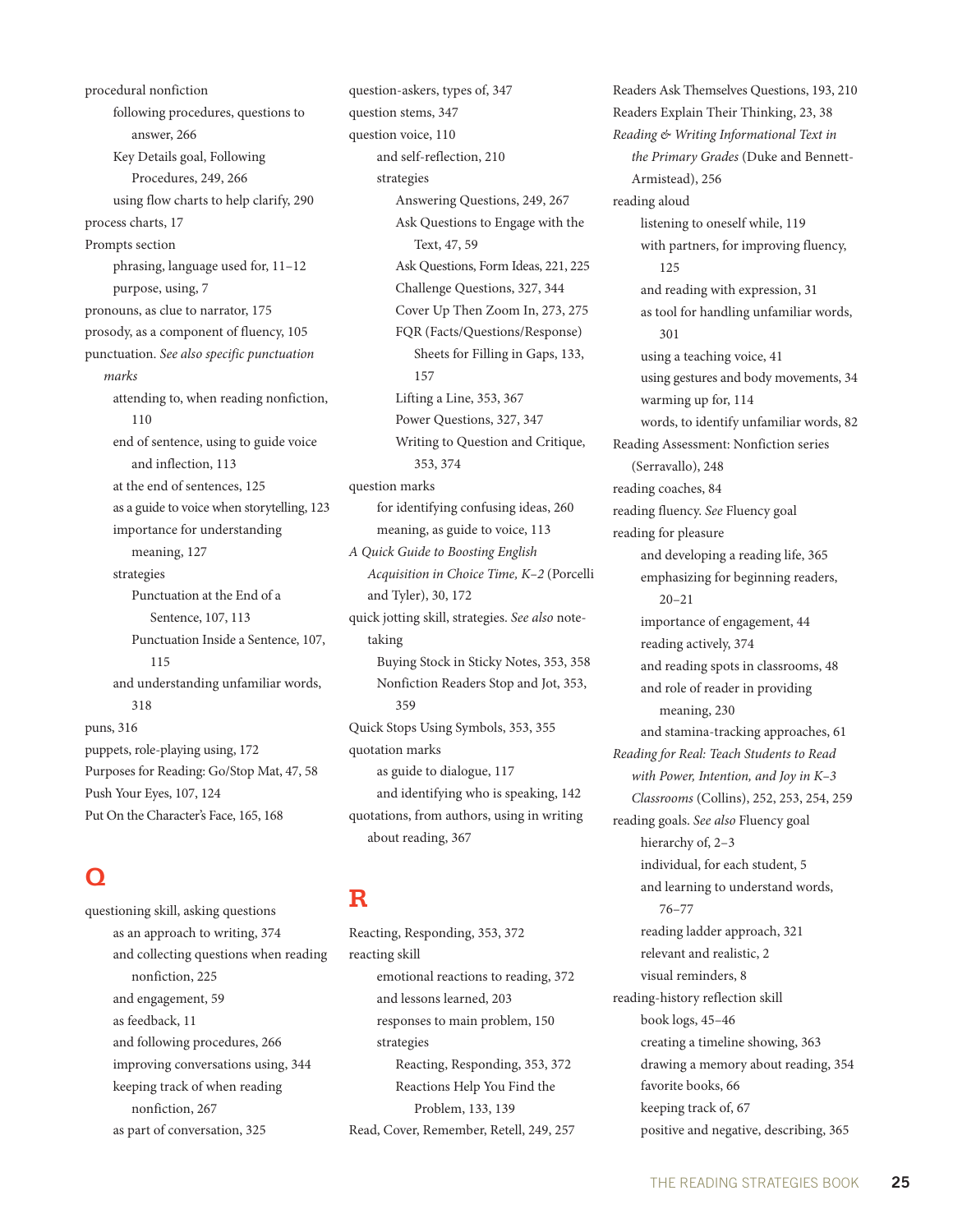reading-history reflection skill, *continued* remembering past reading experiences, 354 strategies The Best of Times, the Worst of Times, 353, 365 My Reading Timeline, 353, 363 Sketch a Memory, 353, 354 *Reading Ladders: Leading Student from Where They Are to Where We'd Like Them to Be* (Lesesne), 321 reading literacy, and identifying as a reader, 66 Reading Log Rate Reflection, 47, 65 reading logs and keeping track of reading history, 67 and monitoring stamina, 68 reading materials. *See also* book choice skill *and specific text levels* applying outside-of-the-text connections to, 334 basic questions about subjects of texts, 347 creating book sets, 340 cultivating a positive attitude about, 60 deciding which parts of texts to focus on, 71 and interweaving easy books and harder ones, 68 keeping lists of favorite books, 66, 114 and levels of text, 4 with longer sentences, strategies for reading, 124 monitoring engagement with, 73 for pre-emergent and emergent readers, 22 recommending to peers, 69 reading materials/texts, grounding ideas in, 342 *Reading Miscue Inventory* (Goodman, Watson, and Burke), 78 *Reading Nonfiction: Notice & Note Stances, Signposts, and Questions* (Beers and Probst), 229 reading plans, Don't Skip It! 273, 285 reading process skill strategies, Scan and Plan, 249, 259 reading rate. *See* pacing, reading pace

*Reading Recovery: A Guidebook for Teachers in Training* (Clay), 83, 85, 92, 108 reading strategies. *See also specific goals and strategies* applying flexibly, 85 applying within different literacy learning frameworks, 13–14 assessing students who would benefit from, 2–4 comparison with skills, 8–9, 10 defined, 6 matching to text levels, 4 outgrowing, internalizing, 9 presenting during small-group instruction, 11 presenting to students, 11 time for practicing, importance, 11 underlying research, xiii value of for teaching reading, xii-xiii viewing as scaffolding, 9 Reading with a Sense of "Wow," 249, 251 *Reading with Meaning: Teaching Comprehension in the Primary Grades,*  second edition (Miller), 136, 197, 306 *Read It Again! Revisiting Shared Reading*  (Parkes), 278, 302 Read It How the Author Tells You (Tags), 107, 128 Read It Like You've Always Known It, 107, 108 Read Like a Storyteller, 107, 123 Read Up a Ladder, 299, 321 Read with a Focus to Focus, 47, 71 Ready, Set, Action! 170 The Real World in My Book, 193, 208 real-world lessons, 208. *See also* lessons learned; outside-of-the-text connections recalling, remembering information, 257. *See also* note-taking recipes, following directions in, 266 recommending books skill. *See also* reading materials components, 69 strategies, Buzz About Books, 47, 69 redirection, as feedback, 11 reference materials, using to explain words and meanings, 319 reflection. *See* self-assessments

Reflect on the Past and Plan for the Future, 47, 67 relationships among characters, drawing a web to illustrate, 370 between character, as a clue to understanding actions/behaviors, 178–79 repertoire charts, 18 repetition in conversations, as clue to need to move on, 345 in nonfiction, as clue to main idea, 223 strategies Keep in Mind What Repeats, 23, 35 Respond to Issues That Repeat, 193 Symbols Repeat, 193 Reread and Sketch with More Detail, 273, 276 rereading to assure comprehension, 87 confusing passages in nonfiction texts, 253 fast facts pages, 281 final paragraphs/pages, as clue to lessons learned, 199 headings and subheadings in, 291 hyphenated words, 102 and looking for character motivations, 178 and reading sentences as whole, 108 Reread to Get Back in Your Book, 47, 50 sticky notes, to evaluate worth of keeping, 361 as tool for regaining focus and attention, 51 and using storylines as clues for unfamiliar words, 308 when to keep, when to cut, 90 and working with fluency, 125 research questions strategies, 257 using tables of contents and indexes to help answer, 287 respectful language skill and debating/arguing effectively, 348 described, 325 responding to speakers during conversations, 329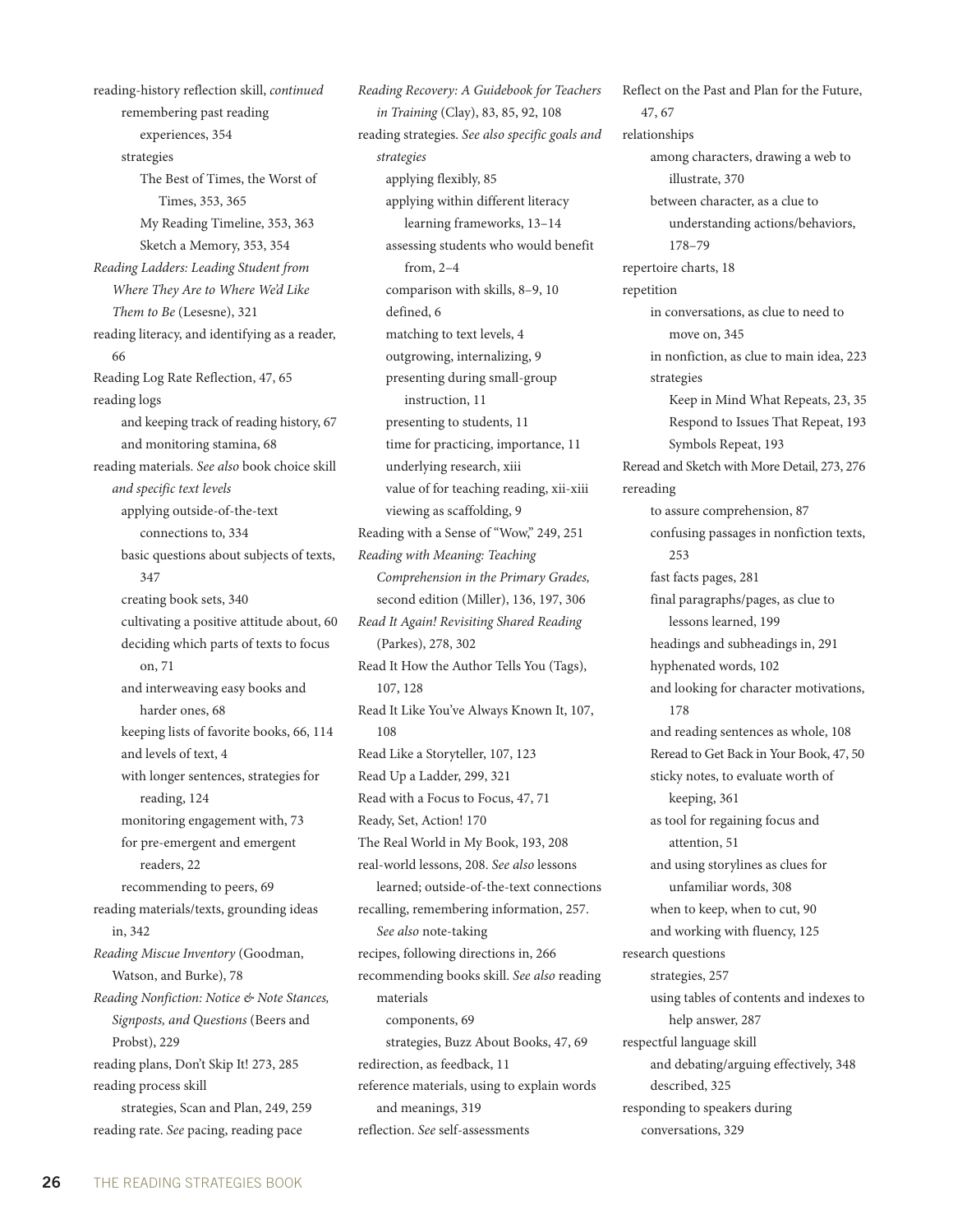Respond to Issues That Repeat, 193, 213 restatements, transition words for, 357 retelling skill and describing solutions, 137 an describing worsening problems, 137 for expository nonfiction, 226 for nonfiction texts, 257 retelling vs. summarizing, 131 strategies Keep Your Eyes and Mind in the Book, 47, 51 Lean on the Pictures, 133, 134 Let the Blurb Help You, 143 Read, Cover, Remember, Retell, 249, 257 Retell and Jump Back In, 47, 52 Retell What's Most Important by Making Connections to the Problem, 133, 144 Series Books Have Predictable Plots, 133, 140 Topic/Subtopic/Details, 221, 224 Uh-oh . . . Phew, 133, 137 and summarizing stories, 136 using pictures to help with, 134 Retell What's Most Important by Making Connections to the Problem, 133, 144 Retire Overworked Words, 299, 300, 312 reviewing books, and noting emotional responses to reading, 372 revising ideas skill applying to understanding meaning, 32 strategies, Write, Talk, Write, 353, 369 *Revision Toolbox* (Heard), 300 *Revisit, Reflect, Retell: Time-Tested Strategies for Teaching Reading Comprehension*  (Hoyt), 257 *The Rhetoric of Teaching: Understanding the Dynamics of Holocaust Narratives in an English Classroom* (Juzwik), 236 Role-Playing Characters to Understand Them Better, 165, 172, 312 root words, 90, 323 Rosenblatt, Louise, 190–91 A Rubric for Evaluating Responses to Vocabulary and Figurative Language Questions in Fiction/Nonfiction, 298

Run into the First Part, 79, 93 "running into words" approach, 93 running records and assessing understanding of plot and setting, 131 assessments using, 77–78 fluency records, 105–6 *Running Records for Classroom Teachers* (Clay), 78 running texts applying outside-of-the-text connections to, 334 headings and subheadings in, 291 information from, integrating with information from other text features, 286 and integrating information from text features into, 286 linking graphs to, 289 noticing unfamiliar words in, 310

#### **S**

sages, secondary characters as, 216 "Sample Cultural Identifiers" (National Association of Independent Schools), 215 Santman, Donna, 332, 336 Say Back What You Heard, 327, 331 Say Good-Bye to Robot Reading, 107, 112 Say It Out Loud, 299, 301 Say Something Meaningful, 327, 342 *Scaffolding Language, Scaffolding Learning: Teaching English Language Learners in the Mainstream Classroom,* second edition (Gibbons), 330 Scan and Plan, 249, 259 scanning nonfiction texts, 259 secondary characters impact on the character, 182 interactions with main character, as basis for inference, 178–79 as sages, advisors, 216 understanding, 163 Secondary Sages, 193, 216 second grade, assessing nonfiction understanding, 219 sections, nonfiction

extracting main idea from, 222 remembering and retelling content of, 257 self-assessments/self-reflection. *See also* reading-history reflection skill about book club interactions, 341 becoming word conscious, 310, 315 deciding what parts of texts to focus on, 71 describing emotional responses to reading, 372 describing positive and negative reading experiences, 365 encouraging, 86 evaluating if reading makes sense, 32 and identifying as a reader, 66 importance of self-checking, 53 and keeping track of questions, 267 listening to oneself read, 119, 127 making sure words make sense, 89 and monitoring comprehension, 86–87, 210, 254, 256, 275 and monitoring participation in conversations, 330 and monitoring reading proficiency, 77 and monitoring stamina and pace, 72 pausing to integrate text features, 286 and pausing when writing long, 269 reading logs, 65 and recognizing growth as a reader, 67, 363 recognizing need to go back and reread passages, 253 and reviewing writing to make sure it says what you mean, 356 when reading nonfiction, 253 semicolons, as indicator of pauses, 115 sentences. *See also* Vocabulary and Language goal; words definitions of words within, 313, 318 ending punctuation, using to guide voice, 113 grouping of similar words within, 320 longer, role of interior punctuation, 115 mood of, as clue to unfamiliar words, 311 multiline, moving along without pausing, 124, 126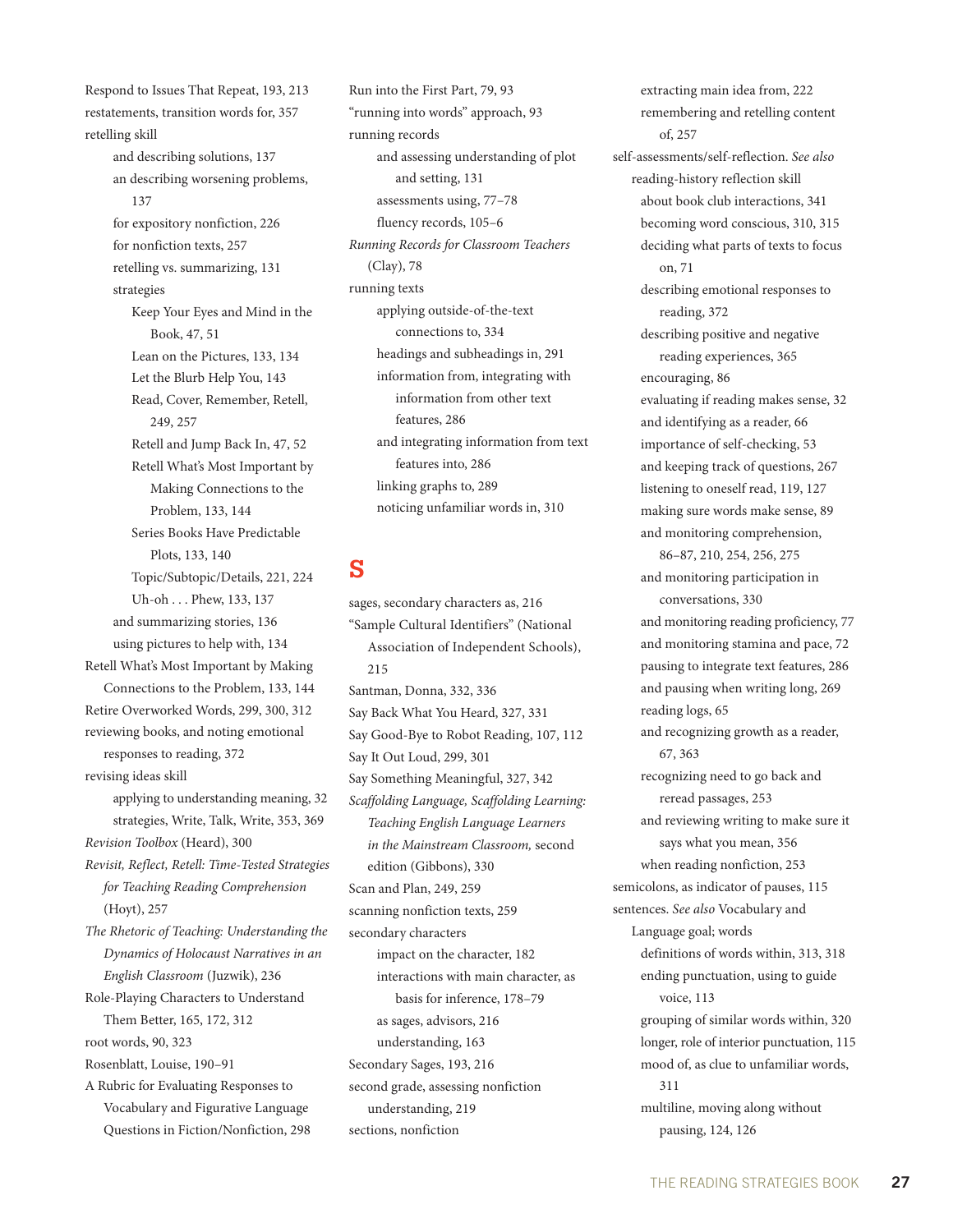sentences. *continued* newly learned words in, 313 reading as a whole unit, 108 understanding role of words in, 101 using transition words to reflect meaning, 356–57 sentence starters as feedback, 11 for flash essays, 373 Sentence Starter Sticks, 327, 337, 368 sequencing skills and five-sentence summaries, 362 flow charts for understanding, 290 sequencing stories using pictures, 134 strategies Event Connections, 249, 268 Pictures as Stepping-Stones, 23, 27 Scan and Plan, 249, 259 series books comparing lessons characters learn, 202 Series Books Have Predictable Plots, 133, 140 Set a Timed Goal, 47, 55 Set Page Goals, 47, 70 settings. *See* Plot and Setting goal (fiction) *Shades of Meaning: Comprehension and Interpretation in Middle School*  (Santman), 148, 213, 337, 348 shared reading, 58 short-text assessments, 219, 248 Shrink-a-Text with a Partner, 221, 239 Sidebar as Section, 273, 292 sidebars, 292 sighting words automatically skill, Word Treasure Hunt, 23, 28 similar things, connectors for, 303 single-story books, identifying, 138 sitting still during conversations, 328–29 Sketch a Memory, 353, 354 Sketch in Chunks, 221, 229 sketching. *See* drawings, sketches, photographs skills, comparison with strategies, 8–9 Skip and Return, 79, 99 Slow Down for Numbers, 249, 263 Slow Down the Zoom, Zoom, Zoom to Make Sense, 79, 86

slow reading and become word conscious, 315 and hearing the voice of the author, 74 Smarter Balanced Assessment Consortium (SBAC) standardized assessments, 19 Smarter Charts book series (Martinelli and Mraz), 15 smoothing and reading ahead of the text, 121 and working with fluency partners, 125 Snap to the Next Line, 107, 126 snap words (high-frequency words), reinforcing familiarity with, 109. *See also* Vocabulary and Language goal social issues. *See also* lessons learned; outside-of-the-text connections identifying and thinking about, 191 recognizing in lessons learned by characters, 208 repeated references to, as clue to themes, 213 stories about, 209 *On Solid Ground: Strategies for Teaching Reading, K–3* (Taberski), 171 solutions. *See* lessons learned; problems and solutions, characters' sounding out words, 89 "sounding right," and understanding unfamiliar words, 101, 309 sources, primary, 293. *See also* fact; supporting evidence Spanish, words that are similar to English words in, 317 speech bubbles, 167 *Spelling K–8: Planning and Teaching* (Snowball and Bolton), 307 A Spin on KWL, 249, 252 stamina skill developing, using short-term goals, 57 reading with, importance, 2 and setting page goals, 70 and setting time goals, 55 and stamina charts, 61 strategies Ask Questions to Engage with the Text, 47, 59 Be an Explorer Who Finds Treasures in Books, 23, 24

Monitor Your Stamina and Pace, 47, 72 Most Desirable/Least Desirable, 47, 56 "Party" Ladder, 47, 57 Purposes for Reading: Go/Stop Mat, 47, 58 Read with a Focus to Focus, 47, 71 Reflect on the Past and Plan for the Future, 47, 67 Set a Timed Goal, 47, 55 Set Page Goals, 47, 70 Track Progress on a Stamina Chart, 47, 61 standardized testing, 19 "star book" collections, 34 Statistics and Stance, 249, 269 staying on topic skill described, 325 strategies Conversation Playing Board, 327, 336 Determining the Importance in Another's Ideas, 327, 346 Keep the Book in the Book Talk, 327, 334 Keep the Line Alive, 327, 338 Say Something Meaningful, 327, 342 stepping-stone technique, 27 steps, reviewing, for procedural texts, 266 Stick to Your Story skill, 299, 308 sticky notes. stop-and-jot approach as approach to note taking, 56 conversation game using, 336 for conversation starters, 335 covering text technique, 275 and deciding what is worth keeping, 361 identifying themes and connections using, 195, 376–77 keeping track of ideas about characters, 171 marking chapter events using, 147 minimizing, for beginning readers, 167 multiple uses for, 360 for nonfiction, 225, 359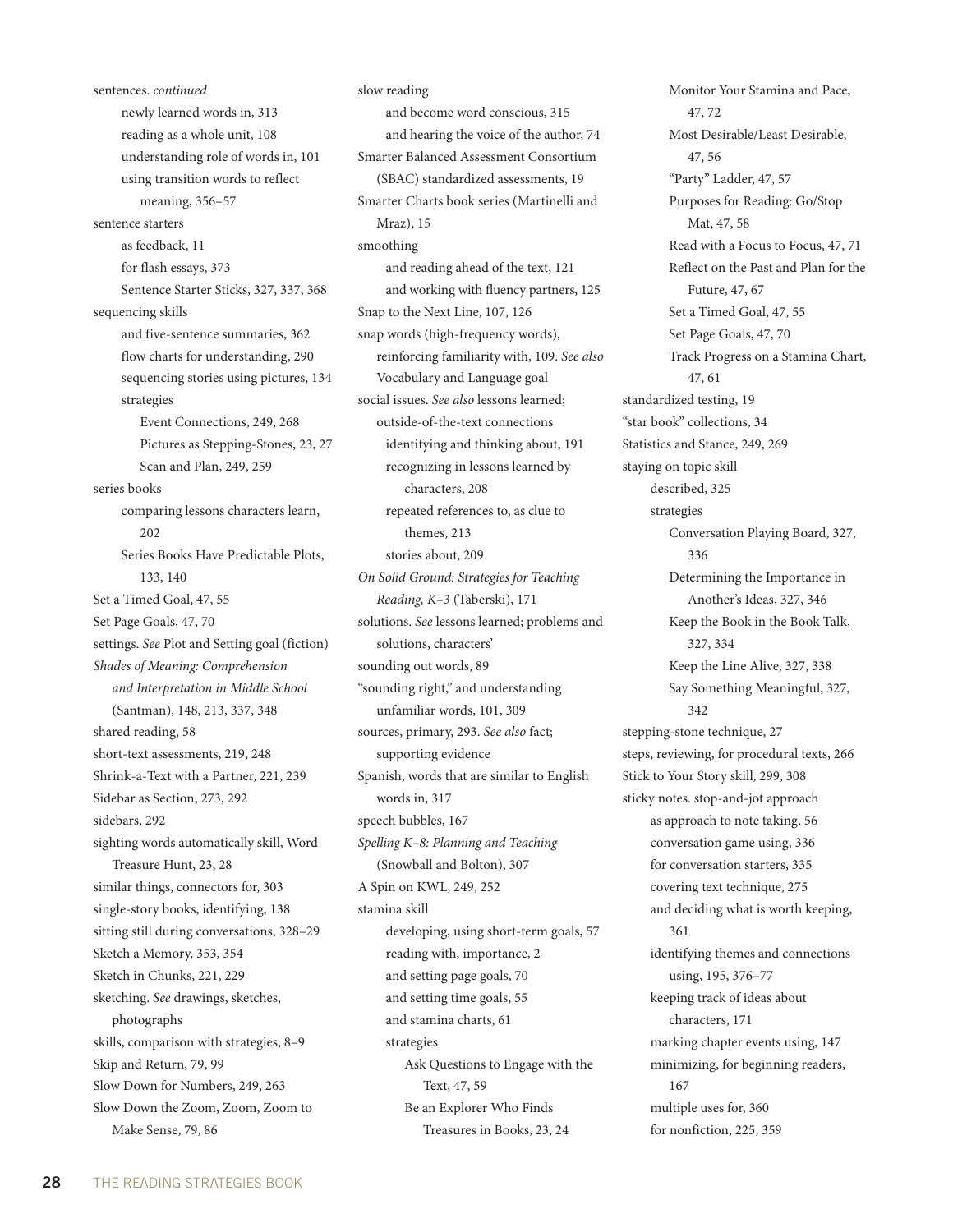paraphrasing, 228 for remembering questions, 59 reviewing, deciding what's worth keeping, 361 using judiciously, 358 using for stop-and-jot, 358 for writing, long, 360 stories/storylines. *See also* Plot and Setting goal about life issues, 209 as clues to word meanings, 308 complex, using FQR sheets to unravel, 157 as context for unfamiliar words, 314 identifying overall themes in, 141 identifying who is telling the story, 175 and keeping track of multiple plots, 158 naming topics, as tool for identifying themes, 205 story mountains, 137 thinking through as way of identifying problems, 141 and writing from inside a story, 375 Stories Teach Us About Life Issues, 193, 209 storytelling skill acting out feelings, 170 helping emergent readers understand, 32 language used for, imitating, 33 and retelling story when attention wanders, 51 story play, 30 strategies Act It to Storytell It, 23, 30 Characters Do, Characters Say, 23, 29 Pictures as Stepping-Stones, 23, 27 and talking like the character, 36 using gestures and body movements, 34 using picture strategies with, 80 using plot mountains, 158 when reading narratives, 123 *Strategies That Work: Teaching Comprehension for Understanding and Engagement,* second edition (Harvey and Goudvis), 155, 157, 195, 206, 224, 228, 230, 246–47

strong words, identifying, 322 students, viewing as individuals, and articulating goals for, 5. *See also goal setting* subheadings, subtopics as clue to topics, 224 information in, 291 using graphic organizers to help pinpoint, 364 suffixes, 108, 307 summarizing skill angled summaries, 145 extending, 36 five-sentence summaries of reading, 262 and identifying most important details, 262 role in nonfiction reading, 219–20 strategies Add Up Facts to Determine Main Idea, 221, 232 Angled Summaries for Highlighting Deeper Ideas in Plot, 133, 145 Caption It! 273, 277 Consistently Ask, "How Do I Know?" 249, 255 Event Connections, 249, 268 Five-Sentence Summary, 353, 362 Go with the Flow (Chart), 273, 290 Is This a Multi-Story Book or a Single-Story Book? 133, 138 Keying In to What's Important (Biographies), 249, 265 Maps, 273, 288 Most Important . . . to Whom? 221, 230 Power Questions, 327, 347 Primary Sources, 273, 293 Read, Cover, Remember, Retell, 249, 257 Retell What's Most Important by Making Connections to the Problem, 133, 144 Shrink-a-Text with a Partner, 221, 239 Sidebar as Section, 273, 292 Summarize Based on What a Character Wants, 133, 146

Summarizing What's Most Essential, 133, 136 Summarizing with "Somebody . . . Wanted . . . But . . . So . . . ," 149 Supporting Pre-Emergent and Emergent Readers goal, 133 Take Your Time (Line), 273, 294 Time = Parts, 221, 235 Topic/Subtopic/Details, 221, 224 Translate a Text, 249, 261 The WHOLE and Teeny-Tiny Details, 23, 25 transition words for, 357 Super STARter Jots, 327, 335, 358 Supporting Conversations goal and conversation starters, 335 conversation-worthy topics, 325 and evaluating others' comments, 343 and exchanging meaningful ideas, 342 and facing the speaker, 328 handling risky topics, 339 identifying students who would benefit from, 326 importance, 324 introducing new ideas, 345 inviting nonparticipants into, 330 and knowing when to move on, 345 and listening to the speaker, 338 planning for, by marking texts with symbols, 355 and recommending books to peers, 69 skills associated with, 325–26 strategies Buzz About Books, 47, 69 Bring on the Debate, 327, 348 Challenge Questions, 327, 344 Conversation Cooperation, 327, 341 Conversation Playing Board, 327, 336 Determining the Importance in Another's Ideas, 327, 346 Invite Quieter Voices, 327, 330 Keep the Book in the Book Talk, 327, 334 Keep the Line Alive, 327, 338 Level-Specific Partner Menus, 327, 333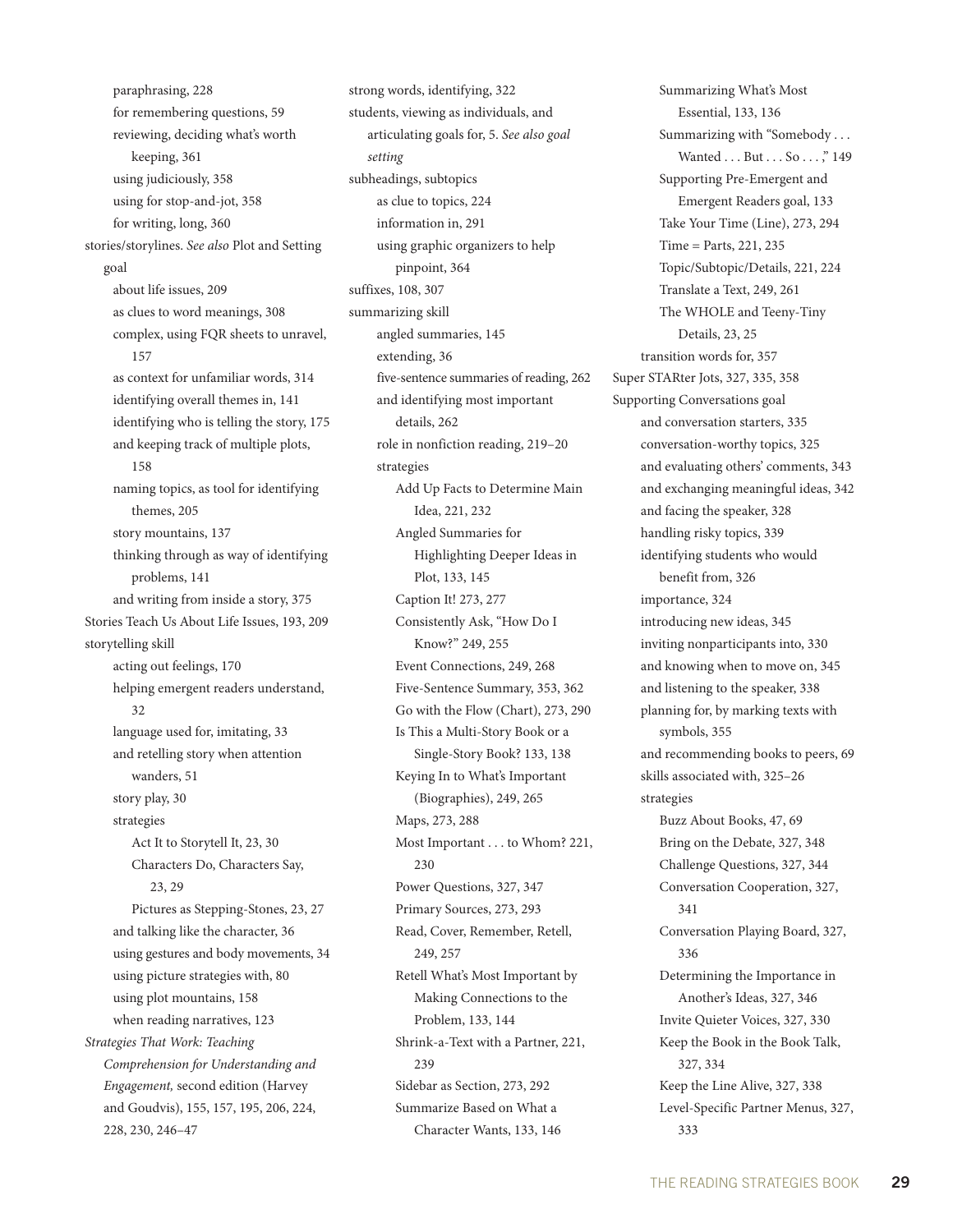Supporting Conversations goal, strategies, *continued* Listen and Respond, 327, 329 Listen with Your Whole Body, 327, 328 Moving On to a New Idea, 327, 345 Say Back What You Heard, 327, 331 Sentence Starter Sticks, 327, 337 Super STARter Jots, 327, 335 Taking Risks with Gentler Language, 327, 339 Taking Turns Without Raising Hands, 327, 332 Talk Between and Across, 327, 340 and talking about books, 38 supporting ideas with evidence skill. *See*  facts, supporting ideas with evidence skill Supporting Pre-Emergent and Emergent Readers goal encouraging to identify as readers, 23 example texts for, 22 and fluency when reading aloud, 111 identifying students who would benefit from, 2 importance, 20–21 introducing nonfiction structures to, 25 pointing at words with, 81 strategies Act It to Storytell It, 23, 30 Back Up, Revise, 23, 32 Be an Explorer Who Finds Treasures in Books, 23, 24 Character Name or Group Name?, 23, 43 Characters Do, Characters Say, 23, 29 Connect the Pages, 23, 42 Express the Emotions, 23, 31 If You Don't Know, Guess, 23, 37 Keep in Mind What Repeats, 23, 35 Linger Finger, 23, 26 Move Your Body, Remember the Words, 23, 34 Pictures as Stepping-Stones, 23, 27 Readers Explain Their Thinking, 23, 38

Talk Like an Expert, 23, 40 Talk Like the Character, 23, 36 Use a Teaching Voice, 23, 41 Use Story Language, 23, 33 What I See/What I Think, 23, 39 The WHOLE and Teeny-Tiny Details, 23 Word Treasure Hunt, 23, 28 vocabulary limits, 274 Survey the Text, 221, 227 syllables, identifying, 301 symbolism recognizing, understanding meaning, 191–92 and noting what repeats, 212 symbols in maps, 288 for marking texts without interrupting reading, 355 symbol-systems, for jotting down notes, 260–61 within texts, recognizing and paying attention to, 153 Symbols Repeat, 193, 212 synonyms, 302, 320 syntax, defined, 76 synthesizing skill and bring together details from different places in the text, 247 defined, 5 and linking cause and effect, 131 role in understanding character, 163 strategies Actions, Outcomes, Response, 193, 203 Aha Moment, 193, 214 Blind Spots, 165, 189 Bold Words Signal Importance, 273, 280 Book-to-Book Connections, 193, 204 Boxes and Bullets, 221, 226 Categorize Context with Connectors, 299, 303 Character Connections Web, 353, 370 Compare Books for New Ideas, 353, 371

Conflict Brings Complexity, 165, 185 Connect the Pages, 23, 42 Consider Structure, 221, 240–41  $Context + Clues = Clarity, 299, 314$ Diagrams Show and Tell, 273, 282 Dig Deeper to Find a Story's Topics, 193, 205 Fast Facts Stats, 273, 281 Find Clues About Theme in the Blurb, 193, 207 FQR (Facts/Questions/Response) Sheets for Filling in Gaps, 133, 157 Gather Up Facts, 249, 254 Glossary Warm-Up, 273, 284 Graphic Graphs, 273, 295 Idea Connections, 353, 376 Integrate Features and Running Text, 273, 286 It's Right There in the Sentence! 299, 318 Labels Teach, 279 Look for a Pattern, 165, 173 Look to Text Features, 299, 305 Maps, 273, 288 Note Taking Helps to Understand Nonfiction, 353, 364 Notice a Pattern and Give Advice, 193, 194 Old Information, New Look, 273, 289 One Text, Multiple Ideas (or Topics), 221, 222 Opinion–Reasons–Evidence, 221, 234 Out-of-Character Character, 165, 181 Paraphrase Chunks, Then Put It Together, 221, 228 Pile It On, 353, 377 Piling Together Traits to Get Theories, 165, 186 Primary Sources, 273, 293 Read Up a Ladder, 299, 321 Sidebar as Section, 273, 292 Sketch in Chunks, 221, 229 Survey the Text, 221, 227 Take Your Time (Line), 273, 294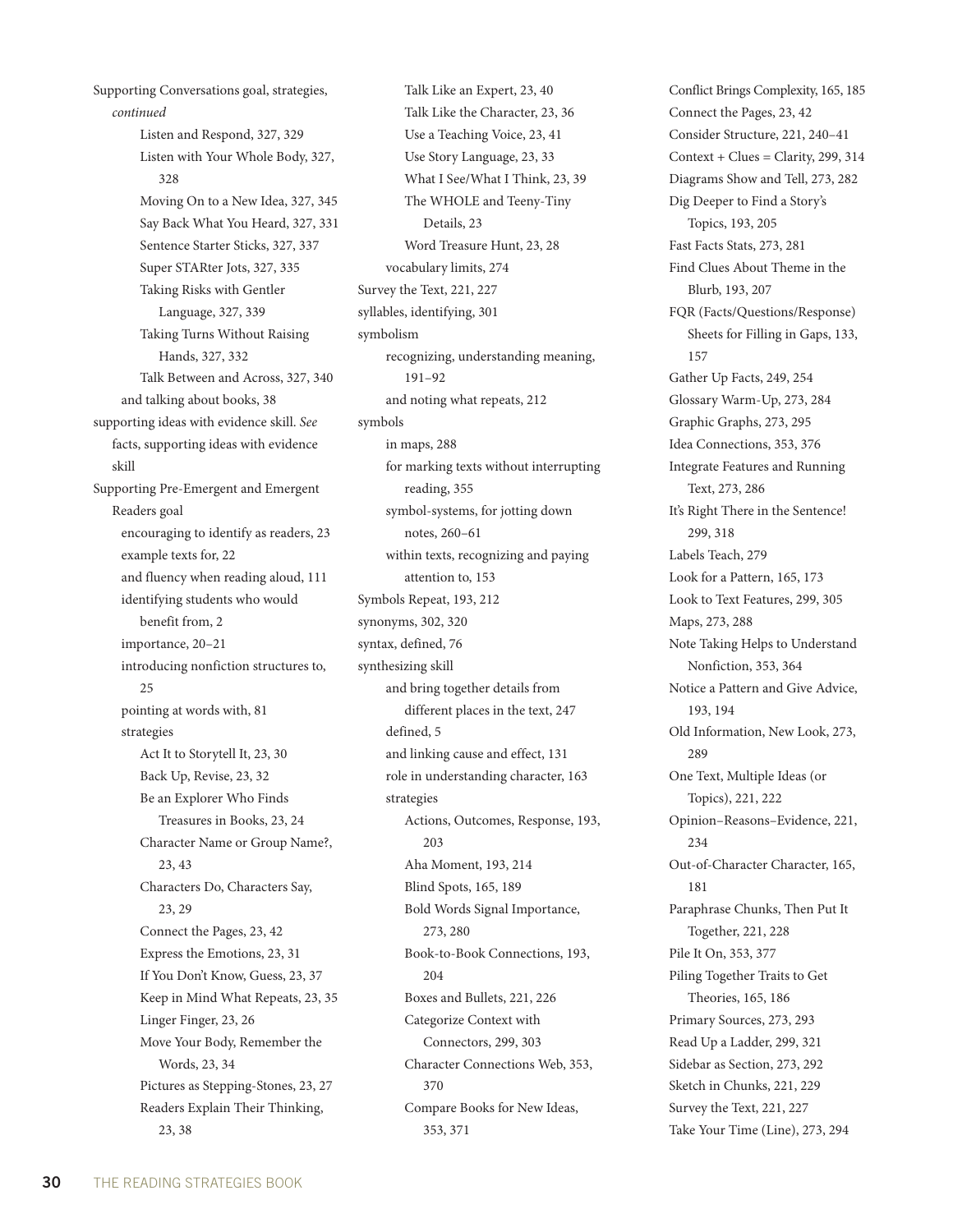Track Down Opinion Clues in Solutions, 221, 233 What and So What, 221, 237 What Does the Author Say? What Do I Say? 221, 231 What's in a Character's Heart? 165, 188 Why a Visual? 273, 283 Why Does the Story Matter? 221, 236 Yes, But Why? 165, 178

#### **T**

table of contents, using effectively, 287 tags, dialogue, as key to character traits, 180 Take the Ending Off, 79, 94 Take the Word Apart, Then Put It Back Together, 79, 98 Take Your Time (Line), 273, 294 Taking Risks with Gentler Language skill, 327, 339 Taking Turns Without Raising Hands, 327, 332 *Talk About Understanding: Rethinking Classroom Talk to Enhance Comprehension* (Keene), 166, 232, 369 Talk and Actions as Windows, 165, 180 talking about books. *See* Supporting Pre-Emergent and Emergent Readers goal; Shared Conversations goal; Writing About Reading goal talking tickets/coins, 330 Talk Like the Character, 23, 36 Talk Like an Expert, 23, 40 talk stamina skill described, 327, 336 strategies Conversation Playing Board, 327, 336 Sentence Starter Sticks, 327, 337 Talk Between and Across, 327, 340 T-charts, 366 Teachers College Reading and Writing Project, 13, 348 teacher voice, 41, 110 *Teaching Interpretation: Using Text-Based Evidence to Construct Meaning* (Cherry-Paul and Johansen), 160

*Teaching Reading in Small Groups: Differentiated Instruction for Building Strategic, Independent Readers*  (Serravallo), 65, 114, 333, 343–44 "Teaching Reading in Small Groups: Matching Methods to Purposes" (Serravallo), 70, 89, 168 Teaching Tip section, overviews, 6 Teale, William, 20–21 tenses, of verbs, 152 Tenses as a Clue to Flashback and Backstory, 133, 152, 154 text boxes, 259 Text Clue/Background Knowledge Addition, 165, 174 Text Features goal approaches to using effectively, 271 bolded text, 273, 280, 305 boxes and bullets, 226 as clue to meanings of words, 318 identifying students who would benefit from, 271–72 importance, 270 strategies Bold Words Signal Importance, 273, 280 Caption It! 273, 277 Cover Up Then Zoom In, 273, 275 Cracking Open Headings, 273, 291 Diagrams Show and Tell, 273, 282 Don't Skip It! 273, 285 Fast Facts Stats, 273, 281 Get More from Pictures, 273, 278 Glossary Warm-Up, 273, 284 Go with the Flow (Chart), 273, 290 Graphic Graphs, 273, 295 Hop In and Out Using the Table of Contents, 273, 287 Integrate Features and Running Text, 273, 286 Labels Teach, 273, 279 Make the 2-D into 3-D, 273, 274 Maps, 273, 288 Old Information, New Look, 273, 289 Primary Sources, 273, 293 Reread and Sketch with More Detail, 273, 276

Sidebar as Section, 273, 292 Take Your Time (Line), 273, 294 Why a Visual? 273, 283 and understanding unfamiliar words, 305 "Text Level Gradient" (Fountas and Pennell), 132 Text Leveling Correlation Chart, 378 text levels, 375. *See also specific text levels* text organization, problem-solution structures, 233 text structures. *See also* Print goal information about on back cover, 143 nonfiction. and graphic organizers, 364 opinion-reason-evidence approach, 234 text surveys, nonfiction, 227 "text-to-self" connections, 334 "than," "like," "as" terminology, use in comparisons, 264 Themes and Ideas goal (fiction) definitions, 195, 206 identifying students who would benefit from, 191–92 identifying, connecting themes, 145, 204 importance, 190–91 overall themes, in stories, 141 remembering using sticky notes, 171 and repeated phrases/behaviors, 213 strategies Actions, Outcomes, Response, 193, 203 Aha Moment, 193, 214 Book-to-Book Connections, 193 Character Change Can Reveal Lessons, 193, 211 Compare Lessons Across Books in a Series, 193, 202 The Difference Between Plot and Theme, 193, 195 Dig Deeper to Find a Story's Topics, 193, 205 Feelings Help Us Learn, 193, 201 Find Clues About Theme in the Blurb, 193, 206 Identifiers, Identity, and Ideas, 193, 215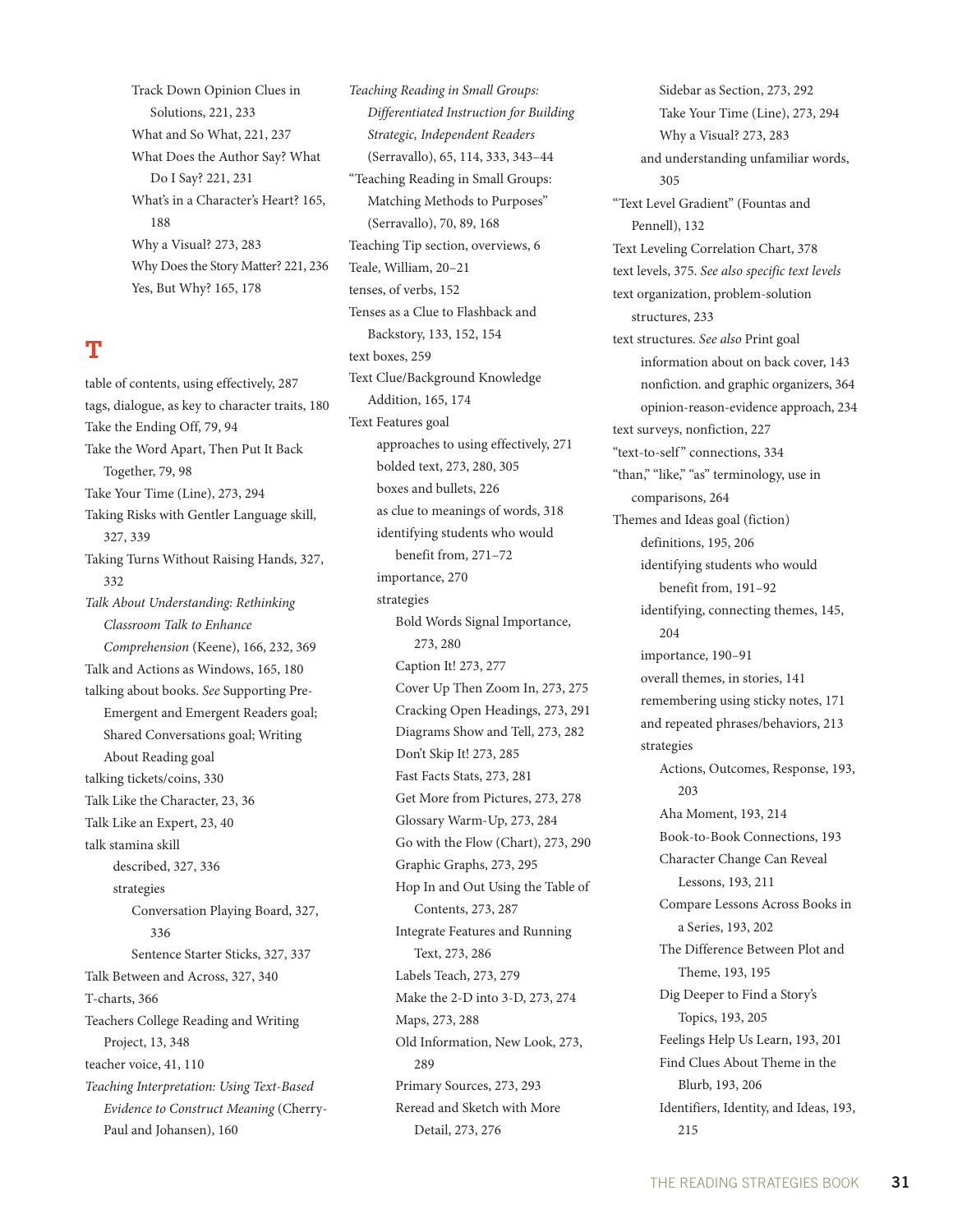Themes and Ideas goal (fiction), strategies, *continued* Look Out for What Characters Teach Each Other, 193, 198 Mistakes Can Lead to Lessons, 193, 200 Notice a Pattern and Give Advice, 193, 194 Readers Ask Themselves Questions, 193, 210 The Real World in My Book, 193, 208 Respond to Issues That Repeat, 193, 213 Secondary Sages, 193, 216 From Seed to Theme, 193, 206 Stories Teach Us About Life Issues, 193, 209 Symbols Repeat, 193, 212 Titles Can Be Telling, 193, 217 We Can Learn (and Give Advice) Based on How Characters Treat Each Other, 193, 196 What Are You Left With? 193, 199 What Can Characters Teach Us? 193, 197 Think (While You Read the Words), 79, 87 Think, "Have I Seen It on the Word Wall?" 107, 109 thinking about characters. *See* Character goal thinking flexibly skill, Try an Idea on for Size, 327, 343 thought clouds, 167 tier 2 vocabular, 321 Time = Parts, 221, 235 timed goals, 55 timelines creating when reading historical nonfiction, 268 for favorite reading memories, 365 plotting flashbacks on, 154 for reading history, 363 as text features, 259, 294 titles, 294 time periods, temporal factors, time sequences and clues to the passage of time, 153

identifying as background or central to the plot, 151 indicators of, 153 and keeping track of events in nonfiction texts, 268 and learning to connect pages, 42 and topics/subtopics in narrative nonfiction, 235 transitional word for, 357 and understanding historical contexts, 160 using FQR to clarify, 157 titles as clue to main events, 147 as clues to main ideas, 237 connecting themes, 217 as context for unfamiliar words, 311 graphs, 295 identifying topic from, 243 importance, 135 of maps, 288 Title Power, 133, 135 Titles Can Be Telling, 193, 217 of timelines, 294 topic sentences, 227, 238 Topic/Subtopic/Details, 221, 224 Track Down Opinion Clues in Solutions, 221, 233 Track Progress on a Stamina Chart, 47, 61 traits, character. *See also* Character goal as basis for forming theories about characters, 186 in complex characters, 183 dialogue and actions as clue to, 180 distinguishing from feelings, 173, 180 and identifying what's in a character's heart, 188 sorting into helpful and harmful traits, 184 trait words, 312 transitions connectors, 42, 303 strategies Transitioning from Sentence to Sentence goal, 353, 356–57 Use Story Language, 23, 33 words and phrases for, 337, 357

Translate a Text, 249, 261 Tricks of Persuasion, 221, 244 Truss, Lynne (*Eats Shoots and Leaves*), 127 Try, Try, Try Again, 79, 85 Try an Idea on for Size, 327, 343 Twain, Mark, 300 Two-Sided Problems, 133, 150

#### **U**

Uh-oh . . . Phew, 133, 137 underlining, 260 understanding cause and effect skill, Event Connections, 249, 268 understanding genre skill, Character Name or Group Name? 43 understanding how words work skill, strategies. *See also* Vocabulary and Language goal Get to the Root, 299, 323 Word Part Clues—Prefixes and Suffixes, 299, 307 understanding plot and setting. *See* Plot and Setting goal unfamiliar words. *See also* Vocabulary and Language goal; words familiar words as clue to, 82 guessing meaning of, 88 identifying by looking at beginnings and end, 92–93, 94 identifying by looking into first part, 93 identifying, then rereading sentences as a whole, 108 and looking for paired vowels, 100 looking up in reference materials, 319 noting using stop-and-jot, 359 previewing text to find, 310 reading aloud, 301 reading ladder approach, 321 reading part-by-part, left-to-right, 95–96, 97 skipping and returning to later, 99 sounding out, 101 substituting synonyms for, 302 trying different vowel sounds, 96 using context to figure out, 308, 318 using familiar words to figure out, 82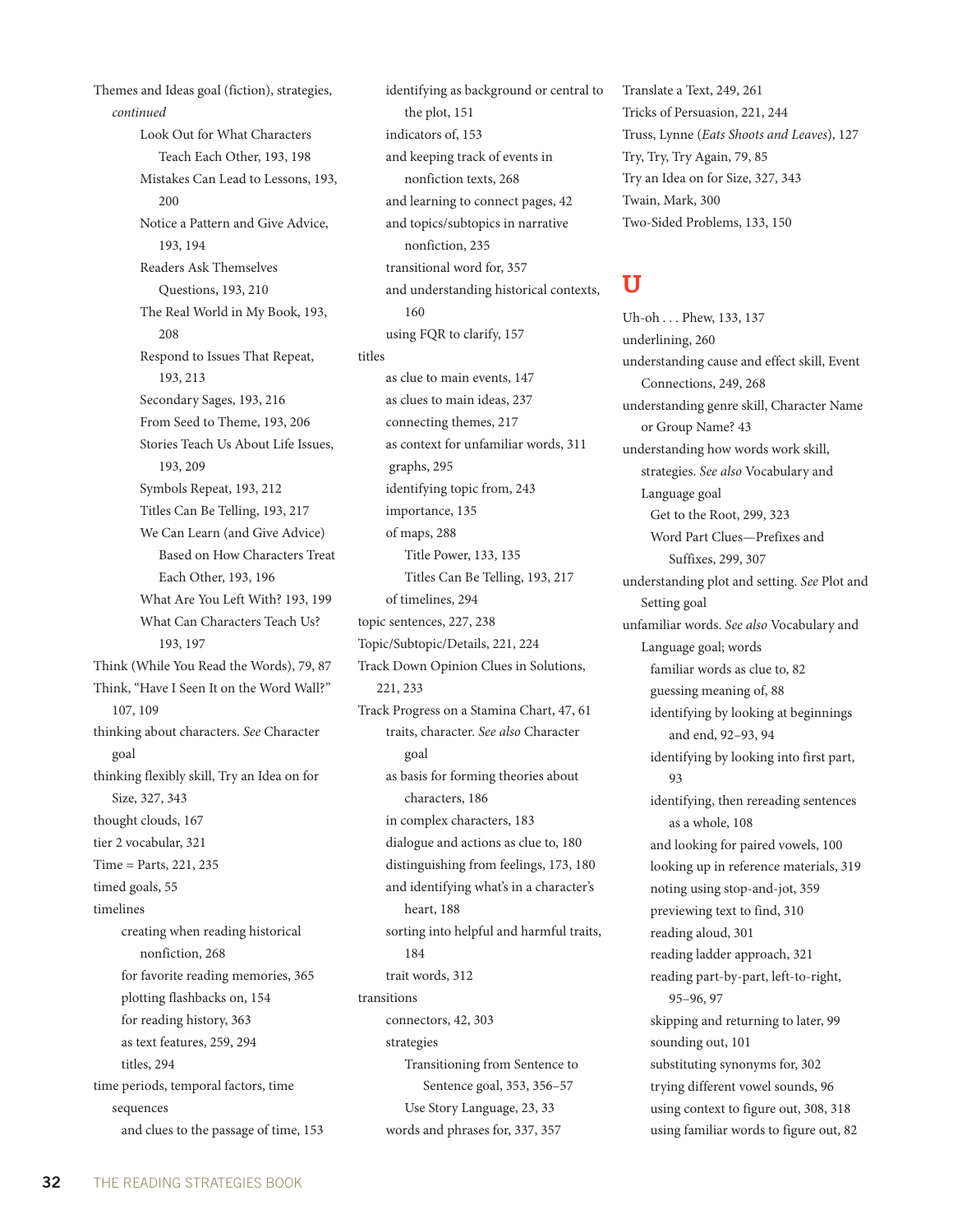using mood to figure out, 311 using multiple strategies to figure out, 89, 314, 318 using prefixes and suffixes to figure out, 307 using text features to figure out, 305 and word relationships, 316 Unifix cubes, for visualizing the conversations, 338 *Units of Study in Opinion, Narrative and Informational Writing* (Calkins et al.), 348 "unlike," as a connector, 303 Unpacking What It Means to "Sound Right," 79, 101, 309 Use a Reference and Explain It, 299, 319 Use a Teaching Voice, 23, 41 Use a "This Is Interesting" Voice, 107, 110 Use a Word You Know, 79, 82 Use Part of Speech as a Clue, 299, 309 Use Story Language, 23, 33 Use the Just-Right Word (Trait Word Sort), 299, 312 Using Analogies, 249, 264 using references skill, Use a Reference and Explain It, 299, 319 using structure as a source of information skill, Unpacking What It Means to "Sound Right," 79, 101 using transition words and phrases skill, Use Story Language, 23, 33 using words in a correct context skill Know the Word, Use the Word, 299, 313 Retire Overworked Words, 299, 300

# **V**

Vary the Length or Type of Text ("Break Reads"), 47, 49 verb tenses, and backstories, 152 visual aids/cues. *See also* drawings, sketches, photographs for adding ideas to conversations, 338 as tool for figuring out unfamiliar words, 89 visual information, defined, 76 Visualize to Focus, 47, 64 visualizing skill. *See also* imagination, imagining

strategies Analyzing Historical Contexts, 133, 160 Compare New to Known, 249, 250 Does the Story Have to Be Set There, and Then? 133, 151 Double Plot Mountain, 133, 158 Get More from Pictures, 273, 278 Hear the Story, 47, 74 Historical Notes Prime Prior Knowledge, 133, 159 Make the 2-D into 3-D, 273, 274 Map It, 156 Micro-/Meso-/Macroenvironment Systems: Levels of Setting, 133, 161 Not Just Page Decorations, 133, 153 Plotting Flashback on a Timeline, 133, 154 Put On the Character's Face, 165, 168 Ready, Set, Action! 165, 170 Reread and Sketch with More Detail, 273, 276 Role-Playing Characters to Understand Them Better, 165, 172 Sketch in Chunks, 221, 229 Slow Down for Numbers, 249, 263 Using Analogies, 249, 264 Visualize to Focus, 47, 64 Vivid Setting Description and Impact on Character, 133, 155 Where Am I? 133, 148 Who's Speaking? 133, 142 Write from Inside the Story, 353, 375 visualizing conversations, 338 visualizing numeric facts, 263 visualizing setting, 131 visuals. *See also* drawings, sketches, photographs described, 6 helpful, characteristics, 15 information contained in, 295 types of, 16–18, 283 Visuals section, overview, 6

visual surveys, 227 Vivid Setting Description and Impact on Character, 133, 155 Vocabulary and Language goal. *See also* unfamiliar words; words for fiction and nonfiction readers, 3 figuring out unfamiliar words, 297 fostering consciousness of words, 297 and group words in nonfiction texts, 43 identifying students who would benefit from, 297 importance, 296–97 and increasing familiar words, 109 and learning new words, 297 storytelling language, 33 strategies Be Alert for Word Choice, 299, 322 Be Word Conscious, 299, 315 Categorize Context with Connectors, 299, 303  $Context + Clues = Clarity, 299, 314$ Find Similarities (and Differences) Within Groups, 299, 320 Get to the Root, 299, 323 Help from Cognates, 299, 317 Infer to Figure It Out, 299, 310 Insert a Synonym, 299, 302 It's Right There in the Sentence! 299, 318 Know the Word, Use the Word, 299, 313 Look to Text Features, 299, 305 Mood as a Clue to Meaning, 299, 311 Multiple Meaning Words, 299, 304 Picture It, 299, 306 Read Up a Ladder, 299, 321 Retire Overworked Words, 299, 300 Say It Out Loud, 299, 301 Stick to Your Story, 299, 308 Use a Reference and Explain It, 299, 319 Use Part of Speech as a Clue, 299, 309 Use the Just-Right Word (Trait Word Sort), 299, 312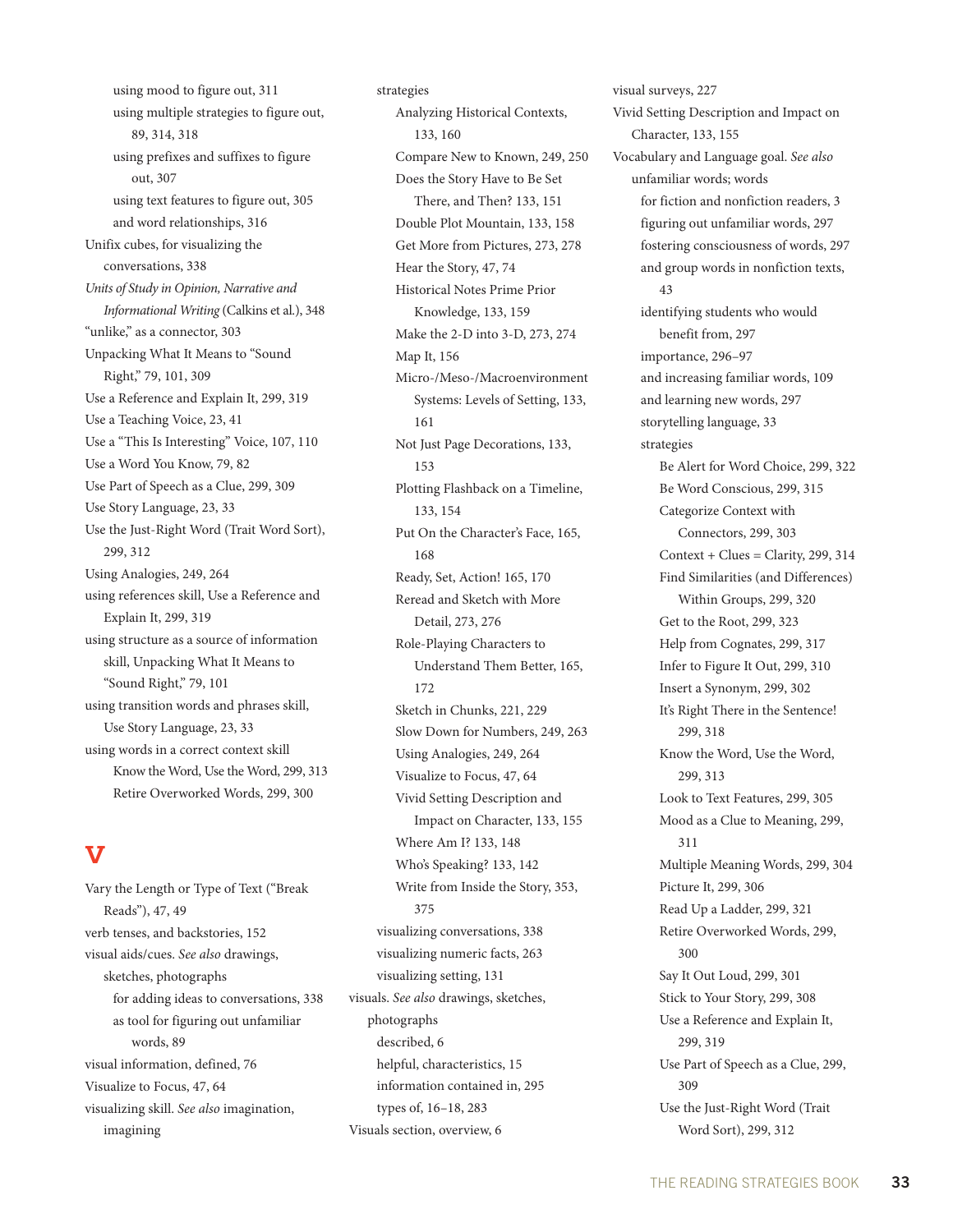Vocabulary and Language goal., strategies, *continued* Word Part Clues—Prefixes and Suffixes, 299, 307 Word Relationships in a Phrase, 299, 316 and talking like an expert, 40 using words properly, 312 *Vocabulary Is Comprehension: Getting to the Root of Text Complexity* (Robb), 322, 323 voice author's, hearing when reading, 74 changing, when reading dialogue, 117 of fictional characters, language cues to, 128 loudness of, during conversations, 332 and matching feeling, 118 matching to meaning when storytelling, 123 and reading whole phrases, 116 reflecting meaning, 120 smooth, using partners to help improve, 116 and talking like an expert, 40 vowels paired, looking for, 100 trying different sounds for, 96

#### **W**

Warm-Up and Transfer, 107, 114 warm up exercises, 109 Warm-Up Phrases, 107, 122 We Can Learn (and Give Advice) Based on How Characters Treat Each Other, 193, 196 What and So What, 221, 237 What Are You Left With? 193, 199 What Can Characters Teach Us? 193, 197 What Can I Do with a Sticky Note? 353, 360 What Does the Author Say? What Do I Say?, 221, 231 What Happened/What It Makes Me Think T-Chart, 353, 366 What I See/What I Think, 23, 39

*What Readers Really Do: Teaching the Process of Meaning Making* (Barnhouse and Vinton), 152, 194 What's in the Bubble? 165, 167 What's in a Character's Heart? 165, 188 What's the Perspective on the Topic? 221, 243 What's Worth Keeping? 353, 358, 361 What's Your Problem? 133, 141 *When Kids Can't Read—What Teachers Can Do: A Guide for Teachers 6–12* (Beers), 149 Where Am I? 133, 148 where or when questions, 148 white spaces, 153 The WHOLE and Teeny-Tiny Details, 23, 25 whole-book comprehension assessment, for reading nonfiction, 219 whole-book reading, stepping-stone technique, 27 whole-class instruction, presenting strategies during, 11 Who's Speaking? 133, 142 Who's Telling the Story? 165, 175 Why a Visual? 273, 283 within-the-text connections, 342 word charts, 28 word choice skill and persuasion, 244 strategies Know the Word, Use the Word, 299, 313 Retire Overworked Words, 299, 300 Talk Like an Expert, 40 Word Part Clues—Prefixes and Suffixes, 299, 307, 323 word recognition skill, Say It Out Loud, 299, 301 Word Relationships in a Phrase, 299, 316 words. *See also* unfamiliar words; Vocabulary and Language goal finding meaning and importance of, 280 in glossaries, previewing, 284 letters versus, point strategies, 81 linking pictures to, 28

with multiple meanings, 304 and parts of speech, 309 role of words in sentences, 101 word families, groupings, 90, 307, 320 word length, 98 word parts, 307 word roots and words that go with them, 323 word study approaches, 90, 109 word walls, 109 words for character, 312 Words Across a Line Break, 79, 102 *Words Their Way* (Bear et. al.), 77 Word Treasure Hunt, 23, 28 Write, Talk, Write, 353, 369 Write from Inside the Story, 353, 375 *Writing About Reading: From Book Talk to Literary Essays, Grades 3–8* (Angelillo), 352, 361, 368, 372 Writing about Reading goal. *See also* writing long choosing precise words, 300 and the hierarchy of reading goals, 3 identifying students who would benefit from, 351–52 importance, 350 skills associated with, 351 strategies The Best of Times, the Worst of Times, 353, 365 Buying Stock in Sticky Notes, 353, 358 Character Connections Web, 353, 370 Compare Books for New Ideas, 353, 371 Five-Sentence Summary, 353, 362 Flash Essay, 353, 373 Idea Connections, 353, 376 Lifting a Line, 353, 367 My Reading Timeline, 353, 363 Nonfiction Readers Stop and Jot, 353, 359 Note Taking Helps to Understand Nonfiction, 353, 364 Pile It On, 353, 377 Quick Stops Using Symbols, 353, 355